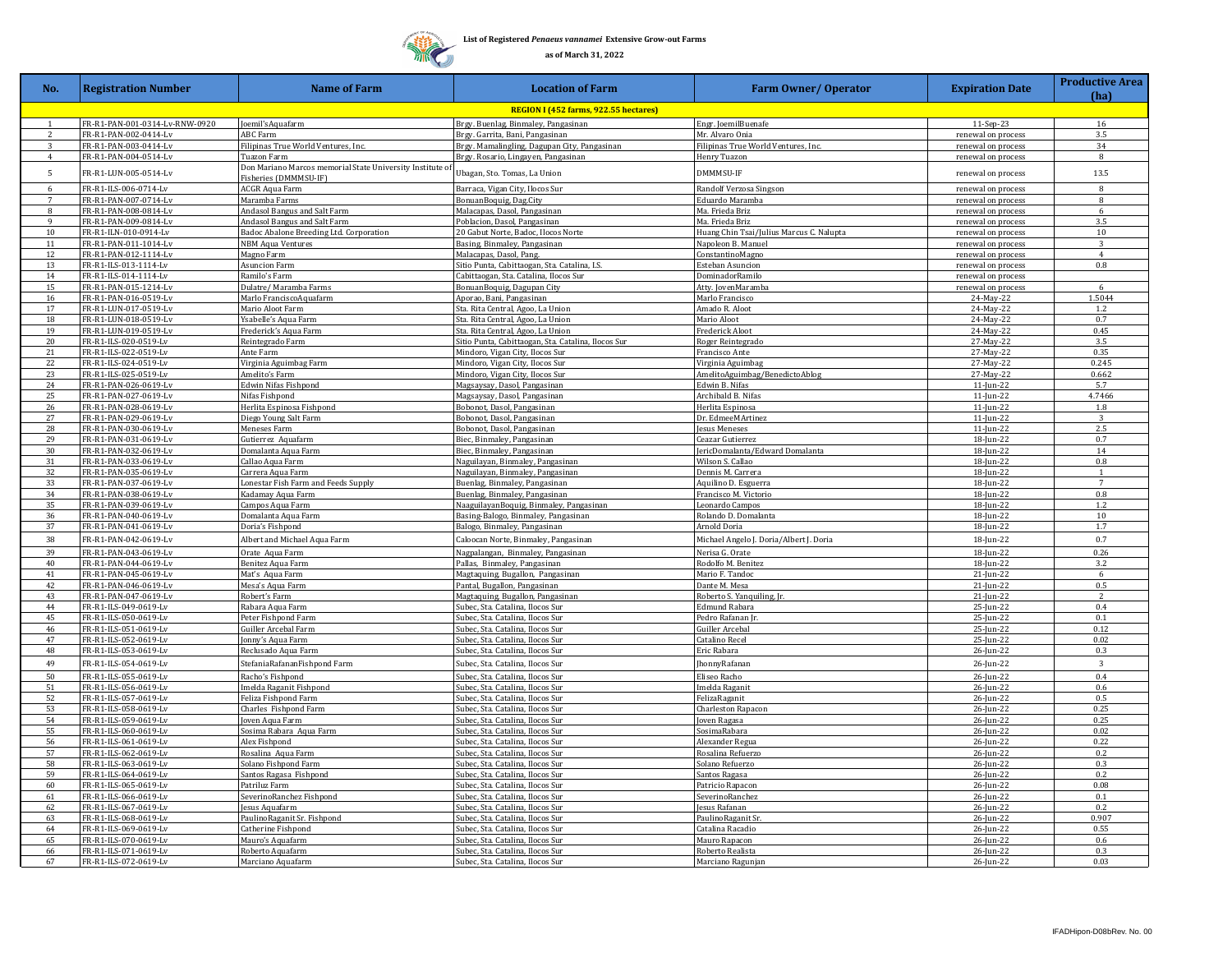| 68  | FR-R1-ILS-073-0619-Lv  | Edward Aquafarm             | Subec, Sta. Catalina, Ilocos Sur                      | <b>Edward Rafanan</b>                | 26-Jun-22    | 0.25           |
|-----|------------------------|-----------------------------|-------------------------------------------------------|--------------------------------------|--------------|----------------|
| 69  | FR-R1-ILS-074-0619-Lv  | Antero Raguindin Fishpond   | Sitio Punta, Cabittaogan, Sta. Catalina, Ilocos Sur   | Antero Raguindin                     | 26-Jun-22    | 0.9            |
| 70  | FR-R1-ILS-075-0619-Lv  | Roberto Aquafarm            | Sitio Punta, Cabittaogan, Sta. Catalina, Ilocos Sur   | Roberto Reintegrado                  | 26-Jun-22    | 0.2            |
| 71  | FR-R1-ILS-076-0619-Lv  | Abe's Fish Farm             | Sitio Punta, Cabittaogan, Sta. Catalina, Ilocos Sur   | Angel Rafanan                        | 26-Jun-22    | 0.4            |
| 72  | FR-R1-ILS-077-0619-Lv  | C's Farm                    |                                                       | Ohn Christian Raqueňo                |              | 0.8            |
|     |                        |                             | Sitio Punta, Cabittaogan, Sta. Catalina, Ilocos Sur   |                                      | 26-Jun-22    |                |
| 73  | FR-R1-ILS-078-0619-Lv  | Racadio Aqua Farm           | Sitio Punta, Cabittaogan, Sta. Catalina, Ilocos Sur   | CharitoRacadio                       | 26-Jun-22    | 1              |
| 74  | FR-R1-ILS-079-0619-Lv  | Danny Farm                  | Sitio Punta, Cabittaogan, Sta. Catalina, Ilocos Sur   | Danny Alay-ay                        | 26-Jun-22    | $\mathbf{1}$   |
| 75  | FR-R1-ILS-080-0619-Lv  | Raguindin Farm              | Sitio Punta, Cabittaogan, Sta. Catalina, Ilocos Sur   | Manuel Viaje                         | 26-Jun-22    | 0.3            |
| 76  | FR-R1-PAN-081-0619-Lv  | imnancy Farm                | Ambabaay, Bani, Pangasinan                            | Omar Cortez                          | 27-Jun-22    | 9.7            |
| 77  | FR-R1-PAN-082-0619-Lv  | FreidaEstallo Farm          | Ambabaay, Bani, Pangasinan                            | FreidaEstallo                        | 27-Jun-22    | 2.7            |
| 78  | FR-R1-PAN-083-0619-Lv  | Finez Farm                  | Ambabaay, Bani, Pangasinan                            | Nancy G. Finez                       | 27-Jun-22    | 2.7            |
| 79  | FR-R1-PAN-084-0619-Lv  | Gutay Aqua Farm             | SitioTondaligan, Caloocan Norte, Binmaley, Pangasinan | Sonny T. Gutay, Sr.                  | 26-Jun-22    | 3              |
| 80  | FR-R1-PAN-087-0619-Lv  | Fabia Farm                  | Biec West, Binmaley, Pangasinan                       | Apolinario S. Fabia                  | 26-Jun-22    | 20             |
| 81  | FR-R1-PAN-088-0619-Lv  | Fabia Farm                  | Poblacion, Binmaley, Pangasinan                       | Apolinario S. Fabia                  | 26-Jun-22    | 5              |
|     | FR-R1-PAN-089-0619-Lv  |                             |                                                       |                                      |              | 6              |
| 82  |                        | Fabia Farm                  | Tombor, Binmaley, Pangasinan                          | Apolinario S. Fabia                  | 26-Jun-22    |                |
| 83  | FR-R1-PAN-090-0619-Lv  | Fabia Farm                  | Linoc, Binmaley, Pangasinan                           | Apolinario S. Fabia                  | 26-Jun-22    | 5              |
| 84  | FR-R1-PAN-091-0619-Lv  | Fabia Farm                  | Nagpalangan, Binmaley, Pangasinan                     | Apolinario S. Fabia                  | 26-Jun-22    | 30             |
| 85  | FR-R1-PAN-092-0619-Lv  | Fabia Farm                  | Lomboy, Binmaley, Pangasinan                          | Apolinario S. Fabia                  | 26-Jun-22    | 8              |
| 86  | FR-R1-PAN-093-0619-Lv  | Fabia Farm                  | Manat, Binmaley, Pangasinan                           | Apolinario S. Fabia                  | 26-Jun-22    | 22             |
| 87  | FR-R1-PAN-094-0619-Lv  | Fabia Farm                  | Baay, Lingayen, Pangasinan                            | Apolinario S. Fabia                  | 26-Jun-22    | 3              |
| 88  | FR-R1-PAN-095-0619-Lv  | Fabia Farm                  | Namolan, Lingayen, Pangasinan                         | Apolinario S. Fabia                  | 26-Jun-22    | $\overline{2}$ |
| 89  | FR-R1-PAN-096-0619-Lv  | Carrera Farm                | Salapingao, Binmaley, Pangasinan                      | Dan T. Carrera                       | 28-Jun-22    | 0.3            |
| 90  | FR-R1-PAN-097-0619-Lv  | Gene Jimenez Farm           | Sabangan, Binmaley, Pangasinan                        | Gene Jimenez                         | 28-Jun-22    | 0.19           |
|     |                        |                             |                                                       |                                      |              |                |
| 91  | FR-R1-PAN-098-0619-Lv  | Francisco Aqua Farm         | Sabangan, Binmaley, Pangasinan                        | Cesar D. Francisco                   | 28-Jun-22    | 1.5.           |
| 92  | FR-R1-PAN-099-0619-Lv  | Dela Cruz Aqua Farm         | Caloocan Sur, Binmaley, Pangasinan                    | Rafael M. Dela Cruz                  | 28-Jun-22    | 10             |
| 93  | FR-R1-PAN-0100-0619-Lv | Perez Aqua Farm             | Caloocan Sur, Binmaley, Pangasinan                    | Roque Rosario                        | 28-Jun-22    | $\overline{1}$ |
| 94  | FR-R1-PAN-102-0719-Lv  | Mejia's Farm                | Pantal, Bugallon Pangasinan                           | William Mejia                        | $10$ -Jul-22 | 2.8            |
| 95  | FR-R1-PAN-103-0719-Lv  | De Guzman Farm              | Salasa, Bugallon Pangasinan                           | Salvador de Guzman                   | $10$ -Jul-22 | 2.3            |
| 96  | FR-R1-PAN-104-0719-Lv  | Consisa Andrade Santos Farm | Salasa, Bugallon Pangasinan                           | Consisa Andrade Santos               | $10$ -Jul-22 | 1.9            |
|     |                        |                             |                                                       |                                      |              |                |
| 97  | FR-R1-LUN-105-0719-Lv  | Silverio's Farm             | San Julian Norte, Agoo, La Union                      | Silverio Laron                       | 12-Jul-22    | 0.4            |
| 98  | FR-R1-LUN-106-0719-Lv  | Borlongan Aqua Farm         | Banog Norte, Bani, Pangasinan                         | Alma Veronica Adcede/Ma.Raquel       | 12-Jul-22    | 38             |
|     |                        |                             |                                                       | Borlongan                            |              |                |
| 99  | FR-R1-LUN-107-0719-Lv  | Tagumpay Aqua Farm          | San Miguel, Bani Pangasinan                           | Christina V. Dizon                   | 12-Jul-22    | 38             |
| 100 | FR-R1-ILN-108-0719-Lv  | Sioco's Farm                | Ablan, Burgos, Ilocos Norte                           | Augusto E. Sioco, Jr.                | 23-Jul-22    | 0.5            |
| 101 | FR-R1-PAN-114-0719-Lv  | ackierie De Leon Farm       | Banaoang, Calasiao, Pangasinan                        | JackierieS. De Leon                  | 26-Jul-22    | 0.5            |
| 102 | FR-R1-ILS-127-0919-Lv  | Rabe Aqua Farm              | Pantay Laud, Vigan City, Ilocos Sur                   | Maria Concepcion C. Rabe             | 12-Sep-22    | 2.6            |
| 103 | FR-R1-ILS-128-0919-Lv  | Ronnie Arca Jr. Aqua Farm   | Pantay Laud, Vigan City, Ilocos Sur                   | Ronnie Arca Jr.                      | 12-Sep-22    | 0.29           |
| 104 | FR-R1-ILS-129-0919-Lv  | Antonia Rafanan Farm        | Pantay Laud, Vigan City, Ilocos Sur                   | Antonia Rafanan/LuzvimindaRamilo     | 12-Sep-22    | 0.3            |
|     |                        |                             |                                                       |                                      |              | 0.25           |
| 105 | FR-R1-ILS-130-0919-Lv  | Virgies Farm                | Pantay Laud, Vigan City, Ilocos Sur                   | Virginia L. Arce                     | 12-Sep-22    |                |
| 106 | FR-R1-ILS-131-0919-Lv  | Quintal Farm                | Pantay Laud, Vigan City, Ilocos Sur                   | Grace Remolete Quintal               | 12-Sep-22    | 0.55           |
| 107 | FR-R1-ILS-132-0919-Lv  | RafaelleArca Aqua Farm      | Pantay Laud, Vigan City, Ilocos Sur                   | RafaelleArca                         | 12-Sep-22    | 0.35           |
| 108 | FR-R1-ILS-134-0919-Lv  | RR Farm                     | Pantay Laud, Vigan City, Ilocos Sur                   | Eddie R. Ragasa/Jacqueline R. Ragasa | 12-Sep-22    | 0.28           |
| 109 | FR-R1-ILS-135-0919-Lv  |                             |                                                       |                                      |              | 0.4            |
|     |                        | Teodora's Farm              | Pantay Laud, Vigan City, Ilocos Sur                   | Teodora Balangue                     | 12-Sep-22    |                |
| 110 | FR-R1-ILS-136-0919-Lv  | <b>Balangue Farm</b>        | Pantay Laud, Vigan City, Ilocos Sur                   | Eduardo Balangue                     | 12-Sep-22    | 0.44           |
| 111 | FR-R1-ILS-137-0919-Lv  | Rafanan Farm                | Pantay Laud, Vigan City, Ilocos Sur                   | Felimon Rafanan                      | 12-Sep-22    | 0.35           |
| 112 | FR-R1-ILS-138-0919-Lv  | Remolete Farm               | Pantay Laud, Vigan City, Ilocos Sur                   | ovito Remolete                       | 12-Sep-22    | 0.5            |
| 113 | FR-R1-ILS-139-0919-Lv  | Rommel Arca Farm            | Pantay Laud, Vigan City, Ilocos Sur                   | Rommel Arca                          | 12-Sep-22    | 0.7723         |
| 114 | FR-R1-ILS-140-0919-Lv  | Ramirez Farm                | Pantay Laud, Vigan City, Ilocos Sur                   | Daisy J. Rabilas                     | 12-Sep-22    | 0.1845         |
| 115 | FR-R1-ILS-141-0919-Lv  | Angel's Farm                | Pantay Laud, Vigan City, Ilocos Sur                   | Angelito A. Rafanan                  | 12-Sep-22    | 0.0875         |
| 116 | FR-R1-ILS-142-0919-Lv  | Metring Farm                | Pantay Laud, Vigan City, Ilocos Sur                   | Diosdado Arca                        | 12-Sep-22    | 0.28           |
| 117 | FR-R1-ILS-143-0919-Lv  | Romulo Aninag Farm          | Pantay Laud, Vigan City, Ilocos Sur                   | Romulo Aninag                        | 12-Sep-22    | -1             |
|     |                        |                             |                                                       |                                      |              |                |
| 118 | FR-R1-LUN-144-1119-Lv  | Automo Tira Ko Farm         | San Roque East, Agoo, La Union                        | Raul C. Larosa                       | 28-Nov-22    | 0.09           |
| 119 | FR-R1-LUN-145-1119-Lv  | arosa Aqua Farm             | San Roque East, Agoo, La Union                        | Conrado D. Larosa                    | 28-Nov-22    | 0.3            |
| 120 | FR-R1-LUN-146-1119-Lv  | Rico Aqua Farm              | San Roque East, Agoo, La Union                        | Francisco C. Ulat                    | 28-Nov-22    | 2.5            |
| 121 | FR-R1-LUN-147-1119-Lv  | Enrique's Farm              | San Roque East, Agoo, La Union                        | <b>Enrique Gagucas</b>               | 28-Nov-22    | 1.8            |
| 122 | FR-R1-LUN-150-1119-Lv  | Panergo's Fish Farm         | San Roque East, Agoo, La Union                        | Nimfa Panergo                        | 28-Nov-22    |                |
| 123 | FR-R1-LUN-154-1119-Lv  | Pedro's Farm                | San Roque West, Agoo, La Union                        | Pedro R. Villanueva                  | 28-Nov-22    | 0.5            |
| 124 | FR-R1-LUN-155-1119-Lv  | MJM Farm                    | San Julian Norte, Agoo, La Union                      | Ruben Regacho                        | 28-Nov-22    | 0.12           |
| 125 | FR-R1-LUN-156-1119-Lv  | De Gracia Fish Farm         | San Julian Norte, Agoo, La Union                      | Whelym de Gracia                     | 28-Nov-22    | 0.6            |
| 126 | FR-R1-LUN-158-1119-Lv  | Refuerzo Aqua Farm          | San Julian Norte, Agoo, La Union                      | Monsano & Cecilia Refuerzo           | 28-Nov-22    | 0.149          |
|     |                        |                             |                                                       |                                      |              |                |
| 127 | FR-R1-LUN-159-1219-Lv  | De Guzman Aqua Farm         | San Roque East, Agoo, La Union                        | esus E. De Guzmar                    | 3-Dec-22     | 1.2            |
| 128 | FR-R1-LUN-160-1219-Lv  | ialiste Farm                | San Roque East, Agoo, La Union                        | Federico Galiste                     | 3-Dec-22     | 5.9            |
| 129 | FR-R1-LUN-164-1219-Lv  | Arnel Ofiana Miranda Farm   | San Roque East, Agoo, La Union                        | Arnel O. Miranda                     | 3-Dec-22     | 3              |
| 130 | FR-R1-LUN-165-1219-Lv  | Florante Aquino Farm        | San Roque West, Agoo, La Union                        | Florante R. Aquino                   | 3-Dec-22     | 0.75           |
| 131 | FR-R1-LUN-166-1219-Lv  | M. Galiste Jr. Farm         | San Roque West, Agoo, La Union                        | Maximino Galiste, Jr.                | 3-Dec-22     | 2.5            |
| 132 | FR-R1-LUN-167-1219-Lv  | Nilda Farm                  | San Roque West, Agoo, La Union                        | Nilda Rualo                          | 3-Dec-22     | 0.15           |
| 133 | FR-R1-LUN-168-1219-Lv  | Francisco Farm              | San Roque West, Agoo, La Union                        | Francisco Miranda                    | 3-Dec-22     | <sup>1</sup>   |
| 134 | FR-R1-LUN-169-1219-Lv  | Domingo Farm                | San Roque West, Agoo, La Union                        | Domingo De Guzman                    | 3-Dec-22     | 2              |
| 135 | FR-R1-LUN-170-1219-Lv  | Kenneth Sales Farm          | San Roque West, Agoo, La Union                        | Kenneth Sales                        | 3-Dec-22     | 0.3            |
|     |                        |                             |                                                       |                                      |              |                |
| 136 | FR-R1-LUN-171-1219-Lv  | Norial Farm                 | San Roque West, Agoo, La Union                        | Evelyn Valenzuela                    | 3-Dec-22     | 0.3659         |
| 137 | FR-R1-LUN-173-1219-Lv  | Catalan Farm                | San Roque West, Agoo, La Union                        | Angelito Catalan                     | 3-Dec-22     | 0.75           |
| 138 | FR-R1-LUN-175-1219-Lv  | Estacio Farm                | San Roque West, Agoo, La Union                        | Mario Estacio                        | 3-Dec-22     | 0.83           |
| 139 | FR-R1-PAN-177-0220-Pv  | Navarro Aqua Farm           | Estanza, Lingayen, Pangasinan                         | Rodolfo Quimson et. Al/Tirso Navarro | 20-Feb-23    | 15             |
| 140 | FR-R1-PAN-178-0220-Pv  | Escaño Fish Farm            | Estanza, Lingayen, Pangasinan                         | Dialita S. Escaño/Flori Caletal      | 20-Feb-23    | 2.5            |
| 141 | FR-R1-PAN-179-0220-Pv  | Agido Farm                  | Estanza, Lingayen, Pangasinan                         | Demetrio R. Parangat                 | 20-Feb-23    | 3.5            |
|     |                        |                             |                                                       |                                      |              |                |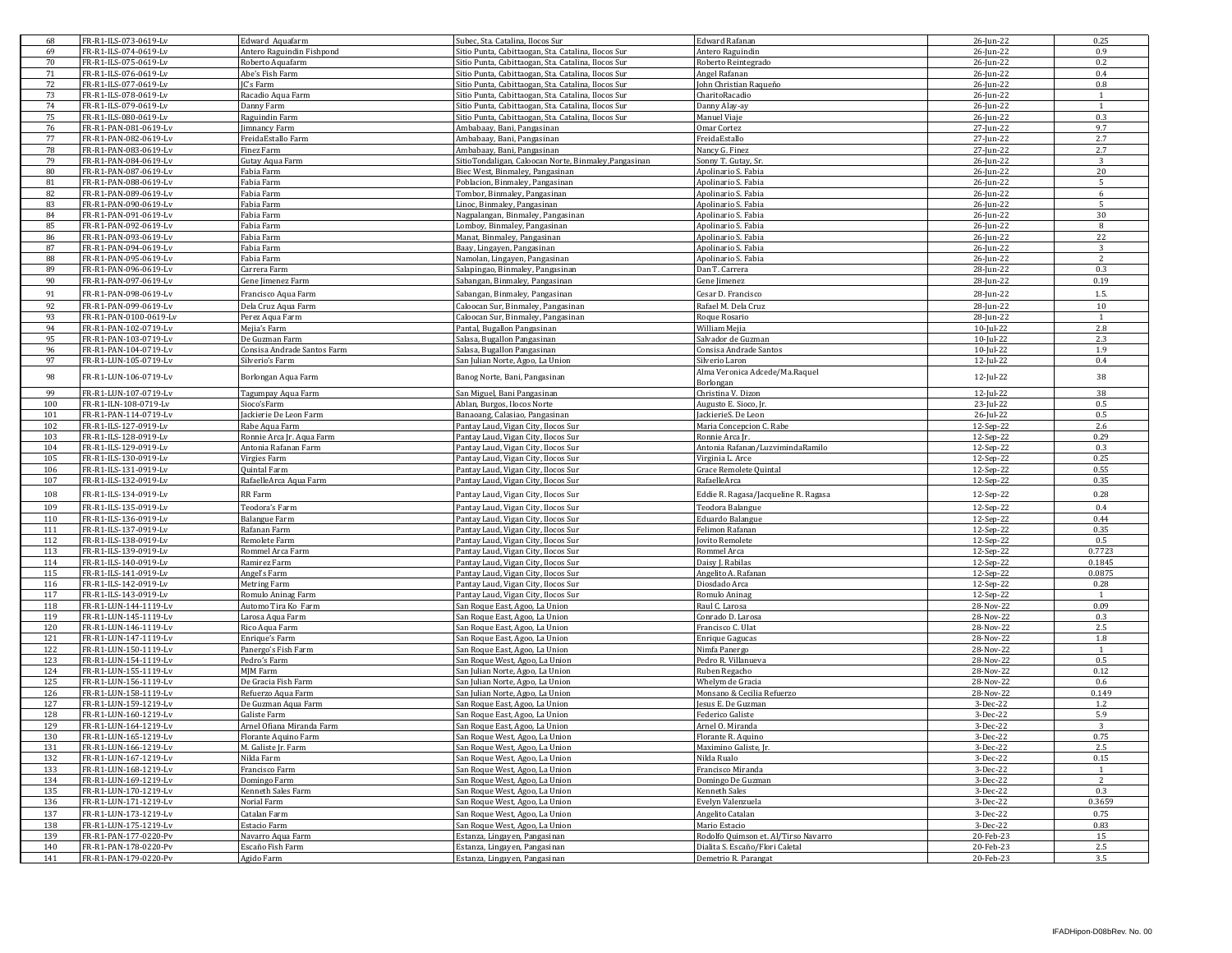| 142        | FR-R1-PAN-180-0220-Pv                          | Jaime and Jangco Rosario Farm                    | Estanza, Lingayen, Pangasinan                                | Jaime & Jangco Rosario/Albert Escaño       | 20-Feb-23              | 1.5                    |
|------------|------------------------------------------------|--------------------------------------------------|--------------------------------------------------------------|--------------------------------------------|------------------------|------------------------|
| 143        | FR-R1-PAN-181-0220-Pv                          | Jesus Daprosa Farm                               | Estanza, Lingayen, Pangasinan                                | Marivic Dadivas/Jesus Daprosa              | 20-Feb-23              | 2                      |
| 144        | FR-R1-PAN-182-0220-Pv                          | lecilia Pangan Farm                              | Estanza, Lingayen, Pangasinan                                | Cecilia Pangan/Elizabeth Rocaberte         | 20-Feb-23              |                        |
| 145        | FR-R1-PAN-183-0220-Pv                          | Silvino Aqua Farm                                | Estanza, Lingayen, Pangasinan                                | Claudio Silvino                            | 20-Feb-23              | $1.5\,$                |
| 146        | FR-R1-PAN-184-0220-Pv                          | Remy M. Sison Farm                               | Estanza, Lingayen, Pangasinan                                | Romulado Villanueva/Remy Sison             | 20-Feb-23              | $\overline{4}$         |
| 147        | FR-R1-PAN-185-0220-Pv                          | Daprosa/Reyes Fish Farm                          | Estanza, Lingayen, Pangasinan                                | Rosemarie Daprosa/Danilo Reyes             | 20-Feb-23              | $\overline{4}$         |
| 148        | FR-R1-PAN-186-0220-Pv                          | Nida S. Rosario Farm                             | Estanza, Lingayen, Pangasinan                                | Nida S. Rosario                            | 20-Feb-23              | 1                      |
| 149        | FR-R1-PAN-187-0220-Pv                          | Santos Soriano Uson Farm                         | Estanza, Lingayen, Pangasinan                                | Aurelio Cruz III/Santos Soriano Uson       | 20-Feb-23              | $\overline{4}$         |
| 150        | FR-R1-PAN-188-0220-Pv                          | Benjamin Escaño Farm                             | Magsaysay, Labrador, Pangasinan                              | Benjamin Escaño                            | 20-Feb-23              | $\overline{2}$         |
| 151        | FR-R1-PAN-189-0220-Pv                          | eymar Chico Rio Farm                             | Magsaysay, Labrador, Pangasinan                              | leymar Chico Rio                           | 20-Feb-23              | 0.5                    |
| 152        | FR-R1-PAN-190-0220-Pv                          | Adonis-Caballero Farm                            | Magsaysay, Labrador, Pangasinan                              | osefina Caballero                          | 20-Feb-23              | 1.5                    |
| 153        | FR-R1-PAN-191-0220-Pv                          | Layson Fish Farm                                 | Magsaysay, Labrador, Pangasinan                              | Rodolfo Layson                             | 20-Feb-23              | 1.85                   |
| 154        | FR-R1-PAN-192-0220-Pv                          | Crusada Fish Farm                                | Magsaysay, Labrador, Pangasinan                              | Serapion Crusada                           | 20-Feb-23              | 1.9                    |
| 155        | FR-R1-PAN-193-0220-Pv                          | Noly Ocampo Farm                                 | Magsaysay, Labrador, Pangasinan                              | Noli Ocampo                                | 20-Feb-23              | 0.5                    |
| 156        | FR-R1-PAN-194-0220-Pv                          | Uson Farm                                        | Magsaysay, Labrador, Pangasinan                              | Noriel P. Sales                            | 20-Feb-23              | 2.5                    |
| 157        | FR-R1-PAN-195-0220-Pv                          | Marlon Domalanta Farm                            | Magsaysay, Labrador, Pangasinan                              | Marlon Domalanta                           | 20-Feb-23              | 5                      |
| 158        | FR-R1-PAN-196-0220-Pv                          | uanito Fernandez Farm                            | Magsaysay, Labrador, Pangasinan                              | uanito Fernandez                           | 20-Feb-23              | 0.9                    |
| 159        | FR-R1-PAN-197-0220-Pv                          | Socoro Cagampan Farm                             | Magsaysay, Labrador, Pangasinan                              | Socoro Cagampan                            | 20-Feb-23              | $\overline{1}$         |
| 160        | FR-R1-PAN-198-0220-Pv                          | Jessie Parangat Farm                             | Dulig, Labrador, Pangasinan                                  | Roland Uson/Jessie Parangat                | 20-Feb-23              | 1.2                    |
| 161        | FR-R1-PAN-199-0220-Pv                          | Veloria Fish Farm                                | Dulig, Labrador, Pangasinan                                  | Romanito Silvino                           | 20-Feb-23              | 2.5                    |
| 162        | FR-R1-PAN-200-0220-Pv                          | BOMADUS ARC-MPC Farm                             | Dulig, Labrador, Pangasinan                                  | Roberto E. Parangat                        | 20-Feb-23              | 12                     |
| 163        | FR-R1-PAN-201-0220-Pv                          | Silvino Aqua Farm                                | Dulig, Labrador, Pangasinan                                  | Claudio Silvino                            | 20-Feb-23              | 1.5                    |
| 164        | FR-R1-PAN-202-0220-Pv                          | Renante Hernandez Farm                           | Dulig, Labrador, Pangasinan                                  | Renante Hernandez                          | 20-Feb-23              | $\overline{2}$         |
| 165        | FR-R1-PAN-203-0220-Pv                          | oe Sison Farm                                    | Dulig, Labrador, Pangasinan                                  | oe Sison/Jerrymie Mercado                  | 20-Feb-23              | 0.25                   |
| 166        | FR-R1-ILS-204-0320-Pv                          | Rabilas Fish Farm                                | Tamorong, Sta. Catalina, Ilocos Sur                          | Leovino Realin/Josefina Realin             | 6-Mar-23               | 0.1                    |
| 167        | FR-R1-ILS-205-0320-Pv                          | Rapanot Aqua Farm                                | Sitio Calawaan, Tamorong, Sta. Catalina, Ilocos Sur          | Dennis Rapanot                             | 6-Mar-23               | 0.9                    |
| 168        | FR-R1-ILS-206-0320-Pv                          | Gil Realin Farm                                  | Sitio Calawaan, Tamorong, Sta. Catalina, Ilocos Sur          | Gil Realin                                 | 6-Mar-23               | 0.1                    |
| 169        | FR-R1-ILS-207-0320-Pv                          | Rafanan Aqua Farm                                | Subec, Sta. Catalina, Ilocos Sur                             | Pedro R. Rafanan Jr                        | 6-Mar-23               | 0.1                    |
| 170        | FR-R1-LUN-208-0520-Lv                          | Marina Duritan Farm                              | Balaoc, Sto, Tomas, La Union                                 | Marina Duritan                             | 14-May-23              | 0.6                    |
| 171        | FR-R1-LUN-210-0520-Lv                          | Diosdado Niduaza Farm<br>Rodolfo Llobrera's Farm | Balaoc, Sto. Tomas, La Union                                 | Diosdado Niduaza                           | 14-May-23              | 0.4                    |
| 172        | FR-R1-LUN-211-0520-Lv                          |                                                  | Balaoc, Sto. Tomas, La Union<br>Balaoc, Sto, Tomas, La Union | Rodolfo G. Llobrera                        | 14-May-23              | 0.05<br>$\overline{2}$ |
| 173<br>174 | FR-R1-LUN-212-0520-Lv<br>FR-R1-LUN-213-0520-Lv | Kimberly Rose De Guzman Farm                     | Balaoc, Sto. Tomas, La Union                                 | Kimberly Rose De Guzman<br>Zenaida Posadas | 14-May-23              |                        |
| 175        | FR-R1-LUN-214-0520-Lv                          | Zenaida Posadas Farm<br>Isagani de Guzman Farm   | Balaoc, Sto. Tomas, La Union                                 | Isagani V, de Guzman                       | 14-May-23<br>14-May-23 | 2<br>0.5               |
| 176        | FR-R1-LUN-215-0520-Lv                          | oseph Padilla Farm                               |                                                              | oseph V. Padilla                           | 14-May-23              |                        |
| 177        |                                                | Noel Llobrera Farm                               | Balaoc, Sto. Tomas, La Union<br>Balaoc, Sto. Tomas, La Union | Noel R. Llobrera                           | 14-May-23              | 1.5                    |
| 178        | FR-R1-LUN-216-0520-Lv<br>FR-R1-LUN-217-0520-Lv | Loreto Llobrera Farm                             | Balaoc, Sto. Tomas, La Union                                 | Loreto S. Llobrera                         | 14-May-23              | 0.2                    |
| 179        | FR-R1-LUN-218-0520-Lv                          | Domingo Garcia Farm                              | Balaoc, Sto, Tomas, La Union                                 | Domingo Ferrer Garcia                      | 14-May-23              | 0.2                    |
| 180        | FR-R1-LUN-219-0520-Lv                          | Virgilio Daz Farm                                | Balaoc, Sto. Tomas, La Union                                 | Virgilio R. Daz                            | 14-May-23              | 0.9                    |
| 181        | FR-R1-LUN-220-0520-Lv                          | Jesus Villanueva Farm                            | Balaoc, Sto. Tomas, La Union                                 | Jesus Villanueva                           | 14-May-23              | 0.5                    |
| 182        | FR-R1-LUN-221-0520-Lv                          | Donardo Llobrera Farm                            | Balaoc, Sto. Tomas, La Union                                 | Donardo T. Llobrera                        | 14-May-23              | 0.5                    |
| 183        | FR-R1-LUN-222-0520-Lv                          | Federico Baniaga Farm                            | Balaoc, Sto. Tomas, La Union                                 | Federico V. Baniaga                        | 14-May-23              | 0.07                   |
| 184        | FR-R1-LUN-223-0520-Lv                          | Willie Fishpond                                  | Balaoc, Sto. Tomas, La Union                                 | Willie Maala                               | 14-May-23              | 0.5                    |
| 185        | FR-R1-LUN-224-0520-Lv                          | Villanueva Fishpond                              | Balaoc, Sto. Tomas, La Union                                 | Rufino Villanueva                          | 14-May-23              | 0.04                   |
| 186        | FR-R1-LUN-225-0520-Lv                          | Ramos Fishpond                                   | Balaoc, Sto. Tomas, La Union                                 | Romeo Ramos                                | 14-May-23              | 0.19                   |
| 187        | FR-R1-LUN-226-0520-Lv                          | Diosdado Farm                                    | Balaoc, Sto. Tomas, La Union                                 | Diosdado Llobrera                          | 14-May-23              | 1                      |
| 188        | FR-R1-LUN-227-0520-Lv                          | Roberto Fishpond                                 | Balaoc, Sto. Tomas, La Union                                 | Roberto Villanueva                         | 14-May-23              | $\overline{1}$         |
| 189        | FR-R1-LUN-228-0520-Lv                          | Geneta Farm                                      | Balaoc, Sto. Tomas, La Union                                 | Eric Geneta Villanueva                     | 14-May-23              | 1                      |
| 190        | FR-R1-LUN-229-0520-Lv                          | Rolando Fish Farm                                | Balaoc, Sto. Tomas, La Union                                 | Rolando Nifa Tadeo                         | 14-May-23              | 0.04                   |
| 191        | FR-R1-LUN-230-0520-Lv                          | Garcia Farm                                      | Balaoc, Sto. Tomas, La Union                                 | Geronimo Paculan                           | 14-May-23              | 0.025                  |
| 192        | FR-R1-LUN-231-0520-Lv                          | RogelioFarm                                      | Balaoc, Sto. Tomas, La Union                                 | Rolly Dacanay                              | 14-May-23              | 0.045                  |
| 193        | FR-R1-LUN-232-0520-Lv                          | Benido Fish Farm                                 | Balaoc, Sto. Tomas, La Union                                 | <b>Benido Damian</b>                       | 14-May-23              | 0.13                   |
| 194        | FR-R1-LUN-233-0520-Lv                          | Juanito Fish Farm                                | Balaoc, Sto. Tomas, La Union                                 | uanito Daz                                 | 14-May-23              | 1.6                    |
| 195        | FR-R1-LUN-234-0520-Lv                          | Costales & Eisma Farm                            | Balaoc, Sto. Tomas, La Union                                 | Adelina Eisma/Wilfredo Costales            | 14-May-23              | 0.5                    |
| 196        | FR-R1-LUN-235-0520-Lv                          | Villanueva Farm                                  | Balaoc, Sto. Tomas, La Union                                 | Rufino Villanueva/Arturo Lagao             | 14-May-23              | 0.9                    |
| 197        | FR-R1-LUN-236-0520-Lv                          | agao Farm                                        | Balaoc, Sto. Tomas, La Union                                 | Arturo Lagao                               | 14-May-23              | 0.25                   |
| 198        | FR-R1-LUN-237-0520-Lv                          | Damian Farm                                      | Balaoc, Sto. Tomas, La Union                                 | Esmeralda Damian                           | 14-May-23              | 0.1                    |
| 199        | FR-R1-LUN-238-0520-Lv                          | Llobrera Farm                                    | Balaoc, Sto. Tomas, La Union                                 | Bernardo Llobrera                          | 14-May-23              | 0.25                   |
| 200        | FR-R1-LUN-239-0520-Lv                          | Geneta Farm                                      | Balaoc, Sto. Tomas, La Union                                 | Arsenio D. Geneta                          | 14-May-23              | 0.07                   |
| 201        | FR-R1-LUN-240-0520-Lv                          | Cornelio Villanueva Farm                         | Balaoc, Sto. Tomas, La Union                                 | Cornelio Villanueva                        | 14-May-23              | 0.25                   |
| 202        | FR-R1-LUN-241-0520-Lv                          | Pagar Farm                                       | Balaoc, Sto. Tomas, La Union                                 | Crisostomo Pagar                           | 14-May-23              | 0.5                    |
| 203        | FR-R1-LUN-242-0520-Lv                          | Estonactoc Farm                                  | Balaoc, Sto. Tomas, La Union                                 | Rosario Estonactoc/Esmeralda Garcia        | 14-May-23              |                        |
| 204        | FR-R1-LUN-243-0520-Lv                          | Estacio Farm                                     | Balaoc, Sto, Tomas, La Union                                 | Renato Estacio/Arnold Mirando              | 14-May-23              | 0.1                    |
| 205        | FR-R1-LUN-244-0520-Lv                          | Nestor Leonardo Fish Farm                        | Balaoc, Sto. Tomas, La Union                                 | Nestor Leonardo                            | 14-May-23              | 0.36                   |
| 206        | FR-R1-LUN-245-0520-Lv                          | Estonactoc Fish Farm                             | Balaoc, Sto. Tomas, La Union                                 | Rosario Estonactoc/Eduardo Leonardo        | 14-May-23              |                        |
| 207        | FR-R1-LUN-246-0520-Lv                          | Marisa Fish Farm                                 | Balaoc, Sto. Tomas, La Union                                 | Marisa Duritan/Ma. Anicia Llobrera         | 14-May-23              | 0.5                    |
| 208        | FR-R1-LUN-247-0520-Lv                          | Damian Fish Farm                                 | Balaoc, Sto. Tomas, La Union                                 | Pedro N. Damian                            | 14-May-23              | 0.75                   |
| 209        | FR-R1-LUN-248-0520-Lv                          | Adelina Fish Farm                                | Balaoc, Sto. Tomas, La Union                                 | Adelina Paneda                             | 14-May-23              | 0.5                    |
| 210        | FR-R1-LUN-249-0520-Lv                          | Antonio Fish Farm                                | Balaoc, Sto. Tomas, La Union                                 | Antonio Estacio                            | 14-May-23              | 0.1                    |
| 211        | FR-R1-LUN-250-0520-Lv                          | Santiago Fish Farm                               | Balaoc, Sto. Tomas, La Union                                 | Santiago Ramos                             | 14-May-23              | 0.14                   |
| 212        | FR-R1-LUN-252-0520-Lv                          | Renato Farm                                      | Balaoc, Sto, Tomas, La Union                                 | Renato Abenojar Villanueva                 | 14-May-23              |                        |
| 213        | FR-R1-LUN-253-0520-Lv                          | Alfonso Farm                                     | Balaoc, Sto. Tomas, La Union                                 | Alfonso Lagao                              | 14-May-23              | 0.06                   |
| 214        | FR-R1-LUN-254-0520-Lv                          | Cresencio Farm                                   | Balaoc, Sto. Tomas, La Union                                 | Cresencio R. Estacio                       | 14-May-23              | 1                      |
| 215        | FR-R1-LUN-255-0520-Lv                          | Florendo Farm                                    | Balaoc, Sto, Tomas, La Union                                 | Florendo Villanueva                        | 14-May-23              |                        |
| 216        | FR-R1-LUN-256-0520-Lv                          | Marcelo Farm                                     | Balaoc, Sto. Tomas, La Union                                 | Marcelo Geneta                             | 14-May-23              | 3                      |
| 217        | FR-R1-LUN-257-0520-Lv                          | Henry Farm                                       | Balaoc, Sto. Tomas, La Union                                 | Henry Lacebal                              | 14-May-23              | 0.9                    |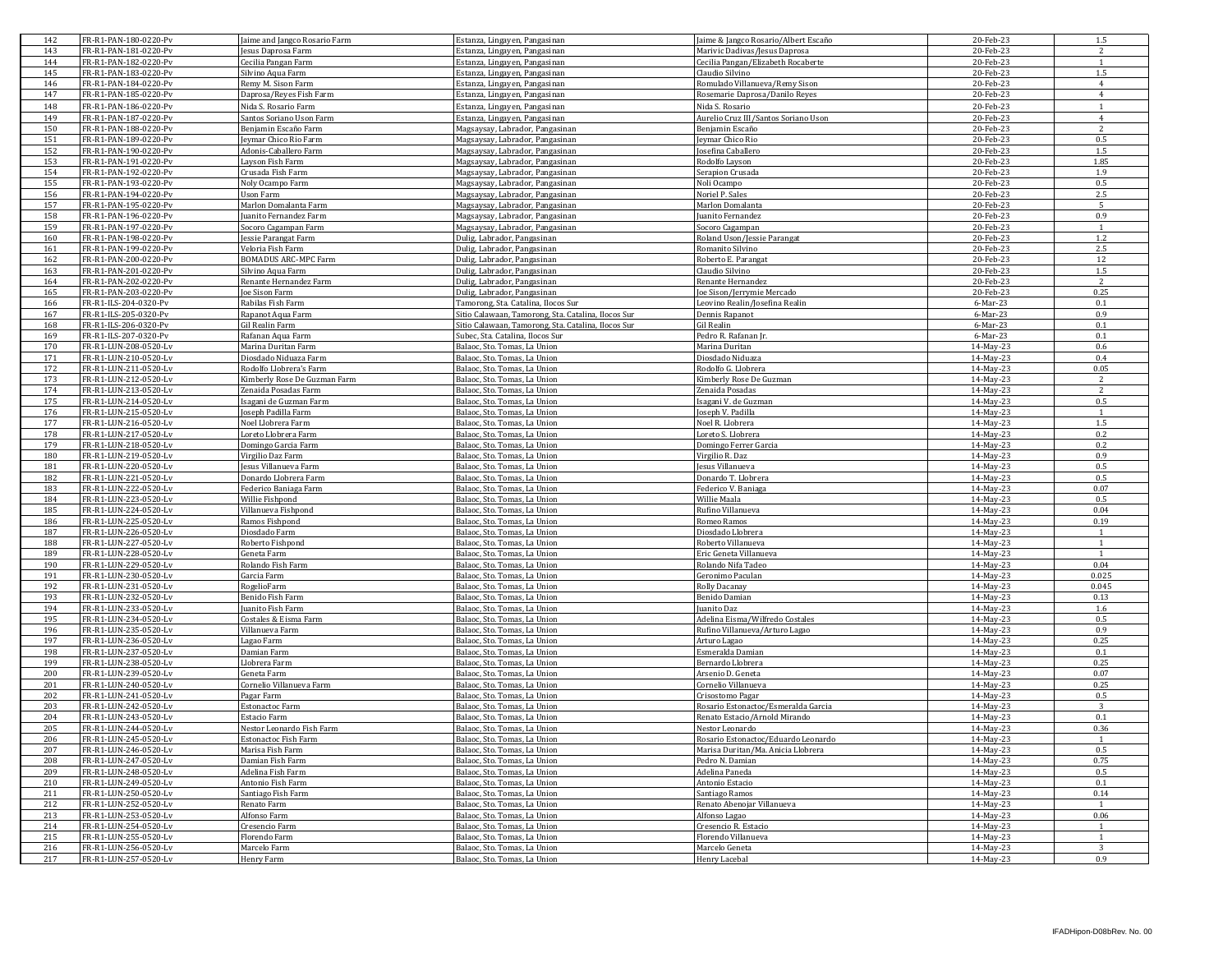| 218 | FR-R1-LUN-258-0520-Lv | Sherwin Farm              | Balaoc, Sto. Tomas, La Union        | Sherwin Daz                      | 14-May-23 | 0.48           |
|-----|-----------------------|---------------------------|-------------------------------------|----------------------------------|-----------|----------------|
| 219 | FR-R1-LUN-259-0520-Lv | Garcia Fishpond           | Balaoc, Sto. Tomas, La Union        | Isabelo Garcia                   | 14-May-23 | 0.3            |
| 220 | FR-R1-LUN-260-0520-Lv | Raymundo Damian Farm      | Balaoc, Sto. Tomas, La Union        | Raymundo Damian                  | 14-May-23 | 1.3            |
| 221 | FR-R1-LUN-261-0520-Lv | Dacanay Farm              | Balaoc, Sto. Tomas, La Union        | Crisanto Monte/Salvador Dacanay  | 14-May-23 | 0.5            |
|     |                       | Villanueva Farm           |                                     |                                  | 14-May-23 | 0.05           |
| 222 | FR-R1-LUN-262-0520-Lv |                           | Balaoc, Sto. Tomas, La Union        | Alma Villanueva Ulat             |           |                |
| 223 | FR-R1-LUN-263-0520-Lv | Benema Farm               | Balaoc, Sto. Tomas, La Union        | Bienvenido Lagao                 | 14-May-23 | 0.1            |
| 224 | FR-R1-LUN-264-0520-Lv | Soriano Farm              | Balaoc, Sto. Tomas, La Union        | Crisanto Soriano                 | 14-May-23 | $\overline{1}$ |
| 225 | FR-R1-LUN-265-0520-Lv | Reynaldo Farm             | Balaoc, Sto. Tomas, La Union        | Reynaldo Pozadas                 | 14-May-23 | 0.03           |
| 226 | FR-R1-LUN-266-0520-Lv | EduardoFarm               | Balaoc, Sto. Tomas, La Union        | Eduardo Pozadas                  | 14-May-23 | $\mathbf{1}$   |
| 227 | FR-R1-LUN-267-0520-Lv | Estacio Farm              | Balaoc, Sto. Tomas, La Union        | Jaime Estacio                    | 14-May-23 | 0.5            |
| 228 | FR-R1-LUN-268-0520-Lv | Posadas Fishpond          | Balaoc, Sto. Tomas, La Union        | Samson Posadas                   | 14-May-23 | 1.5            |
| 229 | FR-R1-LUN-269-0520-Lv | Norberto Villanueva Farm  | Balaoc, Sto. Tomas, La Union        | Beatriz Villanueva               | 14-May-23 | 0.5            |
| 230 | FR-R1-LUN-270-0520-Lv | Christopher Farm          | Balaoc, Sto. Tomas, La Union        | Christopher Daz                  | 14-May-23 | 0.6058         |
| 231 | FR-R1-LUN-271-0520-Lv | Padilla Farm              | Balaoc, Sto. Tomas, La Union        | Edwardo Padilla                  | 14-May-23 | 0.7            |
|     |                       |                           |                                     | Rogelio T. Fernandez             |           |                |
| 232 | FR-R1-LUN-272-0520-Lv | Fernandez Farm            | Tococ, Sto. Tomas, La Union         |                                  | 14-May-23 | 0.05           |
| 233 | FR-R1-LUN-273-0520-Lv | Kid Farm                  | Tococ, Sto. Tomas, La Union         | Kid Reyes                        | 14-May-23 | 0.5            |
| 234 | FR-R1-LUN-274-0520-Lv | Lachica Fishpond          | Tococ, Sto. Tomas, La Union         | Adorable Lachica                 | 14-May-23 | 0.845          |
| 235 | FR-R1-LUN-275-0520-Lv | Oscar Hamada Fish Farm    | Tococ, Sto. Tomas, La Union         | Oscar Hamada                     | 14-May-23 | 1              |
| 236 | FR-R1-LUN-276-0520-Lv | Lachica Fishpond          | Tococ. Sto. Tomas. La Union         | Lodevico Pagan                   | 14-May-23 | 0.05           |
| 237 | FR-R1-LUN-277-0520-Lv | Ricarte Farm              | Tococ, Sto. Tomas, La Union         | Ricarte Panergo                  | 14-May-23 | 3              |
| 238 | FR-R1-LUN-301-0520-Lv | Rodelio Fish Farm         | Tococ, Sto. Tomas, La Union         | Rodelio Estacio                  | 14-May-23 | 0.125          |
| 239 | FR-R1-LUN-304-0520-Lv | Rivera Farm               | Tococ, Sto. Tomas, La Union         | Marcos Rivera/Veronica Rivera    | 14-May-23 | 0.3            |
| 240 | FR-R1-LUN-306-0520-Lv | Miranda Farm              | Fococ, Sto. Tomas, La Union         | Ricardo V. Miranda               | 14-May-23 | 0.3            |
| 241 | FR-R1-LUN-308-0520-Lv | Sapitula Farm             |                                     | Susana Sapitula/Oscar Hamada     | 14-May-23 | 0.035          |
|     |                       |                           | Tococ, Sto. Tomas, La Union         |                                  |           |                |
| 242 | FR-R1-LUN-311-0520-Lv | Feliza Farm               | Tococ, Sto. Tomas, La Union         | Feliza Barbachano                | 14-May-23 | 0.1            |
| 243 | FR-R1-ILS-318-0520-Lv | Ancheta Aqua Farm         | Bao-as, Sta. Lucia, Ilocos Sur      | Gamaliel Ancheta                 | 22-May-23 | 0.8            |
| 244 | FR-RI-ILS-329-0520-Lv | Ancheta Aqua Farm         | Bao-as, Sta. Lucia, Ilocos Sur      | Gamaliel Ancheta                 | 22-May-23 | 0.8            |
| 245 | FR-RI-ILS-336-0520-Lv | Aurelio Fabro Fishpond    | Bao-as, Sta. Lucia, Ilocos Sur      | Aurelio S. Fabro                 | 22-May-23 | 0.3114         |
| 246 | FR-RI-ILS-338-0520-Lv | Martina's Farm            | Bao-as, Sta. Lucia, Ilocos Sur      | Martina Bugayong                 | 22-May-23 | 0.04           |
| 247 | FR-RI-ILS-341-0520-Lv | Melecio Farm              | Bao-as, Sta. Lucia, Ilocos Sur      | Melecio Viloria                  | 29-May-23 | 0.777          |
| 248 | FR-RI-ILS-363-0520-Lv | Rabaino/Ritamal Farm      | Tamurong, Sta. Catalina, Ilocos Sur | Alejandro Ritamal/Dennis Rabaino | 29-May-23 | 0.75           |
| 249 | FR-RI-ILS-364-0520-Lv | Ernesto Ravena Farm       | Tamurong, Sta. Catalina, Ilocos Sur | Ernesto Ravena                   | 29-May-23 | 2.2            |
| 250 |                       | Felix Realin Farm         |                                     | Felix Realin Jr.                 |           | 0.25           |
|     | FR-RI-ILS-365-0520-Lv |                           | Tamurong, Sta. Catalina, Ilocos Sur |                                  | 29-May-23 |                |
| 251 | FR-RI-ILS-366-0520-Lv | Mariano Farm              | Tamurong, Sta. Catalina, Ilocos Sur | Mariano Rapisura                 | 29-May-23 | 0.06           |
| 252 | FR-RI-ILS-367-0520-Lv | Reynon Aquafarm           | Famurong, Sta. Catalina, Ilocos Sur | Leonardo Revnon                  | 29-May-23 | 0.24           |
| 253 | FR-RI-ILS-369-0520-Lv | Jose Rapisura Aquafarm    | Tamurong, Sta. Catalina, Ilocos Sur | Jose Rapisura                    | 29-May-23 | 0.02           |
| 254 | FR-RI-ILS-370-0520-Lv | Racoma Aquafarm           | Tamurong, Sta. Catalina, Ilocos Sur | Marlon Racoma                    | 29-May-23 | 1.2            |
| 255 | FR-RI-ILS-371-0520-Lv | Elizar Reclusado Farm     | Famurong, Sta, Catalina, Ilocos Sur | Elizar Reclusado Farm            | 29-May-23 | 2              |
| 256 | FR-RI-ILS-372-0520-Lv | Lilia Realin Aquafarm     | Tamurong, Sta. Catalina, Ilocos Sur | Lilia Realin                     | 29-May-23 | 0.02           |
| 257 | FR-RI-ILS-373-0520-Lv | Danilo Rapanut Aquafarm   | Tamurong, Sta. Catalina, Ilocos Sur | Danilo Rapanut                   | 29-May-23 | 0.1            |
| 258 | FR-RI-ILS-374-0520-Lv | Catalina Reynon Aquafarm  | Famurong, Sta. Catalina, Ilocos Sur | Catalina Reynon                  | 29-May-23 | 0.015          |
| 259 |                       |                           |                                     | Rosario Rapisura                 |           |                |
|     |                       |                           |                                     |                                  |           |                |
|     | FR-RI-ILS-376-0520-Lv | Rosario Rapisura Aquafarm | Tamurong, Sta. Catalina, Ilocos Sur |                                  | 29-May-23 | 0.015          |
| 260 | FR-RI-ILS-377-0520-Lv | Rapisura/Realin Aquafarm  | Tamurong, Sta. Catalina, Ilocos Sur | Juan Rapisura/Gil Realin         | 29-May-23 | 0.25           |
| 261 | FR-RI-ILS-378-0520-Lv | Arturo Rabara Farm        | Subec, Sta. Catalina, Ilocos Sur    | Arturo Rabara                    | 29-May-23 | 0.0024         |
| 262 | FR-RI-ILS-379-0520-Lv | Mauro Rapacon Farm        | Subec, Sta. Catalina, Ilocos Sur    | Mauro Rapacon                    | 29-May-23 | 0.8            |
| 263 | FR-RI-ILS-381-0520-Lv | Moises Rabena Farm        | Subec, Sta. Catalina, Ilocos Sur    | Moises Rabena                    | 29-May-23 | 0.03           |
| 264 | FR-RI-ILS-382-0520-Lv | Sederino Aquafarm         | Subec, Sta. Catalina, Ilocos Sur    | Sederino Ranchez                 | 29-May-23 | 0.1            |
| 265 | FR-RI-ILS-383-0520-Lv |                           |                                     |                                  |           | 0.15           |
|     |                       | Catalino Ragonton Farm    | Subec, Sta. Catalina, Ilocos Sur    | Catalino Ragonton                | 29-May-23 |                |
| 266 | FR-RI-ILS-384-0520-Lv | Eliseo Ragasa Farm        | Subec, Sta. Catalina, Ilocos Sur    | Eliseo Ragasa                    | 29-May-23 | 0.08           |
| 267 | FR-RI-ILS-385-0520-Lv | Rafanan & Ragonjan Farm   | Subec, Sta. Catalina, Ilocos Sur    | Serapio Ragonjan/Carmen Rafanan  | 29-May-23 | 0.04           |
| 268 | FR-RI-ILS-386-0520-Lv | Felipa Ragasa Farm        | Subec, Sta. Catalina, Ilocos Sur    | Felipa Ragasa                    | 29-May-23 | 0.25           |
| 269 | FR-RI-ILS-387-0520-Lv | Raymund Rapanut Farm      | Subec, Sta. Catalina, Ilocos Sur    | Raymund Rapanut                  | 29-May-23 | 0.09           |
| 270 | FR-RI-ILS-388-0520-Lv | Rafanan's Farm            | Subec, Sta. Catalina, Ilocos Sur    | Ludivina Rafanan                 | 29-May-23 | 0.02           |
| 271 | FR-RI-ILS-389-0520-Lv | Jesus Rafanan Farm        | Subec, Sta. Catalina, Ilocos Sur    | Jesus Rafanan                    | 29-May-23 | 0.03           |
| 272 | FR-RI-ILS-390-0520-Lv | Richard Raguindin Farm    | Subec, Sta. Catalina, Ilocos Sur    | Richard Raguindin                | 29-May-23 | 0.3            |
| 273 | FR-RI-ILS-391-0520-Lv | Gil Tacis Farm            | Subec, Sta. Catalina, Ilocos Sur    | Gil Tacis                        | 29-May-23 | 0.075          |
| 274 | FR-RI-ILS-392-0520-Lv | Felipe Rabot Farm         | Subec, Sta. Catalina, Ilocos Sur    | Felipe Rabot                     | 29-May-23 | 0.07           |
| 275 | FR-RI-ILS-393-0520-Lv | Maria Rafanan Farm        |                                     | Maria Rafanan                    | 29-May-23 | 0.01           |
|     |                       |                           | Subec, Sta. Catalina, Ilocos Sur    |                                  |           |                |
| 276 | FR-RI-ILS-394-0520-Lv | Pepe Ramilo Aquafarm      | Subec, Sta. Catalina, Ilocos Sur    | Pepe Ramilo Aquafarm             | 29-May-23 | 0.08           |
| 277 | FR-RI-ILS-395-0520-Lv | Avelina Realista Farm     | Subec, Sta. Catalina, Ilocos Sur    | Avelina Realista                 | 29-May-23 | 0.3            |
| 278 | FR-RI-ILS-396-0520-Lv | Corazon Realista Farm     | Subec, Sta. Catalina, Ilocos Sur    | Corazon Realista                 | 29-May-23 | 0.25           |
| 279 | FR-RI-ILS-397-0520-Lv | Constante Ramboyon Farm   | Subec, Sta. Catalina, Ilocos Sur    | Constante Ramboyon               | 29-May-23 | 0.3            |
| 280 | FR-RI-ILS-398-0520-Lv | Eutropia Aquafarm         | Subec, Sta. Catalina, Ilocos Sur    | Eutropia Raganit                 | 29-May-23 | 0.8            |
| 281 | FR-RI-ILS-399-0520-Lv | Victor Aquafarm           | Subec, Sta. Catalina, Ilocos Sur    | Victor Raccachot                 | 29-May-23 | 0.2            |
| 282 | FR-RI-ILS-400-0520-Lv | Cinderella Aquafarm       | Subec, Sta. Catalina, Ilocos Sur    | Cinderella delos Santos          | 29-May-23 | 0.1            |
| 283 | FR-RI-ILS-401-0520-Lv |                           | Subec, Sta. Catalina, Ilocos Sur    | Cecilio Rapacon Jr.              | 29-May-23 | 0.14           |
|     |                       | Cecilio Rapacon Farm      |                                     | Claudia Raganit                  |           |                |
| 284 | FR-RI-ILS-402-0520-Lv | Claudia Raganit Farm      | Subec, Sta. Catalina, Ilocos Sur    |                                  | 29-May-23 | 0.5            |
| 285 | FR-RI-ILS-403-0520-Lv | Florencia Aquafarm        | Subec, Sta. Catalina, Ilocos Sur    | Florencia Reclusado              | 29-May-23 | 0.6            |
| 286 | FR-RI-ILS-404-0520-Lv | Medardo Aquafarm          | Subec, Sta. Catalina, Ilocos Sur    | Medardo Rafanan                  | 29-May-23 | 0.9            |
| 287 | FR-RI-ILS-405-0520-Lv | Juanito Rafanan Farm      | Subec, Sta, Catalina, Ilocos Sur    | Juanito Rafanan                  | 29-May-23 | 1.55           |
| 288 | FR-RI-ILS-406-0520-Lv | ennifer Aquafarm          | Subec, Sta. Catalina, Ilocos Sur    | Jennifer Rafanan                 | 29-May-23 | 0.12           |
| 289 | FR-RI-ILS-407-0520-Lv | Monaliza Aquafarm         | Subec, Sta. Catalina, Ilocos Sur    | Monaliza C. Rapanut              | 29-May-23 | 0.03           |
| 290 | FR-RI-ILS-408-0520-Lv | Claro Aquafarm            | Subec, Sta. Catalina, Ilocos Sur    | Claro Ragonjan                   | 29-May-23 | 0.5            |
| 291 | FR-RI-ILS-409-0520-Lv | John Victor Aquafarm      | Subec, Sta. Catalina, Ilocos Sur    | John Victor Ragunjan             | 29-May-23 | 0.1            |
| 292 | FR-RI-ILS-410-0520-Lv | Dominga Aquafarm          | Subec, Sta. Catalina, Ilocos Sur    | Dominga Realista                 | 29-May-23 | 0.5            |
| 293 | FR-RI-ILS-411-0520-Lv | Santos Aquafarm           | Subec, Sta. Catalina, Ilocos Sur    | Santos Ragasa                    | 29-May-23 | 0.05           |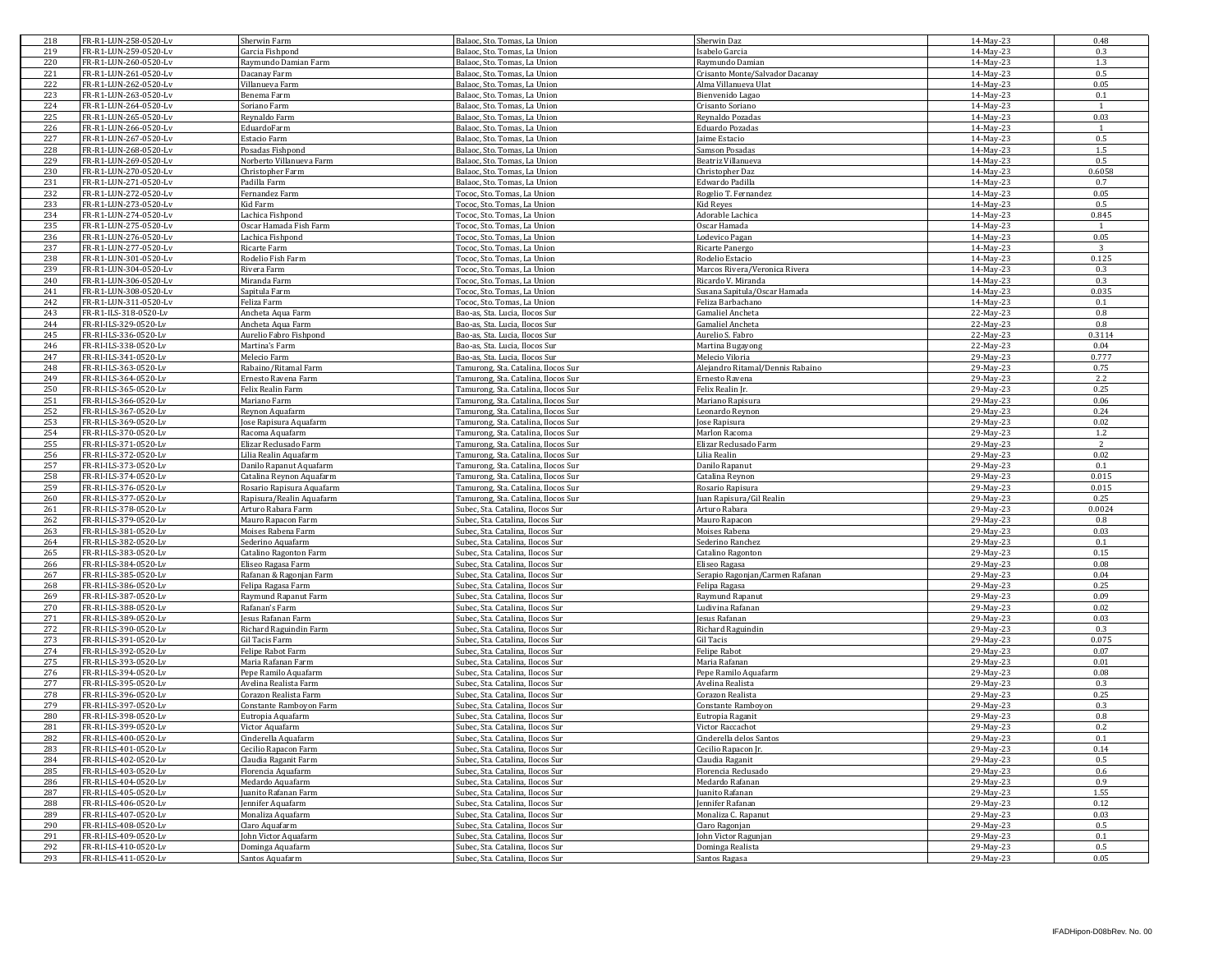| 294 | FR-RI-LUN-412-0720-Lv   | Benjamin B. Villanueva Farm     | Balaoc, Sto. Tomas, La Union            | Benjamin B. Villanueva                          | 24-Jul-23  | 0.4            |
|-----|-------------------------|---------------------------------|-----------------------------------------|-------------------------------------------------|------------|----------------|
| 295 | FR-RI-LUN-413-0720-Lv   | George Daculan Farm             | Balaoc, Sto. Tomas, La Union            | George D. Daculan                               | 24-Jul-23  | 0.08           |
| 296 | FR-RI-LUN-414-0720-Lv   | Manolito Daz Farm               | Balaoc, Sto. Tomas, La Union            | Manolito R. Daz                                 | 24-Jul-23  | 0.08           |
| 297 | FR-RI-LUN-415-0720-Lv   | Manaois Farm                    | Balaoc, Sto. Tomas, La Union            | Alfred Villanueva Jr.                           | 24-Jul-23  | 0.09           |
| 298 | FR-RI-LUN-416-0720-Lv   | Carlitos Farm                   | Balaoc, Sto. Tomas, La Union            | Carlito Pasodas                                 | 24-Jul-23  | 0.02           |
| 299 | FR-RI-LUN-417-0720-Lv   |                                 |                                         |                                                 | 24-Jul-23  | 0.045          |
|     |                         | Soriano's Farm                  | Balaoc, Sto Tomas La Union              | Sonny Soriano                                   |            |                |
| 300 | FR-RI-LUN-418 -0720 -Lv | Liabrera Farm                   | Balaoc, Sto Tomas La Union              | Leonardo Liobrera                               | 24-Jul-23  | 1              |
| 301 | FR-RI-LUN-419-0720-Lv   | Jeolito Repugia Farm            | Balaoc, Sto Tomas La Union              | Segundina Repugia                               | 24-Jul-23  | 0.025          |
| 302 | FR-RI-LUN-420-0720 - Lv | ina Villanueva Farm             | Balaoc . Sto Tomas La Union             | ina Villanueva                                  | 24-Jul-23  | 0.07           |
| 303 | FR-RI-LUN-421-0720-Lv   | Liobrera Farm                   | Balaoc, Sto Tomas La Union              | Mary Joyce Llobrera                             | 24-Jul-23  | 0.03           |
| 304 | FR-RI-LUN-422-0720-Lv   | Dalanay Farm                    | Balaoc, Sto. Tomas, La Union            | Francisco Agasas                                | 24-Jul-23  | 0.05           |
| 305 | FR-RI LUN-423-0720-Lv   | Bernardo's Farm                 | Balaoc, Sto. Tomas, La Union            | Bernardos Valdez                                | 24-Jul-23  | 0.06           |
|     |                         |                                 |                                         |                                                 |            |                |
| 306 | FR-RI-LUN-424-0720-Lv   | Teodora's Farm                  | Balaoc, Sto. Tomas, La Union            | Teodoro Villanueva                              | 24-Jul-23  | 0.5            |
| 307 | FR-RI-LUN-425-0720-Lv   | Dalanay Farm                    | Balaoc, Sto. Tomas, La Union            | Rudy Dalanay                                    | 24-Jul-23  | 0.15           |
| 308 | FR-RI-LUN-426-0720-Lv   | Villanueva's Farm               | Balaoc, Sto Tomas La Union              | Edgardo F. Villanueva                           | 24-Jul-23  | 0.03           |
| 309 | FR-RI-LUN-427-0720-Lv   | Garcia's Farm                   | Balaoc, Sto Tomas La Union              | Noli C. Garcias                                 | 24-Jul-23  | 0.65           |
| 310 | FR-RI-LUN-428-0720-Lv   | Ferder Farm                     | Balaoc, Sto. Tomas, La Union            | Ricardo Ferder                                  | 24-Jul-23  | 0.05           |
| 311 | FR-RI-LUN-429-0720-Lv   | Esmeralda's Farm                | Balaoc . Sto Tomas La Union             | Esmeralda Damian                                | 24-Jul-23  | 0.06           |
| 312 |                         |                                 | Cabaruan, Sto, Tomas La Union           | <b>Jlysses Reves</b>                            | 24-Jul-23  | $\overline{2}$ |
|     | FR-RI-LUN-430-0720-Lv   | Ulysses Reyes                   |                                         |                                                 |            |                |
| 313 | FR-RI-LUN-431-0720-Lv   | Balmores Farm                   | Cabaruan . Sto. Tomas La Union          | Marcelino Balmores                              | 24-Jul-23  | 0.35           |
| 314 | FR-RI-PAN-433-0920-Lv   | Padlan Integrated Farm          | Calomboyan, San Carlos City, Pangasinan | Engr. Rosalinda Frias                           | 30-Sep-23  | 0.7716         |
| 315 | FR-R1-PAN-434-1120-LV   | Dalton De Leon Farm             | Estanza, Lingayen, Pangasinan           | Dalton De Leon/Robert Perez                     | 5-Nov-23   | -3             |
| 316 | FR-R1-PAN-435-1120-LV   | Abalos Farm                     | Estanza, Lingayen, Pangasinan           | Rebecca Abalos/Miller Ocampo                    | 5-Nov-23   | 5              |
| 317 | FR-R1-PAN-436-1120-LV   | isa Soriano Bautista Farm       | Estanza, Lingayen, Pangasinan           | isa Soriano/Rosalia Q. Aviles                   | 5-Nov-23   | $2.5\,$        |
| 318 | FR-R1-PAN-437-1120-LV   | Esperanza Bautista Farm         | Estanza, Lingayen, Pangasinan           | Esperanza Bautista/Rhodora Bautista             | 5-Nov-23   | 2              |
|     |                         |                                 |                                         |                                                 |            |                |
| 319 | FR-R1-PAN-438-1120-LV   | Florentina Abalos Farm          | Estanza, Lingayen, Pangasinan           | Florentina Abalos/Analou Gallardo               | 5-Nov-23   | <sup>1</sup>   |
| 320 | FR- R1-PAN- 439-1120-LV | Joe Bautista Farm               | Estanza, Lingayen, Pangasinan           | Joe Bautista/Ricky Estrada                      | 5-Nov-23   | 2              |
|     |                         |                                 |                                         |                                                 |            |                |
| 321 | FR-R1-PAN-440-1120-LV   | Severino Villanueva Farm        | Estanza, Lingayen, Pangasinan           | Severino Villanueva/Romeo Dulce                 | 5-Nov-23   | 0.5            |
|     |                         |                                 |                                         | Rodolfo Dulce                                   |            | $\overline{4}$ |
| 322 | FR-R1-PAN-441-1120-LV   | Orpilla Farm                    | Estanza, Lingayen, Pangasinan           |                                                 | 5-Nov-23   |                |
|     | FR-R1-PAN-442-1120-LV   |                                 |                                         | Lina M. Gallardo/Dionisio M. Gallardo           |            |                |
| 323 |                         | Lina M. Gallardo Farm           | Estanza, Lingayen, Pangasinan           |                                                 | 5-Nov-23   | 0.5            |
| 324 | FR-R1-PAN-443-1120-LV   | oreta Aquino Farm.              | Estanza, Lingayen, Pangasinan           | oreta Aquino/Joel Mangabay                      | 5-Nov-23   | $\overline{2}$ |
| 325 | FR-R1-PAN-444-1120-LV   | Julie Bandong Farm              | Estanza, Lingayen, Pangasinan           | Danny Bandong/Julie Bandong                     | 5-Nov-23   | 1              |
| 326 | FR-R1-PAN-445-1120-LV   | Tony Abalos Farm                | Estanza, Lingayen, Pangasinan           | Tony Abalos/Guillermo Aviles                    | 5-Nov-23   | 2              |
| 327 | FR-R1-PAN-446-1120-LV   | Marcelina Milo Farm             | Estanza, Lingayen, Pangasinan           | Mer Abalos/Jesus Mamuyac                        | 5-Nov-23   | $\overline{2}$ |
|     |                         |                                 |                                         | Orlando Abalos/                                 |            | 3              |
| 328 | FR-R1-PAN-447-1120-LV   | Abalos Dizon Farm               | Estanza, Lingayen, Pangasinan           |                                                 | 5-Nov-23   |                |
|     |                         |                                 |                                         | William Dizon                                   |            | $\mathbf{1}$   |
| 329 | FR- R1-PAN- 448-1120-LV | Jun Mamuyac Farm                | Estanza, Lingayen, Pangasinan           | Jun Mamuyac/                                    | 5-Nov-23   |                |
|     |                         |                                 |                                         | Robert Q. Aviles                                |            |                |
| 330 | FR-R1-PAN-449-1120-LV   | Loreta Aquino Farm              | Estanza, Lingayen, Pangasinan           | oreta Aquino/Arturo Mendoza                     | 5-Nov-23   | 2              |
|     |                         |                                 |                                         | Mer Navarro/                                    |            | 2              |
| 331 | FR-R1-PAN-450-1120-LV   | Mer Navarro Farm                | Estanza, Lingayen, Pangasinan           | Tita Mamuyac                                    | 5-Nov-23   |                |
| 332 | FR-R1-PAN-451-1120-LV   | Wendy Obinque Farm              | Estanza, Lingayen, Pangasinan           | Wendy Obinque/Rizaldy Dulce                     | 5-Nov-23   | 3              |
|     |                         |                                 |                                         |                                                 |            | 1              |
| 333 | FR- R1-PAN- 452-1120-LV | Resty Ocampo Farm               | Estanza, Lingayen, Pangasinan           | Resty Ocampo/                                   | 5-Nov-23   |                |
|     |                         |                                 |                                         | Bobby Dulce                                     |            |                |
| 334 | FR-R1-PAN-453-1120-LV   | Bonie Perez Farm                | Estanza, Lingayen, Pangasinan           | Mar Navarro/Bonie Perez                         | 5-Nov-23   | 2              |
|     |                         |                                 |                                         | Sabilo Ocampo/                                  |            | 1              |
| 335 | FR- R1-PAN- 454-1120-LV | uan Ocampo Farm                 | Estanza, Lingayen, Pangasinan           | uan Ocampo                                      | 5-Nov-23   |                |
| 336 | FR-R1-PAN-455-1120-LV   | Primitivo Abalos Farm           | Estanza, Lingayen, Pangasinan           | Primitivo Abalos/Elven S. Felarca               | 5-Nov-23   | 3              |
| 337 | FR-R1-PAN-456-1120-LV   | Lito Castro Farm                | Estanza, Lingayen, Pangasinan           | Lito Castro/Sanielito Aviles                    | 5-Nov-23   | $2.5\,$        |
|     |                         |                                 |                                         |                                                 |            | 2              |
| 338 | FR-R1-PAN-457-1120-LV   | Lauro Manuel Farm               | Estanza, Lingayen, Pangasinan           | Lauro Manuel/                                   | 5-Nov-23   |                |
|     |                         |                                 |                                         | Abundio Manuel                                  |            |                |
| 339 | FR-R1-PAN-458-1120-LV   | M. Perez Farm                   | Estanza, Lingayen, Pangasinan           | Sabina Mangabay/                                | 5-Nov-23   | 1              |
|     |                         |                                 |                                         | Michelle S. Perez                               |            |                |
| 340 | FR-R1-PAN-459-1120-LV   | Ramon Navarro Farm              | Estanza, Lingayen, Pangasinan           | Ramon Navarro/John Paul Perez                   | 5-Nov-23   | 3              |
| 341 | FR-R1-PAN-460-1120-LV   | Conrado Esmada Farm             | Estanza, Lingayen, Pangasinan           | Conrado Esmada/Maria Cecelia S. Perez           | 5-Nov-23   | 3              |
|     |                         |                                 |                                         | Eduardo Santos/                                 |            | $\overline{4}$ |
| 342 | FR- R1-PAN- 461-1120-LV | Eduardo Santos Farm             | Estanza, Lingayen, Pangasinan           | Benigno Santos Jr                               | 5-Nov-23   |                |
|     |                         |                                 |                                         |                                                 |            |                |
| 343 | FR-R1-PAN-462-1120-LV   | Hipolito Perez Farm             | Estanza, Lingayen, Pangasinan           | Modesta Abalos/Hipolito Perez                   | 5-Nov-23   | 3.5            |
| 344 | FR-R1-PAN-463-1220-Lv   | Lily Cabornay Farm              | Magtaquing, Bugallon, Pangasinan        | August Cabornay (owner)                         | 2-Dec-23   | 1              |
|     |                         |                                 |                                         | Enriquez Sabangan (Caretaker)                   |            |                |
| 345 | FR-R1-PAN-464-1220-Lv   | Eugenio Padilla Sr Farm         | Magtaquing, Bugallon, Pangasinan        | Mark Padilla (lessee)                           | 2-Dec-23   | 0.0486         |
|     |                         |                                 |                                         | Barbara Bravo Tinidor (lessee)                  |            | $1.2\,$        |
| 346 | FR-R1-PAN-465-1220-Lv   | Barbara Farm                    | Magtaquing, Bugallon, Pangasinan        | Immanuel Bravo Magat ( Car                      | 2-Dec-23   |                |
| 347 | FR-R1-PAN-466-1220-Lv   | Quezon Farm                     |                                         |                                                 |            | 1.3            |
|     |                         |                                 | Magtaquing, Bugallon, Pangasinan        | Salid Seanio/Jon Jon N. Quezon                  | 2-Dec-23   |                |
| 348 | FR-R1-PAN-467-1220-Lv   | De Vera Farm                    | Magtaquing, Bugallon, Pangasinan        | Olivia Peralta/Reynaldo De Vera                 | 2-Dec-23   | <sup>1</sup>   |
| 349 | FR-R1-PAN-468-1220-Lv   | Tabora Fish Farm                | Magtaquing, Bugallon, Pangasinan        | Buddy Tabora                                    | $2-Dec-23$ | 5              |
| 350 | FR-R1-PAN-469-1220-Lv   | Navarro Fish Farm               | Magtaquing, Bugallon, Pangasinan        | Rodel U. Navarro                                | 2-Dec-23   | 0.5            |
| 351 | FR-R1-PAN-470-1220-Lv   | Caoile/ Urbano Farm             | Magtaquing, Bugallon, Pangasinan        | Charita Caoile/Flora & Jose Aviles              | 2-Dec-23   | 4.5            |
| 352 | FR-R1-PAN-471-1220-Lv   | Aldo Aqua Farm                  | Magtaquing, Bugallon, Pangasinan        | Aleiandro P. Zaratan                            | $2-Dec-23$ | 2              |
| 353 | FR-R1-PAN-472-1220-Lv   | Peter Soriano Farm              | Magtaquing, Bugallon, Pangasinan        | Peter Soriano/Rodolfo Zaratan                   | 2-Dec-23   | 0.25           |
|     |                         |                                 |                                         |                                                 |            |                |
| 354 | FR-R1-PAN-473-1220-Lv   | Robinson/Austria Aquafarm       | Magtaquing, Bugallon, Pangasinan        | Narcisa Robinson/James Austria                  | 2-Dec-23   | 3              |
| 355 | FR-R1-PAN-474-1220-Lv   | Rudilyn Aquino Farm             | Magtaquing, Bugallon, Pangasinan        | Rudilyn Aquino/Karen Mallo                      | 2-Dec-23   | 1.5            |
| 356 | FR-R1-PAN-475-1220-Lv   | Primicias/Bravo Aquafarm        | magtaquing, Bugallon, Pangasinan        | effrey Primicias/Cris Bravo                     | 2-Dec-23   | 1.5            |
| 357 | FR-R1-PAN-476-1220-Lv   | Florencio R. Turay Jr. Aquafarm | Magtaquing, Bugallon, Pangasinan        | Florencio Turav                                 | 2-Dec-23   | 0.5            |
| 358 | FR-R1-PAN-477-1220-Lv   | Garcia Farm                     | Magtaquing, Bugallon, Pangasinan        | Vilma Garcia & Agapito Sabangan / Rowena Garcia | 2-Dec-23   | 2.01           |
|     |                         |                                 |                                         |                                                 |            |                |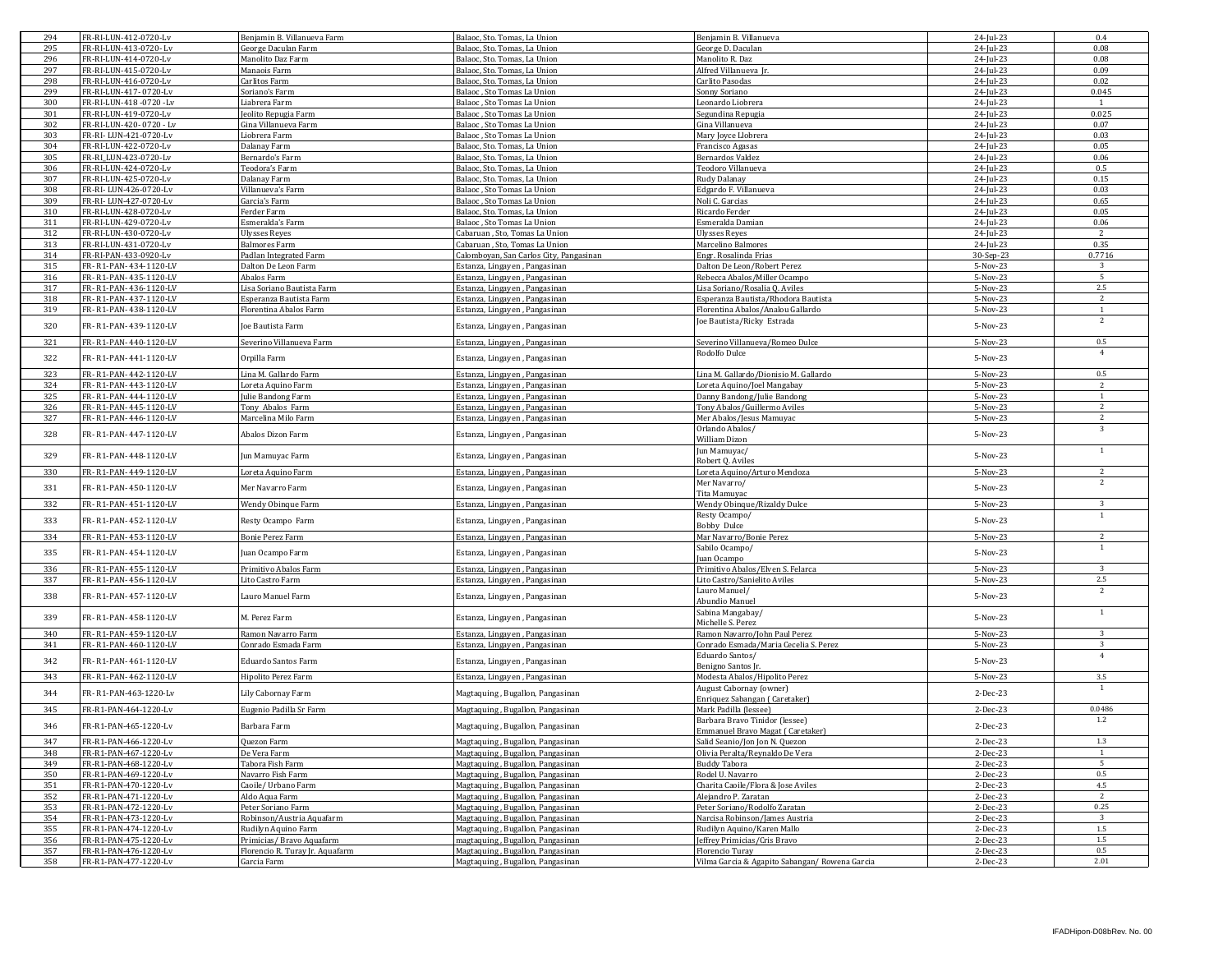| 359 | FR-R1-PAN-478-1220-Lv   | Al Bravo Magat Farm            | Magtaquing, Bugallon, Pangasinan | Al B. Magat                                  | 2-Dec-23     | 0.9            |
|-----|-------------------------|--------------------------------|----------------------------------|----------------------------------------------|--------------|----------------|
| 360 | FR-R1-PAN-479-1220-Lv   | lesus S. Gallardo Fishpond     | Magtaquing, Bugallon, Pangasinan | Ronald G. Gallardo                           | 2-Dec-23     | $1.2\,$        |
| 361 | FR-R1-PAN-480-1220-Lv   | Perlyn Q. Balagot Farm         | Magtaquing, Bugallon, Pangasinan | amberto M. Perez . Ir.                       | 2-Dec-23     | 2              |
| 362 | FR-R1-PAN-481-1220-Lv   | Jerry Macaraeg Farm            | Magtaquing, Bugallon, Pangasinan | Efren Bravo/Jerry Macaraeg                   | 2-Dec-23     |                |
| 363 | FR-R1-PAN-482-1220-Lv   | Romeo's Farm                   | Magtaquing, Bugallon, Pangasinan | Romeo Soriano                                | 2-Dec-23     | 1.6            |
| 364 | FR-R1-PAN-483-1220-Lv   | Leonardo's Farm                | Magtaquing, Bugallon, Pangasinan | Leonardo B. Estratada                        | 2-Dec-23     | $0.8\,$        |
| 365 | FR-R1-PAN-484-1220-Lv   | Bert Farm                      | Magtaquing, Bugallon, Pangasinan | Bert Candot/Jose Carrera                     | 2-Dec-23     | 2              |
| 366 | FR-R1-PAN-485-1220-Lv   | Victoriano's Farm              | Magtaquing, Bugallon, Pangasinan | esus Macaraeg/Victoriano Palaganas           | 2-Dec-23     | 1              |
| 367 | FR-R1-PAN-486-1220-Lv   | Magat Aquafarm                 | Magtaquing, Bugallon, Pangasinan | oswe Magat/Norma Valencia                    | 2-Dec-23     | -1             |
| 368 | FR-R1-PAN-487-1220-Lv   | Peralta Farm                   | Magtaquing, Bugallon, Pangasinan | Mat Peralta/Victor Palma Jr.                 | 2-Dec-23     | $\mathbf{1}$   |
| 369 | FR-R1-PAN-488-1220-Lv   | Vidal Farm                     |                                  | Marcy Vidal                                  | 2-Dec-23     | 2              |
| 370 | FR-R1-PAN-489-1220-Lv   | Macaraeg Fish Farm             | Magtaquing, Bugallon, Pangasinan |                                              | 2-Dec-23     | 0.25           |
|     |                         |                                | Magtaquing, Bugallon, Pangasinan | Lucy Bravo// Arsenia Macaraeg<br>Rosie Mallo |              | 1.5            |
| 371 | FR-R1-PAN-490-1220-LV   | Mallo Fish Farm                | Magtaquing, Bugallon, Pangasinan |                                              | 2-Dec-23     |                |
| 372 | FR-R1-PAN-491-1220-Lv   | Evelyn dela Cruz Aqua Farm     | Magtaquing, Bugallon, Pangasinan | Evelyn P. dela Cruz                          | 2-Dec-23     | 1.5606         |
| 373 | FR-R1-PAN-492-1220-Lv   | Dela Cruz Aquafarm             | Magtaquing, Bugallon, Pangasinan | Aguido dela Cruz / Andres dela Cruz, Jr.     | 2-Dec-23     | -1             |
| 374 | FR-R1-PAN-493-1220-Lv   | Mercado Fish Farm              | Magtaquing, Bugallon, Pangasinan | Brenda Mercado                               | 2-Dec-23     | 0.05           |
| 375 | FR-R1-PAN-494-1220-Lv   | Camposano Farm                 | Magtaquing, Bugallon, Pangasinan | Romeo Camposano                              | 2-Dec-23     | 1,4            |
| 376 | FR-R1-PAN-495-1220-Lv   | Santos Farm                    | Magtaquing, Bugallon, Pangasinan | Adelia Navarro/Richard M. Santos             | 2-Dec-23     | $1.2\,$        |
| 377 | FR-R1-PAN-496-1220-Lv   | Valerio Farm                   | Magtaquing, Bugallon, Pangasinan | Bonifacio M, Valerio                         | 2-Dec-23     | 0.09           |
| 378 | FR-R1-PAN-497-1220-Lv   | Malicdec Farm                  | Magtaquing, Bugallon, Pangasinan | Rosie Saratan/Lorna Dela Cruz                | 2-Dec-23     | 1              |
| 379 | FR-R1-PAN-498-1220-Lv   | eo Magat Aqua Farm             | Magtaquing, Bugallon, Pangasinan | eonelo Magat                                 | 2-Dec-23     | -1             |
| 380 | FR-R1-PAN-499-1220 - LV | Ventecruz Aqua Farm            | Magtaquing, Bugallon, Pangasinan | Cristituto Ventecruz/Florante Macaraig       | 2-Dec-23     | 3.5            |
| 381 | FR-R1-PAN-500-1220-Lv   | Camposano Farm                 | Magtaquing, Bugallon, Pangasinan | Reynaldo Q. Camposano                        | 2-Dec-23     | $1.2\,$        |
| 382 | FR-R1- PAN- 501-1220-Lv | Rogelio Bravo Sabangan Farm    | Magtaquing, Bugallon, Pangasinan | Rogelio B. Sabangan                          | 2-Dec-23     | -1             |
| 383 | FR-R1-PAN -502-1220-Lv  | Mat's Farm                     | Magtaquing, Bugallon, Pangasinan | Menandro F. Tandoc                           | 2-Dec-23     | 1.14           |
| 384 | FR-R1-PAN-503-1220-Lv   | Eric P. Yanquiling Farm        | Magtaquing, Bugallon, Pangasinan | Eric P. Yanquiling                           | 2-Dec-23     | $1.1\,$        |
| 385 | FR-R1-PAN-504-1220-Lv   | RB Yanquiling Farm             | Magtaquing, Bugallon, Pangasinan | Roberto Yanquiling, Jr                       | 2-Dec-23     | 1.7            |
| 386 | FR-R1-PAN-505-1220-Lv   | Leonito Bravo Bautista Farm    | Magtaquing, Bugallon, Pangasinan | eonito B. Bautista                           | 2-Dec-23     | $1.1\,$        |
|     |                         |                                |                                  | Lina Bravo/Victoriano Soriano                |              | 1              |
| 387 | FR-R1-PAN-506-1220-Lv   | Lina's Farm                    | Magtaquing, Bugallon, Pangasinan |                                              | 2-Dec-23     |                |
| 388 | FR-R1-PAN-507-1220-Lv   | Balong's Farm                  | Magtaquing, Bugallon, Pangasinan | Balong Sison/Eddie Bravo                     | 2-Dec-23     |                |
| 389 | FR-R1-PAN-508-1220-Lv   | Zaratan Fish Farm              | Magtaquing, Bugallon, Pangasinan | Peralta Zaratan/Isaias Zaratan               | 3-Dec-23     | 14             |
| 390 | FR-R1-PAN-509-1220-Lv   | Eduardo F. Mislang Fishpond    | Magtaquing, Bugallon, Pangasinan | <b>Eduardo F. Mislang</b>                    | 3-Dec-23     | 2.6            |
| 391 | FR-R1-PAN-510-1220-Lv   | Bravo Fish Farm                | Magtaquing, Bugallon, Pangasinan | Regalo Estratada/<br>Alma Bravo              | 3-Dec-23     | $1.2\,$        |
| 392 | FR-R1-PAN-511-1220-Lv   | Renato Soriano Palma Fishpond  | Magtaquing, Bugallon, Pangasinan | Renato S. Palma                              | 3-Dec-23     | 0.9            |
| 393 | FR-R1-PAN-512-1220-Lv   | Mat's Farm                     | Magtaquing, Bugallon, Pangasinan | Mario F. Tandoc                              | 3-Dec-23     | 6              |
| 394 | FR-R1-PAN-513-1220-Lv   | Keith Flores Farm              | Magtaquing, Bugallon, Pangasinan | Marks P. Dela Cruz                           | 3-Dec-23     | 2              |
| 395 | FR-R1-PAN-514-1220-Lv   | Jefrey Sabangan Farm           | Magtaquing, Bugallon, Pangasinan | Jefrey S. Sabnagan                           | 3-Dec-23     | 0.875          |
| 396 | FR-R1-PAN-515-1220-Lv   | <b>Ouezon Fish Farm</b>        | Magtaquing, Bugallon, Pangasinan | Rachell Quezon/Leopoldo Quezon               | 3-Dec-23     | 0.1621         |
| 397 | FR-R1-PAN-516-1220-Lv   | Barrozo Farm                   | Magtaquing, Bugallon, Pangasinan | Roy Cruz/Rudy Barrozo                        | 3-Dec-23     | 2.8            |
| 398 | FR-R1-PAN-517-1220-Lv   | Ronel Llona Farm               | Magsaysay, Labrador, Pangasinan  | Ronel Llona                                  | 10-Dec-23    | 1.2            |
| 399 | FR-R1-PAN-518-1220-Lv   |                                |                                  | aime Fabia                                   | 10-Dec-23    | $1.6\,$        |
| 400 | FR-R1-PAN-519-1220-Lv   | Michael Angelo M. Arcinal Farm | Magsaysay, Labrador, Pangasinan  |                                              | 10-Dec-23    | 2.5            |
|     |                         | Layson Farm                    | Magsaysay, Labrador, Pangasinan  | Elisa S. Layson                              |              |                |
| 401 | FR-R1-PAN-520-1220-Lv   | Layson Farm                    | Magsaysay, Labrador, Pangasinan  | Peter Layson                                 | 10-Dec-23    | 2<br>2         |
| 402 | FR-R1-PAN-521-1220-Lv   | Recto-Lita Farm                | Magsaysay, Labrador, Pangasinan  | Bienvenido Estrada/Ricardo Fernandez         | 10-Dec-23    | 1.5            |
| 403 | FR-R1-PAN-522-1220-Lv   | effrey O. Nastor Farm          | Magsaysay, Labrador, Pangasinan  | effrey O. Nastor                             | 10-Dec-23    |                |
| 404 | FR-R1-PAN-523-1220-Lv   | Cesario C. Uson Farm           | Estanza, Lingayen, Pangasinan    | esario C. Uson                               | 10-Dec-23    | 2<br>2         |
| 405 | FR-R1-PAN-524-1220-Lv   | Reynard Sison Rosario Farm     | Estanza, Lingayen, Pangasinan    | leynard S, Rosario                           | 10-Dec-23    |                |
| 406 | FR-R1-PAN-525-1220-Lv   | Mendoza Farm                   | Estanza, Lingayen, Pangasinan    | un Valenzuela/Eduardo Mendoza                | 10-Dec-23    | 2.5            |
| 407 | FR-R1-PAN-526-1220-Lv   | Robert C.Uson Farm             | Magsaysay, Labrador, Pangasinan  | Robert C.Uson                                | 10-Dec-23    | 2              |
| 408 | FR-R1-PAN-527-1220-Lv   | Erlinda E. Uson Farm           | Magsaysay, Labrador, Pangasinan  | Marlon Domalanta/Erlinda E. Uson             | 10-Dec-23    | 2              |
| 409 | FR-R1-PAN-528-1220-Lv   | Christopher V. Navarro Farm    | Estanza, Lingayen, Pangasinan    | Christopher V. Navarro                       | 10-Dec-23    | 1.8            |
| 410 | FR-R1-PAN-529-1220-Lv   | Silvino Farm                   | Estanza, Lingayen, Pangasinan    | Mariza Silvino                               | 10-Dec-23    | 1.2            |
| 411 | FR-R1-PAN-530-1220-Lv   | Raymark V. Ignacio Farm        | Estanza, Lingayen, Pangasinan    | Romel Mustajo / Reymark Ignacio              | 10-Dec-23    | 3              |
| 412 | FR-R1-PAN-531-1220-Lv   | Robert P. Ignacio Farm         | Estanza, Lingayen, Pangasinan    | Robert P. Ignacio                            | 10-Dec-23    | 3              |
| 413 | FR-R1-PAN-532-1220-Lv   | Jonathan S. Mercado Farm       | Estanza, Lingayen, Pangasinan    | onathan Mercado                              | 10-Dec-23    | <sup>1</sup>   |
| 414 | FR-R1-PAN-533-1220-Lv   | Fermandielo M. Sison Farm      | Estanza, Lingayen, Pangasinan    | Felix Castro                                 | 10-Dec-23    | $\overline{3}$ |
| 415 | FR-R1-LUN-534-1220-Lv   | A & J Aqua Farm and Trading    | Sta. Rita, Agoo, La Union        | Sheryl Ann P. Galban                         | 15-Dec-23    | 3              |
| 416 | FR-R1-PAN-535-0121-Lv   | Dagupan Aqua Farm              | Bonuan Binloc, Dagupan City      | Arlito Gomez                                 | $15$ -Jan-23 |                |
| 417 | FR-R1-PAN-536-0121-Lv   | DOD and Sons Phil., Inc.       | Basing, Binmaley, Pangasinan     | Dominador D. Domalanta, Jr.                  | 22-Jan-23    | $10\,$         |
| 418 | FR-R1-PAN-537-0221-Lv   | Wilfredo F. Tandoc Farm        | Magtaquing, Bugallon, Pangasinan | Wilfredo F. Tandoc                           | 24-Feb-23    | 2              |
| 419 | FR-R1-PAN-538-0221-Lv   | Alberto F. Tandoc Farm         | Magtaquing, Bugallon, Pangasinan | Alberto F. Tandoc                            | 24-Feb-23    | 0.76           |
| 420 | FR-R1-PAN-539-0221-Lv   | erry Gil P. Fabia Farm         | Magtaquing, Bugallon, Pangasinan | erry Gil P. Fabia                            | 24-Feb-23    | <sup>1</sup>   |
| 421 | FR-R1-PAN-540-0221-Lv   | essie Austria Vidal Farm       | Magtaquing, Bugallon, Pangasinan | essie A. Vidal                               | 24-Feb-23    | $\mathbf{1}$   |
| 422 | FR-R1-PAN-541-0221-Lv   | Isabelo Sabangan Farm          | Magtaquing, Bugallon, Pangasinan | Terry Cervantes/Isabelo Sabangan             | 24-Feb-23    | $1.5\,$        |
| 423 | FR-R1-PAN-542-0221-Lv   | Amparo Santos Farm             | Magtaquing, Bugallon, Pangasinan | Amparo Santos                                | 24-Feb-23    | $1.2\,$        |
| 424 | FR-R1-PAN-543-0221-Lv   | Castillo Brothers Aqua Farm    | Magtaquing, Bugallon, Pangasinan | Oliver Castillo                              | 24-Feb-23    | 4.4            |
| 425 | FR-R1-PAN-544-0221-Lv   | Salazar Aquafarm               | Magtaquing, Bugallon, Pangasinan | Apolinario Salazar Jr./Freddy Vince Cruz     | 24-Feb-23    | 3.3            |
| 426 | FR-R1-PAN-545-0221-Lv   | Dave Rivera Aquafarm           | Domalandan, Lingayen, Pangasinan | Dave Rivera/Rissa Malicdem                   | 24-Feb-23    | 1              |
| 427 | FR-R1-PAN-546-0221-Lv   | Wilma Navarro Aquafarm         | Dulig, Labrador, Pangasinan      | Wilma Navarro/Rissa Malicdem                 | 24-Feb-23    | 1.3            |
| 428 | FR-R1-PAN-547-0221-Lv   | Gualberto Doria Aquafarm       | Maasin, Mangaldan, Pangasinan    | Gualberto Doria                              | 26-Feb-23    | 0.5            |
| 429 | FR-R1-PAN-548-0421-Lv   | Reymond Farm                   | Magtaquing, Bugallon, Pangasinan | Reymond Abarrozo                             | 22-Apr-24    | 1.3            |
| 430 | FR-R1-PAN-549-0421-Lv   | Lucila Farm                    | Magtaquing, Bugallon, Pangasinan | Lucila V. Pasco                              | 22-Apr-24    | 1.4            |
|     |                         |                                |                                  |                                              |              |                |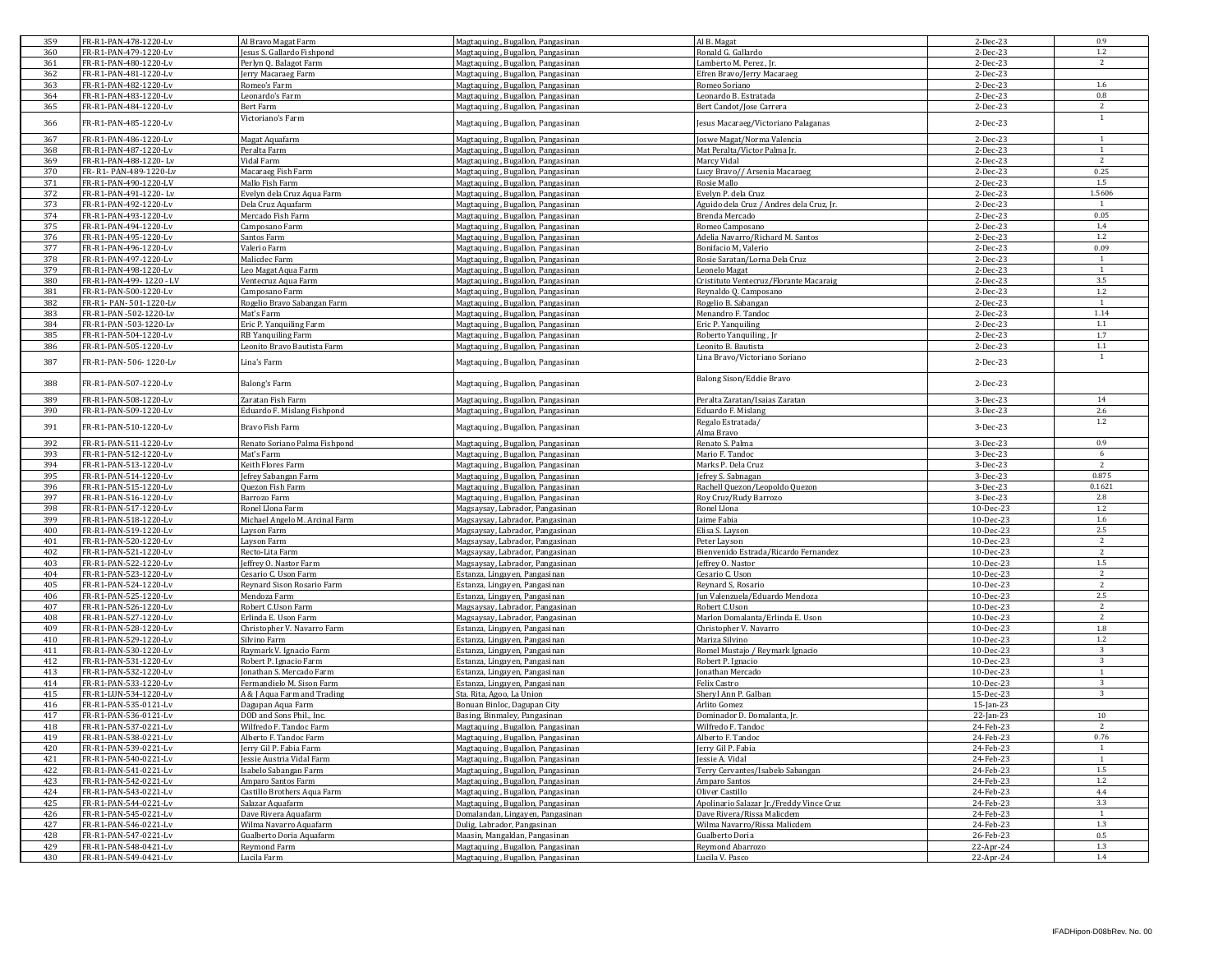| 431        | FR-R1-PAN-550-0421-Lv                              | Sergio Jr. Farm                                   | Magtaquing, Bugallon, Pangasinan                                     | Sergio O. Bravo Jr.                                | 22-Apr-24              | 1.5                     |
|------------|----------------------------------------------------|---------------------------------------------------|----------------------------------------------------------------------|----------------------------------------------------|------------------------|-------------------------|
| 432        | FR-R1-PAN-551-0421-Lv                              | <b>Bienvenido Farm</b>                            | Magtaquing, Bugallon, Pangasinan                                     | CI B. Pesavco                                      | 22-Apr-24              | 1.9                     |
| 433        | FR-R1-PAN-552-0421-Lv                              | Edwin Amigo Farm                                  | Magtaquing, Bugallon, Pangasinan                                     | Edwin S. Amigo Jr                                  | 22-Apr-24              | 0.9                     |
| 434        | FR-R1-PAN-553-0421-Lv                              | <b>Edmund Amigo Farm</b>                          | Magtaquing, Bugallon, Pangasinan                                     | Edmund S. Amigo                                    | 22-Apr-24              | 0.9                     |
| 435        | FR-R1-PAN-554-0421-Lv                              | Cesar Dadacay Farm                                | Magtaquing, Bugallon, Pangasinan                                     | Cesar O. Dadacav                                   | 22-Apr-24              | 1                       |
| 436        | FR-R1-PAN-555-0421-Lv                              | Edfer Amigo Farm                                  | Magtaquing, Bugallon, Pangasinan                                     | Edfer S. Amigo                                     | 22-Apr-24              | 0.9                     |
| 437<br>438 | FR-R1-PAN-556-0421-Lv<br>FR-R1-PAN-557-0421-Lv     | Corleto's Farm<br>Noli DV Farm                    | Magtaquing, Bugallon, Pangasinan<br>Magtaquing, Bugallon, Pangasinan | Corleto B. Sabangan<br>Noli de Vera/Arnulfo Galvez | 22-Apr-24<br>22-Apr-24 | 3<br>0.52               |
| 439        | FR-R1-PAN-558-0521-Pm                              | Lopez Aqua Farm                                   | Balagan, Binmaley, Pangasinan                                        | Marcos Lopez                                       | 5-May-24               | 6                       |
| 440        | FR-R1-PAN-559-0521-Lv                              | RCV/Belen Farm                                    | San Miguel, Bani Pangasinan                                          | Romeo Jordan De Vera/Florence Sarmiento            | 5-May-24               | 28                      |
| 441        | FR-R1-PAN-560-0621-Lv                              | Domy Aqua Farm                                    | Laois, Labrador, Pangasinan                                          | Dominador Arenas                                   | 10-Jun-24              | $\overline{\mathbf{3}}$ |
| 442        | FR-R1-PAN-561-0621-Lv                              | Cagampan Farm                                     | Magsaysay, Labrador, Pangasinan                                      | Julius V. Cagampan                                 | $10$ -Jun-24           | $1.2\,$                 |
| 443        | FR-R1-PAN-562-0621-Lv                              | Fernandez Aqua Farm                               | Dulig, Labrador, Pangasinan                                          | Paolo Fernandez/Perfecto Fernandez                 | 10-Jun-24              | 1                       |
| 444        | FR-R1-PAN-563-0621-Lv                              | Jun Palma Farm                                    | Dulig, Labrador, Pangasinan                                          | Amado P. Palma Jr.                                 | 10-Jun-24              | $1.2\,$                 |
| 445        | FR-R1-PAN-564-0621-Lv                              | Servillano Zacarias Jr. Farm                      | Dulig, Labrador, Pangasinan                                          | Servillano Zacarias Jr                             | 10-Jun-24              | $1.5\,$                 |
| 446        | FR-R1-PAN-565-0621-Lv                              | Richard Camacho Farm                              | Estanza, Lingayen, Pangasinan                                        | Roger Ignacio                                      | $10$ -Jun-24           | 1                       |
| 447        | FR-R1-PAN-566-0621-Lv                              | Jessie Del Rosario Farm                           | Estanza, Lingayen, Pangasinan                                        | Junior Ignacio                                     | 10-Jun-24              | <sup>1</sup>            |
| 448        | FR-R1-PAN-567-0621-Lv                              | De Guzman Farm                                    | Estanza, Lingayen, Pangasinan                                        | Danny Ignacio                                      | $10$ -Jun-24           | $\overline{2}$          |
| 449        | FR-R1-PAN-568-0621-Lv                              | Know Well Agribiz Integrated Farm                 | Tugui Grande, Bani, Pangasinan                                       | Noelion Marbella                                   | $11$ -Jun-24           | 16                      |
| 450        | FR-R1-LUN-569-0921-Lv                              | UNICORP Agri-Aqua Ventures, Inc.<br>Roschazz Farm | Ubagan, Sto. Tomas, La Union                                         | Jinxiong Jacob Li                                  | 24-Sep-24              | 4.5<br>4.076            |
| 451<br>452 | FR-R1-PAN-570-1021-Lv<br>FR-R1-LUN-571-0122-Lv     |                                                   | Estanza, Lingayen, Pangasinan<br>Tococ, Sto. Tomas, La Union         | Bennet Meepegama                                   | 8-Oct-24<br>27-Jan-25  | - 5                     |
|            |                                                    | Josami Aquaculture Farm                           | <b>REGION II (11 farms, 8.71 hectares)</b>                           | Salvador Saberola Jr.                              |                        |                         |
| 453        | FR-R2-Cag-001-080514-Lv                            | Asuncion Brother's Fish Farm                      | Pata East, Claveria, Cagayan                                         | Bernardo Asuncion                                  | renewal on process     | 3.07                    |
| 454        | FR-R2-Cag-002-080514-Lv                            | Claveria Brackishwater Fish Farm                  | Pata East, Claveria, Cagayan                                         | BFAR-R02 (John Figuracion)                         | renewal on process     | $\overline{1}$          |
| 455        | FR-R2-Cag-003-090814-Lv                            | CSUA-Aqua Farm                                    | CSU-Aparri Compound, Maura, Aparri, Cagayan                          | CSU-Aparri (Leonardo F. Layugan)                   | renewal on process     | 0.5                     |
| 456        | FR-R2-Cag-004-090814-Lv                            | Northern Luzon Technology Outreach Station        | Simpatuyo, Sta. Teresita, Cagayan                                    | BFAR-R02 (Quirino G. Pascua & Betty Tomas Cagayan) | renewal on process     | 2.8                     |
| 457        | FR-R2-Cag-005-082316-Lv                            | E-Valencia's Fish Farm                            | Macanaya, Aparri, Cagayan                                            | Mr. Elisanto Valencia                              | renewal on process     | 0.06                    |
| 458        | FR-R2-Cag-006-082346-Lv                            | R-Valencia's Fish Farm                            | Macanaya, Aparri, Cagayan                                            | Mr. Rodrigo Valencia                               | renewal on process     | 0.06                    |
| 459        | FR-R2-Cag-007-082516Lv                             | Gonzaga's Fish Farm                               | Pata East, Claveria, Cagayan                                         | Ms. Jocelyn A. Gonzaga                             | renewal on process     | 0.05                    |
| 460        | FR-R2-Cag-008-082516Lv                             | Asuncion's Fish Farm                              | Pata East, Claveria, Cagayan                                         | Mr. Richard Asuncion                               | renewal on process     | 0.06                    |
| 461        | FR-R2-Cag-009-082516Lv                             | Antonio's Fish Farm                               | Pata East, Claveria, Cagayan                                         | Mr. Sammy Antonio                                  | renewal on process     | 0.06                    |
| 462        | FR-R2-Cag-010-082616Lv                             | Bayani's Fish Farm                                | Tayak-Siguiran, abulag, Cagayan                                      | Mr. Jenaro Bayani                                  | renewal on process     | 0.05                    |
| 463        | FR-R2-Cag-011-12061616-Lv                          | Bisguera's Fish Farm                              | Quezon, Nueva, Vizcaya<br>REGION III (180 farms, 1090.3425 hectares) | Mr. Fred Bisguera                                  | renewal on process     | $\mathbf{1}$            |
| 464        | FR-R3-PAM-098-031219-Pv                            |                                                   | Brgy. San Jose, Gumi, Pampanga                                       | Agustin dela Cruz                                  | 12-Mar-22              | $\overline{1}$          |
| 465        | FR-R3-PAM-100-031219-Pv                            |                                                   | Brgy. San Jose, Gumi, Pampanga                                       | Ding dela Cruz                                     | 12-Mar-22              | $\mathbf{1}$            |
| 466        | FR-R3-PAM-104-031219-Pv                            |                                                   | Brgy. San Jose, Gumi, Pampanga                                       | Jimmy Manuyag                                      | 12-Mar-22              | $\overline{1}$          |
| 467        | FR-R3-PAM-108-031219-Pv                            |                                                   | Brgy. San Jose, Gumi, Pampanga                                       | edimar Ocampo                                      | 12-Mar-22              | 1.5                     |
| 468        | FR-R3-PAM-111-031319-Pv                            |                                                   | Brgy. San Jose, Gumi, Pampanga                                       | Orlando Ocampo                                     | 13-Mar-22              | 1.5                     |
| 469        | FR-R3-PAM-113-031319-Pv                            |                                                   | Brgy. San Jose, Gumi, Pampanga                                       | Robert Orquiolla                                   | 13-Mar-22              | 0.5                     |
| 470        | FR-R3-PAM-116-031319-Pv                            |                                                   | Brgy. San Jose, Gumi, Pampanga                                       | Arturo Tandingan                                   | 13-Mar-22              | $\overline{1}$          |
| 471        | FR-R3-PAM-117-031319-Pv                            |                                                   | Brgy. San Jose, Gumi, Pampanga                                       | Robert Tandingan                                   | 13-Mar-22              | $\mathbf{1}$            |
| 472        | FR-R3-PAM-126-031419-Pv                            |                                                   | Brgy. San Juan Pampanga                                              | Daniel Buscas                                      | 14-Mar-22              | 0.6                     |
| 473        | FR-R3-PAM-127-031419-Pv                            |                                                   | Brgy. San Juan Pampanga                                              | <b>Balen Hutchison</b>                             | 14-Mar-22              | 8                       |
| 474        | FR-R3-PAM-129-031419-Pv                            |                                                   | Brgy. San Juan Pampanga                                              | Nympha Miguel                                      | 14-Mar-22              | 7.5                     |
| 475        | FR-R3-PAM-130-031419-Pv                            |                                                   | Brgy. San Juan Pampanga                                              | <b>Rosito Vitug</b>                                | 14-Mar-22              | 0.4                     |
| 476        | FR-R3-PAM-132-031519-Pv                            |                                                   | Brgy. Balantacan Pampanga                                            | Edwin Alipio                                       | 15-Mar-22              | $\mathbf{R}$            |
| 477        | FR-R3-PAM-133-031519-Pv                            |                                                   | Brgy. Balantacan Pampanga                                            | ALMIRON, Reynaldo                                  | 15-Mar-22              | $\overline{1}$          |
| 478        | FR-R3-PAM-134-031519-Pv                            |                                                   | Brgy. Balantacan Pampanga                                            | Marlon Bayam                                       | 15-Mar-22              | $\mathbf{1}$            |
| 479<br>480 | FR-R3-PAM-138-031519-Pv<br>FR-R3-PAM-144-032119-Pv |                                                   | Brgy. Balantacan Pampanga                                            | Ronald Larioza<br>Ricardo D. Santos                | 15-Mar-22              | 2<br>$\overline{1}$     |
| 481        | FR-R3-PAM-149-031919-Pv                            |                                                   | Brgy. Calangain Pampanga<br>Brgy. Calangain Pampanga                 | Ali G. Danan                                       | 21-Mar-22<br>19-Mar-22 | 0.2                     |
| 482        | FR-R3-PAM-150-031919-Pv                            |                                                   | Brgy. Calangain Pampanga                                             | Eliseo C. Danan                                    | 19-Mar-22              | 1.8                     |
| 483        | FR-R3-PAM-153-031919-Pv                            |                                                   | Brgy. Calangain Pampanga                                             | Ponciano V. Danan                                  | 19-Mar-22              | 4.5                     |
| 484        | FR-R3-PAM-154-031919-Pv                            |                                                   | Brgy. Calangain Pampanga                                             | Monico S. de Leon                                  | 19-Mar-22              | 4.5                     |
| 485        | FR-R3-PAM-155-031919-Pv                            |                                                   | Brgy. Calangain Pampanga                                             | Rogelio S. dela Cruz                               | 19-Mar-22              | 1                       |
| 486        | FR-R3-PAM-156-031919-Pv                            |                                                   | Brgy. Calangain Pampanga                                             | Noel R. Gigante                                    | 19-Mar-22              | 0.4                     |
| 487        | FR-R3-PAM-157-031919-Pv                            |                                                   | Brgy. Calangain Pampanga                                             | Sean Guintu                                        | 19-Mar-22              | 5                       |
| 488        | FR-R3-PAM-158-031919-Pv                            |                                                   | Brgy. Calangain Pampanga                                             | Andress A. Jimenez                                 | 19-Mar-22              | 8                       |
| 489        | FR-R3-PAM-160-032019-Pv                            |                                                   | Brgy. Calangain Pampanga                                             | Ruben S. Jimenez                                   | 20-Mar-22              | $\overline{4}$          |
| 490        | FR-R3-PAM-162-032019-Pv                            |                                                   | Brgy. Calangain Pampanga                                             | Roy P. Lansang                                     | 20-Mar-22              | 1.8                     |
| 491        | FR-R3-PAM-163-032019-Pv                            |                                                   | Brgy. Calangain Pampanga                                             | Noel L. Lejarde                                    | 20-Mar-22              | $\mathbf{1}$            |
| 492<br>493 | FR-R3-PAM-164-032019-Pv<br>FR-R3-PAM-165-032019-Pv |                                                   | Brgy. Calangain Pampanga<br>Brgy. Calangain Pampanga                 | Ricardo J. Macaspac<br>Romeo J. Macaspac           | 20-Mar-22<br>20-Mar-22 | 0.3<br>0.3              |
| 494        | FR-R3-PAM-166-032019-Pv                            |                                                   | Brgy. Calangain Pampanga                                             | Jericho R. Malit                                   | 20-Mar-22              | 3                       |
| 495        | FR-R3-PAM-172-032119-Pv                            |                                                   | Brgy. Calangain Pampanga                                             | Edwin M. Miguel                                    | 21-Mar-22              | 2.3                     |
| 496        | FR-R3-PAM-173-032119-Pv                            |                                                   | Brgy. Calangain Pampanga                                             | Rommel B. Miguel                                   | 21-Mar-22              | 0.5                     |
| 497        | FR-R3-PAM-174-032119-Pv                            |                                                   | Brgy. Calangain Pampanga                                             | Benjamin T. Pangan                                 | 21-Mar-22              | 1.2                     |
| 498        | FR-R3-PAM-178-032119-Pv                            |                                                   | Brgy. Calangain Pampanga                                             | Agnes M. Roque                                     | 21-Mar-22              | 1.3                     |
| 499        | FR-R3-PAM-179-032119-Pv                            |                                                   | Brgy. Calangain Pampanga                                             | Rodrigo Saddi                                      | 21-Mar-22              | 1.6                     |
| 500        | FR-R3-PAM-181-032119-Pv                            |                                                   | Brgy. Calangain Pampanga                                             | SALAZAR, Ramon R. Salazar                          | 21-Mar-22              | 0.4                     |
| 501        | FR-R3-PAM-201-040519-Pv                            |                                                   | Malusac, Sasmuan, Pampanga                                           | Rodrigo T. Leoncio                                 | $5-Apr-22$             | 12                      |
| 502        | FR-R3-PAM-203-040519-Pv                            |                                                   | Malusac, Sasmuan, Pampanga                                           | Susan Limpin Velasco                               | 5-Apr-22               | 19                      |
| 503        | FR-R3-PAM-204-040519-Pv                            |                                                   | Malusac, Sasmuan, Pampanga                                           | Susan Velasco                                      | $5-Apr-22$             | 15                      |
|            |                                                    |                                                   |                                                                      |                                                    |                        |                         |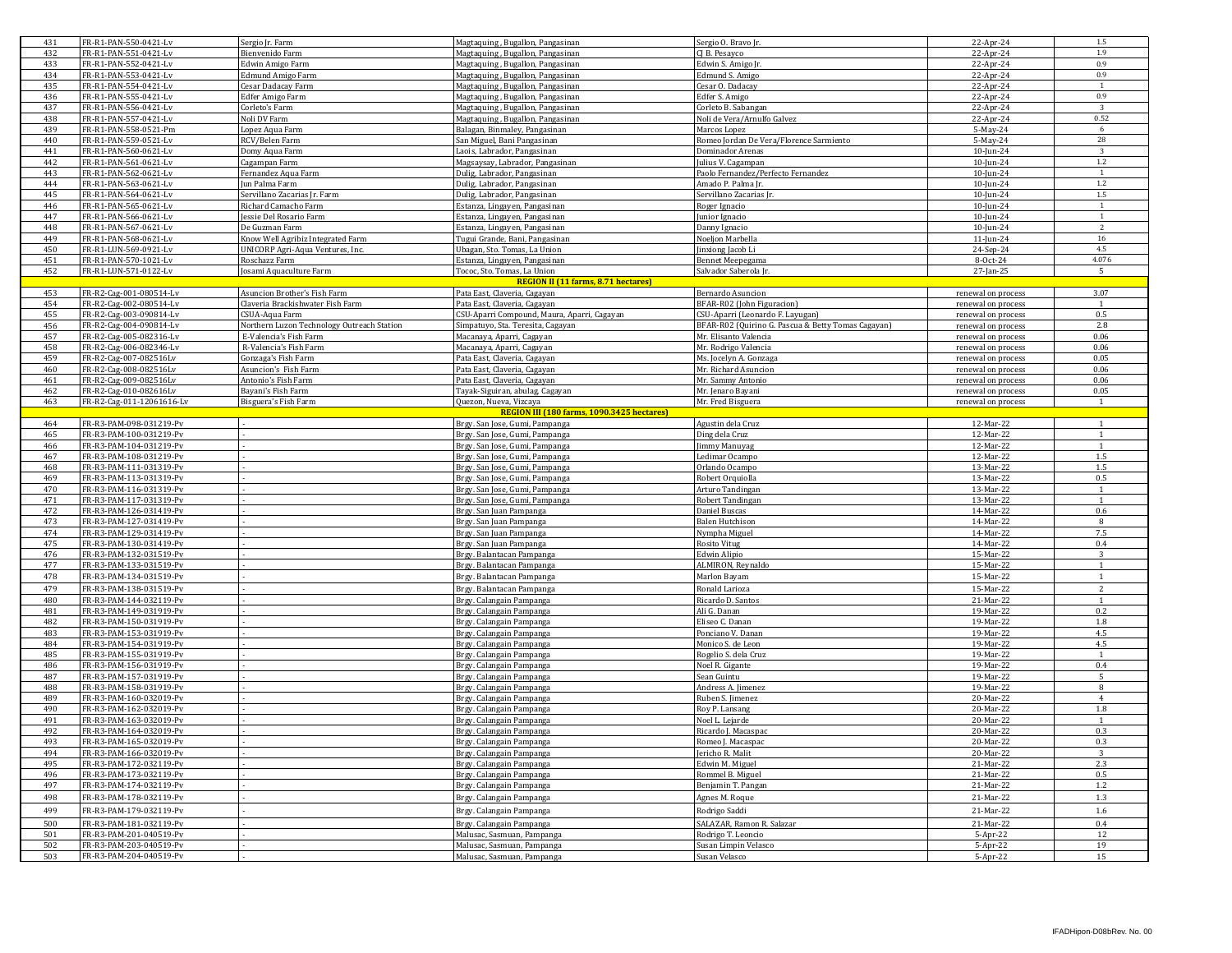| 504        | FR-R3-PAM-205-040919-Pv                            |                                   | Malusac, Sasmuan, Pampanga                      | Jener Maninang Limpin                 | 9-Apr-22               | 7                     |
|------------|----------------------------------------------------|-----------------------------------|-------------------------------------------------|---------------------------------------|------------------------|-----------------------|
| 505        | FR-R3-PAM-206-040919-Pv                            |                                   | Malusac, Sasmuan, Pampanga                      | Prosper Mallari Dalay                 | 9-Apr-22               | $\overline{4}$        |
| 506        | FR-R3-PAM-207-040919-Pv                            |                                   | Malusac, Sasmuan, Pampanga                      | Jerr Limpin Velasco                   | 9-Apr-22               | 15                    |
| 507        | FR-R3-PAM-214-041019-Pv                            |                                   | Sebitanan, Sasmuan, Pampanga                    | Sayong Navarro                        | 10-Apr-22              | 6                     |
| 508        | FR-R3-PAM-215-041019-Pv                            |                                   | Sebitanan, Sasmuan, Pampanga                    | Rosemarie Navarro                     | 10-Apr-22              | 14                    |
| 509        | FR-R3-PAM-223-041019-Pv                            |                                   | San Nicolas I, Sasmuan, Pampanga                | Jorge DC Lozano                       | 10-Apr-22              | $\overline{7}$        |
| 510        | FR-R3-PAM-224-041019-Pv                            |                                   | Remedios Sasmuan, Sasmuan, Pampanga             | Elaine Mangalindan                    | 10-Apr-22              | 5.5                   |
| 511        | FR-R3-PAM-227-041119-Pv                            |                                   | San Pedro, Sasmuan, Pampanga                    | Jerry Lingad                          | 11-Apr-22              | 8.5                   |
| 512        | FR-R3-PAM-228-041119-Pv                            |                                   | San Pedro, Sasmuan, Pampanga                    | <b>Angel Polisius</b>                 | 11-Apr-22              | 7.5                   |
| 513        | FR-R3-PAM-229-041119-Pv                            |                                   | Sta. Lucia, Sasmuan, Pampanga                   | Ronald Pinlac                         | 11-Apr-22              | 20                    |
| 514        | FR-R3-PAM-230-041119-Pv                            |                                   | Sta. Monica, Sasmuan, Pampanga                  | Domingo B. Saldi                      | 11-Apr-22              | 7.5                   |
| 515        | FR-R3-PAM-231-041119-Pv                            |                                   | Sta. Monica, Sasmuan, Pampanga                  | Rodrigo T. Leoncio                    | 11-Apr-22              | 42                    |
| 516        | FR-R3-PAM-235-041119-Pv                            |                                   | Mebalas Sta. Monica, Sasmuan, Pampanga          | Larry Baltazer                        | 11-Apr-22              | 3                     |
| 517        | FR-R3-PAM-236-041119-Pv                            |                                   | Sto.Tomas, Sasmuan, Pampanga                    | Roland M. Laxa                        | 11-Apr-22              | 5                     |
| 518        | FR-R3-ZAM-237-051419-Pv                            | Lukrecia Orqueza Farm             | Purok 2, San Agustin, Iba, Zambales             | Artemio Castillo                      | 14-May-22              | 0.8                   |
| 519        | FR-R3-ZAM-238-051419-Pv                            | Engr. Isaac Pagtalunan Farm       | Purok 2 .San Agustin, Iba, Zambales             | Isaac Pagtalunan                      | 14-May-22              | 0.4                   |
| 520        | FR-R3-ZAM-239-051419-Pv                            |                                   | Purok 8, Amungan, Iba, Zambales                 | Susana Alarcio                        | 14-May-22              | 0.3                   |
| 521        | FR-R3-ZAM-240-051419-Pv                            |                                   | Purok 8, Amungan, Iba, Zambales                 | Dante Zusa                            | 14-May-22              | 0.1                   |
| 522        | FR-R3-ZAM-241-051419-Pv                            |                                   | Purok 9, Amungan, Iba, Zambales                 | Paolo Mercado                         | 14-May-22              | 3                     |
| 523        | FR-R3-ZAM-242-051419-Pv                            |                                   | Iba, Zambales                                   | Teofilo Labrador                      | 14-May-22              | 1.5                   |
| 524        | FR-R3-ZAM-243-051419-Pv                            |                                   | Iba, Zambales                                   | Myrna Labrador                        | 14-May-22              | 1.2                   |
| 525        | FR-R3-ZAM-244-051419-Pv                            | Abalos Aquafarm                   | Sto. Tomas, Zambales                            | Benjamin Abalos                       | 14-May-22              | 60                    |
| 526        | FR-R3-ZAM-245-051419-Pv                            | Pedro Among Farm                  | East Poblacion, Palauig, Zambales               | Pedro Among                           | 14-May-22              | 1.5                   |
| 527        | FR-R3-ZAM-246-051419-Pv                            | Nafarrete                         | East Poblacion, Palauig, Zambales               | Nafarrete                             | 14-May-22              |                       |
| 528        | FR-R3-PAM-247-061419-Pv                            | Eligio Corp. 535 (Manggahan) Farm | Dalayap, Macabebe, Pampanga                     | Ricardo Eligio                        | 14-Jun-22              | 43                    |
| 529        | FR-R3-PAM-248-061419-Pv                            | Eligio Corp. 535 (Vistan) Farm    | Dalayap, Macabebe, Pampanga                     | Ricardo Eligio                        | 14-Jun-22              | 65                    |
| 530        | FR-R3-BUL-249-061419-Pv                            | Khay Kim 1 Farm                   | Sagrada Famililia, Hagonoy, Bulacan             | Marcelino Trillana                    | 14-Jun-22              | 15.5                  |
| 531        | FR-R3-BUL-250-061419-Pv                            | Khay Kim 2 Farm                   | San Roque, Hagonoy Bulacan                      | Marcelino Trillana                    | 14-Jun-22              | 12                    |
| 532        | FR-R3-PAM-251-061419-Pv                            | Eligio Corp. 535 (Limasan) Farm   | Dalayap, Macabebe, Pampanga                     | Ricardo Eligio                        | 14-Jun-22              | 44                    |
| 533        | FR-R3-BUL-252-061419-Pv                            | ATM Aquafarm                      | Don Jose, San Roque, Hagonoy, Bulacan           | Arturo Manansala                      | 14-Jun-22              | 21                    |
| 534        | FR-R3-BUL-253-061419-Pv                            | ATM Aquafarm                      | Katuwiran, San Roque, Hagonoy, Bulacan          | Arturo Manansala                      | 14-Jun-22              | 23                    |
| 535        | FR-R3-BUL-254-061419-Pv                            | <b>ATM Aquafarm</b>               | May, Hagonoy, Bulacan                           | Arturo Manansala                      | 14-Jun-22              | 12                    |
| 536        | FR-R3-BUL-255-061819-Pv                            | CCM Farm                          | Sto. Nino, Hagonoy, Bulacan                     | Philip Nerie Ching                    | 18-Jun-22              | 12                    |
| 537        | FR-R3-BUL-256-061819-Pv                            | <b>ATM Aquafarm</b>               | Sta. Elena, Hagonoy, Bulacan                    | Arturo Manansala                      | 18-Jun-22              | 25                    |
| 538        | FR-R3-BUL-257-061819-Pv                            | <b>ATM Aquafarm</b>               | Pakawakan, Hagonoy, Bulacan                     | Arturo Manansala                      | 18-Jun-22              | 20                    |
| 539        | FR-R3-BUL-258-061819-Pv                            | ATM Aquafarm                      | Mariablu, Paombong, Bulacan                     | Arturo Manansala                      | 18-Jun-22              | 60                    |
| 540        | FR-R3-PAM-259-061819-Pv                            | <b>CCM Farm</b>                   | Capiz, Sasmuan, Pampanga                        | Cornelio Manansala                    | 18-Jun-22              | 45                    |
| 541        | FR-R3-BUL-260-061919-Pv                            | <b>CCM Farm</b>                   | Sitio, Gumamela, Pugad, Hagonoy, Bulacan        |                                       | 18-Jun-22              | 55                    |
| 542        | FR-R3-PAM-261-061919-Pv                            | Trese Farm                        | Macabebe, Pampanga                              | oselito Lacap                         | 19-Jun-22              | 2.1                   |
| 543        | FR-R3-PAM-262-061919-Pv                            | Madalumdum Farm                   | Sasmuan, Pampanga                               | oselito Lacap                         | 19-Jun-22              | 9.5                   |
| 544        | FR-R3-PAM-263-061919-Pv                            | Parara Farm                       | asmuan, Pampanga                                | oselito Lacap                         | 19-Jun-22              | 3.5                   |
| 545        | FR-R3-PAM-264-061919-Pv                            | Squatter Farm                     | Mainloc, Zambales                               | Joselito Lacap                        | 19-Jun-22              | 4.6                   |
| 546        | FR-R3-BUL-265-061919-Pv                            | Trillana Fish Trading Farm I      | Sapang Dita, Pascual, Hagonoy, Bulacan          | Alredo Trillana                       | 19-Jun-22              |                       |
| 547        | FR-R3-BUL-266-061919-Pv                            | Trillana Fish Trading Farm II     | apangOlandis, Hagonoy, Bulacan                  | Alredo Trillana                       | 19-Jun-22              |                       |
| 548        | FR-R3-PAM-267-071919-Pv                            |                                   | Bulac, Minalin, Pamapanga                       | Carlos Estrella                       | 19-Jun-22              |                       |
| 549        | FR-R3-PAM-268-071919-Pv                            |                                   | Saplad, Minalin, Pampanga                       | Ernesto Baluyot                       | 19-Jul-22              | 3.2                   |
| 550        | FR-R3-PAM-269-071919-Pv                            |                                   | Macabebe, Pampanga                              | <b>Bonifacio Bungay</b>               | 19-Jul-22              |                       |
| 551        | FR-R3-PAM-270-071919-Pv                            |                                   | Dawe, Minalin Pampanga                          | Eduardo Sabado                        | 19-Jul-22              |                       |
| 552<br>553 | FR-R3-PAM-271-071919-Pv                            |                                   | Saplad, Minalin, Pampanga                       | Alfredo Dela Cruz                     | 19-Jul-22              | 3                     |
| 554        | FR-R3-PAM-272-071919-Pv                            |                                   | Saplad, Minalin, Pampanga                       | <b>Efren Baluyut</b><br>Felix Manabat | 19-Jul-22              |                       |
|            | FR-R3-PAM-273-071919-Pv                            |                                   | Saplad, Minalin, Pampanga                       |                                       | 19-Jul-22              |                       |
| 555<br>556 | FR-R3-PAM-274-071919-Pv<br>FR-R3-PAM-275-071919-Pv |                                   | Maniago, Minalin, Pampanga                      | ennifer Talavera<br>Orlito Dayrit     | 19-Jul-22<br>19-Jul-22 | 3.8<br>$\overline{4}$ |
| 557        | FR-R3-PAM-276-071919-Pv                            |                                   | Maniago, Minalin, Pampanga                      | Daniel Ocampo                         | 19-Jul-22              | 3.7                   |
| 558        | FR-R3-PAM-277-071919-Pv                            |                                   | Sasmuan, Pampanga<br>Maniago, Minalin, Pampanga | Feliasimo Talavera                    | 19-Jul-22              | 2                     |
| 559        | FR-R3-PAM-278-071919-Pv                            |                                   | Malpitic, CSFP                                  | <b>Eddie Zapatero</b>                 | 19-Jul-22              | 4.2                   |
| 560        | FR-R3-PAM-279-071919-Pv                            |                                   | Lourdes, Minalin, Pampanga                      | Mario Sagmit                          | 19-Jul-22              |                       |
| 561        | FR-R3-PAM-280-071919-Pv                            |                                   | Saplad, Minalin, Pampanga                       | Arcrel Jerwin Viray                   | 19-Jul-22              | $\overline{1}$        |
| 562        | FR-R3-PAM-281-071919-Pv                            |                                   | Macabebe, Pampanga                              | Honoreo Dela Cruz                     | 19-Jul-22              | $\overline{3}$        |
| 563        | FR-R3-PAM-283-091319-Pv                            |                                   | Batasan Colgante, Apalit, Pampanga              | Joseph Dantes Meneses                 | 13-Sep-22              | 2.8                   |
| 564        | FR-R3-PAM-284-091319-Pv                            |                                   | Batasan Colgante, Apalit, Pampanga              | Rodrigo B. Mutuc                      | 13-Sep-22              | 3                     |
| 565        | FR-R3-PAM-285-091319-Pv                            |                                   | Batasan Colgante, Apalit, Pampanga              | Felix B. Mutuc                        | 13-Sep-22              | 1.5                   |
| 566        | FR-R3-PAM-286-091319-Pv                            |                                   | Paligui, Apalit, Pampanga                       | Alexander Agustin                     | 13-Sep-22              | $\overline{1}$        |
| 567        | FR-R3-PAM-287-091319-Pv                            |                                   | Batasan Colgante, Apalit, Pampanga              | Jose Tolentino                        | 13-Sep-22              | 2                     |
| 568        | FR-R3-PAM-288-091319-Pv                            |                                   | Batasan Colgante, Apalit, Pampanga              | Jaime D. Mendoza                      | 13-Sep-22              |                       |
| 569        | FR-R3-PAM-289-091319-Pv                            |                                   | Sitio, Batasan, Apalit, Pampang                 | Nestor G. Capulong                    | 13-Sep-22              | 5.8                   |
| 570        | FR-R3-PAM-290-091319-Pv                            |                                   | Paligui, Apalit, Pampanga                       | Restituto B. Velasco                  | 13-Sep-22              | 3                     |
| 571        | FR-R3-PAM-291-091319-Pv                            |                                   | Colgante, Apalit, Pampanga                      | Rennaldo S. Dantes                    | 13-Sep-22              | 1                     |
| 572        | FR-R3-PAM-292-091319-Pv                            |                                   | Colgante, Apalit, Pampanga                      | Roberto D. Palao                      | 13-Sep-22              | $0.5\,$               |
| 573        | FR-R3-PAM-293-091319-Pv                            |                                   | Colgante, Apalit, Pampanga                      | Macario M. Valderama                  | 13-Sep-22              | 0.5                   |
| 574        | FR-R3-PAM-294-091319-Pv                            |                                   | Colgante, Apalit, Pampanga                      | Bienvenido M. Balderama               | 13-Sep-22              | 1                     |
| 575        | FR-R3-PAM-295-091319-Pv                            |                                   | Colgante, Apalit, Pampanga                      | Eduardo Valderama                     | 13-Sep-22              | $\mathbf{1}$          |
| 576        | FR-R3-PAM-296-091319-Pv                            |                                   | Puti Masantol, Pampanga                         | Miner D. Viray                        | 13-Sep-22              | 1                     |
| 577        | FR-R3-PAM-297-091319-Pv                            |                                   | Sagrada, Masantol, Pampanga                     | Renato Pangilinan                     | 13-Sep-22              | 2                     |
| 578        | FR-R3-BAT-298-091919-Pv                            |                                   | Wawa, Abucay, Bataan                            | Domingo Yumang Jr.                    | 19-Sep-22              | $\overline{2}$        |
|            | FR-R3-BAT-299-091919-Pv                            |                                   | Wawa, Abucay, Bataan                            | Crispin Paria                         | 19-Sep-22              | 3                     |
| 579        |                                                    |                                   |                                                 |                                       |                        |                       |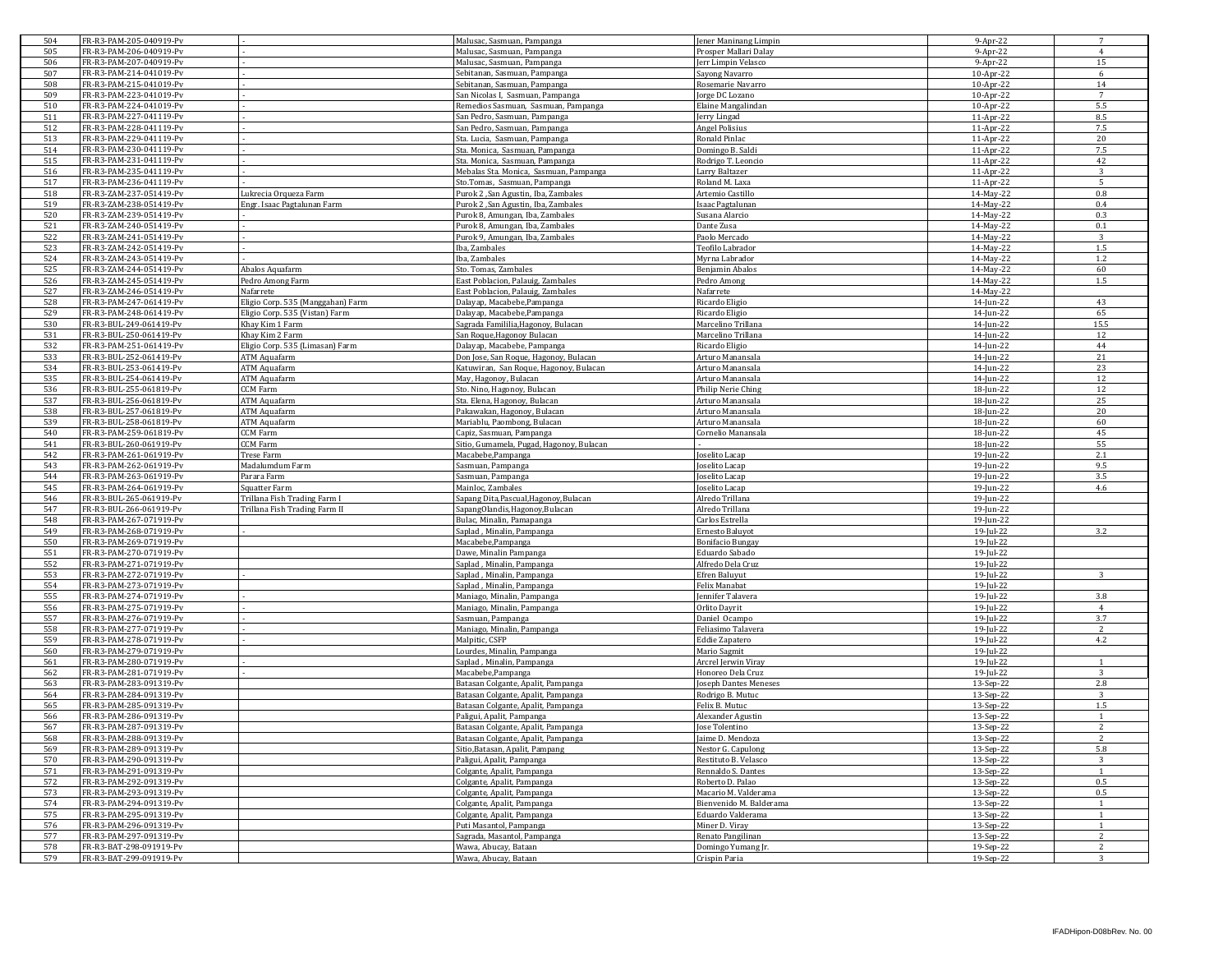| 580        | FR-R3-BAT-300-091919-Pv                            |                                     | Calaylayan. Abucay, Bataan                    | Ma. Lilibeth Reyes                                                     | 19-Sep-22              | 1.1             |
|------------|----------------------------------------------------|-------------------------------------|-----------------------------------------------|------------------------------------------------------------------------|------------------------|-----------------|
| 581        | FR-R3-BAT-301-091919-Pv                            |                                     | Calaylayan. Abucay, Bataan                    | Pepito M. Sebastian                                                    | 19-Sep-22              | 2.1             |
| 582        | FR-R3-BAT-302-091919-Pv                            |                                     | Mabatang, Abucay, Bataan                      | Reynaldo Angeles                                                       | 19-Sep-22              | 6               |
| 583        | FR-R3-BAT-303-091919-Pv                            |                                     | Calaylayan. Abucay, Bataan                    | Mario Bulan Gelomio                                                    | 19-Sep-22              | 3               |
| 584        | FR-R3-BAT-304-091919-Pv                            |                                     | Capitangan, Abucay, Bataan                    | Resty Banzon                                                           | 19-Sep-22              | 6               |
| 585        | FR-R3-ZAM-305-102419-Pv                            | DL Abalos Aquafarm                  | Darwin S. Abalos                              | Libaba, Palauig, Zambales                                              | 24-Oct-22              | 0.1             |
| 586        | FR-R3-ZAM-306-102419-Pv                            | Catolico Fish Farm                  | Imelda Catolico Ramos / Aurecio Ramos jr.     | Libaba, Palauig, Zambales                                              | 24-Oct-22              | -5              |
| 587        | FR-R3-ZAM-307-102419-Pv                            | MCB-Farm                            | Marilou Catolico-Baguilat                     | Libaba, Palauig, Zambales                                              | 24-Oct-22              | 5               |
| 588        | FR-R3-ZAM-308-102419-Pv                            | Vanchepoy Aqua Farm                 | Fermin Catolico                               | Libaba, Palauig, Zambales                                              | 24-Oct-22              | $\overline{4}$  |
| 589        | FR-R3-ZAM-309-102419-Pv                            |                                     | Federico P. Del Rosario                       | Alwa, Palauig, Zambales                                                | 24-Oct-22              | 0.2             |
| 590        | FR-R3-ZAM-310-102519-Pv                            |                                     | Nick Mendez<br>Noemi Donaire                  | Gama, Sta. Cruz Zambales                                               | 25-Oct-22<br>25-Oct-22 | 1.7<br>1.1      |
| 591<br>592 | FR-R3-ZAM-311-102519-Pv<br>FR-R3-ZAM-312-102519-Pv |                                     | Teodorico Millodo                             | Sabangan Lipay, Sta. Cruz Zambales<br>Bangan, Gama, Sta. Cruz Zambales | 25-Oct-22              | 0.8             |
| 593        | FR-R3-ZAM-313-102519-Pv                            |                                     | Michael Millodo                               | Bangan, Gama, Sta. Cruz Zambales                                       | 25-Oct-22              | 0.5             |
| 594        | FR-R3-ZAM-314-102519-Pv                            |                                     | Elizabeth E. Mon                              | San Fernando, Sta. Cruz Zambales                                       | 25-Oct-22              | 5               |
| 595        | FR-R3-ZAM-315-102519-Pv                            |                                     | Ruel Millodo                                  | Bangan, Gama, Sta. Cruz Zambales                                       | 25-Oct-22              | -5              |
| 596        | FR-R3-ZAM-316-102519-Pv                            |                                     | Winston M. Hebron                             | San Fernando, Sta. Cruz Zambales                                       | 25-Oct-22              | 10.5            |
| 597        | FR-R3-ZAM-317-102519-Pv                            |                                     | <b>Freddie Angeles</b>                        | San Fernando, Sta. Cruz Zambales                                       | 25-Oct-22              | 5               |
| 598        | FR-R3-ZAM-318-102519-Pv                            |                                     | Eliseo Gregorio                               | Gama.Sta. Cruz Zambales                                                | 25-Oct-22              | 16              |
| 599        | FR-R3-ZAM-319-102519-Pv                            |                                     | Magdaleno Maneja                              | Gama, Sta. Cruz Zambales                                               | 25-Oct-22              | 0.6             |
| 600        | FR-R3-ZAM-320-102519-Pv                            | Ahlo Aquaculture                    | Kenny Turilla                                 | Libertador, Candelaria, Zambales                                       | 25-Oct-22              | $7\overline{ }$ |
| 601        | FR-R3-ZAM-321-102519-Pv                            |                                     | Virgilio M. Malay                             | San Fernando, Sta. Cruz Zambales                                       | 25-Oct-22              | 0.85            |
| 602        | FR-R3-ZAM-322-102519-Pv                            |                                     | Antonio M. Morcillo                           | Malabago Sta Cruz, Zambales                                            | 25-Oct-22              | 0.5             |
| 603        | FR-R3-ZAM-323-102519-Pv                            |                                     | Chona Hebron                                  | San Fernando, Sta. Cruz Zambales                                       | 25-Oct-22              | 3               |
| 604        | FR-R3-ZAM-324-102519-Pv                            |                                     | Sonia M. Mayo                                 | Gama, Sta. Cruz Zambales                                               | 25-Oct-22              | 0.6             |
| 605        | FR-R3-ZAM-325-102519-Pv                            |                                     | Carlos Aquino Sr                              | Sitio BotBot Brgy. Gama, Sta. Cruz Zambales                            | 25-Oct-22              | 19              |
| 606        | FR-R3-ZAM-326-102519-Pv                            |                                     | Herman Malong                                 | Gama, Sta. Cruz Zambales                                               | 25-Oct-22              | 0.9             |
| 607        | FR-R3-ZAM-327-102519-Pv                            |                                     | Janine Morcillo                               | Gama, Sta. Cruz Zambales                                               | 25-Oct-22              | 0.5             |
| 608        | FR-R3-BUL-328-111521-Pv                            |                                     | Lorenzo Dela Cruz                             | Bambang (Bunlo), Bocaue                                                | 15-Nov-24              |                 |
| 609        | FR-R3-BUL-329-111521-Pv                            |                                     | Antonio Dela Cruz                             | Bambang, Bocaue                                                        | 15-Nov-24              | 0.4725          |
| 610        | FR-R3-BUL-330-111521-Pv                            |                                     | Rodelio Lopez                                 | Bambang (Wakas), Bocaue                                                | 15-Nov-24              | 14<br>6         |
| 611<br>612 | FR-R3-BUL-331-111521-Pv<br>FR-R3-BUL-332-111521-Pv |                                     | <b>Edwin Santiago</b><br>Rolando Aleiandro    | Bambang, Bocaue<br>Bambang, Bocaue                                     | 15-Nov-24<br>15-Nov-24 | 2               |
| 613        | FR-R3-BUL-333-111521-Pv                            |                                     | Joseph Gillermo                               | Lolomboy, Bocaue                                                       | 15-Nov-24              | 6               |
| 614        | FR-R3-BUL-334-111521-Pv                            |                                     | Gloria Dela Cruz                              | Bambang, Bocaue                                                        | 15-Nov-24              | $\mathbf{q}$    |
| 615        | FR-R3-BUL-335-111521-Pv                            |                                     | Roberto C. Sanchez                            | Sulucan, Bocaue                                                        | 15-Nov-24              | $\overline{2}$  |
| 616        | FR-R3-BUL-336-111521-Pv                            |                                     | Eduardo V. Celestino                          | Bambang                                                                | 15-Nov-24              | 5.5             |
| 617        | FR-R3-BUL-337-111521-Pv                            |                                     | Rogelio De Guzman                             | Bambang (Biñan 1st)                                                    | 15-Nov-24              | $\overline{7}$  |
| 618        | FR-R3-BUL-338-111521-Pv                            |                                     | Reynaldo D. Felizardo                         | Sta. Ana.Bulakan                                                       | 15-Nov-24              | 8               |
| 619        | FR-R3-BUL-339-111521-Pv                            |                                     | Melencio Villacoba                            | Sta. Ana, Bulakan                                                      | 15-Nov-24              | 2               |
| 620        | FR-R3-BUL-340-111521-Pv                            |                                     | Jose Olazo                                    | Sta. Ana, Bulakan                                                      | 15-Nov-24              | $\mathbf{R}$    |
| 621        | FR-R3-BUL-341-111521-Pv                            |                                     | Isagani Olazo                                 | Sta. Ana, Bulakan                                                      | 15-Nov-24              | $\overline{1}$  |
| 622        | FR-R3-BUL-342-111521-Pv                            |                                     | Conrado Vicente                               | Sta. Ana, Bulakan                                                      | 15-Nov-24              | 3               |
| 623        | FR-R3-BUL-343-111521-Pv                            |                                     | Aira Santos                                   | Sta. Ana,Bulakan                                                       | 15-Nov-24              |                 |
| 624        | FR-R3-BUL-344-111521-Pv                            |                                     | Allan Olazo                                   | Sta. Ana, Bulakan                                                      | 15-Nov-24              | 2               |
| 625        | FR-R3-BUL-345-111521-Pv                            |                                     | Jose Santos                                   | Sta. Ana, Bulakan                                                      | 15-Nov-24              | 0.04            |
| 626        | FR-R3-BUL-346-111521-Pv                            |                                     | Rolando Concepcion                            | Sta. Ana, Bulakan                                                      | 15-Nov-24              |                 |
| 627        | FR-R3-BUL-348-111521-Pv                            |                                     | Rufino Lapasanda                              | Sta. Ana, Bulakan                                                      | 15-Nov-24              | 0.07            |
| 628        | FR-R3-BUL-349-111521-Pv                            |                                     | Edgardo Ramos                                 | San Nicolas, Bulakan                                                   | 15-Nov-24              | 1.7             |
| 629        | FR-R3-BUL-350-111521-Pv                            |                                     | Mario Santos                                  | Matungao, Bulakan                                                      | 15-Nov-24              | 1.8             |
| 630        | FR-R3-BUL-351-111521-Pv                            |                                     | Joaquin Florentino Jr.                        | Matungao, Bulakan                                                      | 15-Nov-24              | 0.06            |
| 631        | FR-R3-BUL-352-111521-Pv                            |                                     | Emiliano Concepcion                           | Matungao, Bulakan                                                      | 15-Nov-24              | 3               |
| 632        | FR-R3-BUL-353-111521-Pv<br>FR-R3-BUL-354-111521-Pv |                                     | <b>Edgardo Ramos</b><br>Feliciano Marcelo     | San Nicolas, Bulakan<br>Bambang, Bulakan                               | 15-Nov-24              | 1.5<br>2        |
| 633<br>634 | FR-R3-BUL-355-111521-Pv                            |                                     | Danilo Samonte Sr.                            | Bambang, Bulakan                                                       | 15-Nov-24<br>15-Nov-24 | 1               |
| 635        | FR-R3-BUL-356-111521-Pv                            |                                     | Romeo Valderama                               | Bambang, Bulakan                                                       | 15-Nov-24              |                 |
| 636        | FR-R3-BUL-357-111521-Pv                            |                                     | Candida G. de Vera                            | Bambang, Bulakan                                                       | 15-Nov-24              | 0.1             |
| 637        | FR-R3-BUL-358-111521-Pv                            |                                     | Roberto de Ocampo                             | Bambang, Bulakan                                                       | 15-Nov-24              | 0.08            |
| 638        | FR-R3-BUL-359-111521-Pv                            |                                     | Geraldo Bituin                                | Bambang, Bulakan                                                       | 15-Nov-24              |                 |
| 639        | FR-R3-BUL-360-111521-Pv                            |                                     | Joseph Gonzales                               | Bambang, Bulakan                                                       | 15-Nov-24              | 0.07            |
| 640        | FR-R3-BUL-361-111521-Pv                            |                                     | Leomar Gandhi Meneses Marcelo                 | Bambang, Bulakan                                                       | 15-Nov-24              | 0.7             |
| 641        | FR-R3-BUL-362-111521-Pv                            |                                     | Mercy Marcelo Samonte                         | Balubad, Bulakan                                                       | 15-Nov-24              | 0.6             |
| 642        | FR-R3-BUL-363-111521-Pv                            |                                     | Abraham Santos Palomarez                      | Matungao, Bulakan                                                      | 15-Nov-24              | 0.5             |
| 643        | FR-R3-BUL-364-111521-Pv                            |                                     | Alvin Parungao                                | Taliptip, Bulakan                                                      | 15-Nov-24              | 13              |
|            |                                                    |                                     | <b>REGION IV A (0)</b>                        |                                                                        |                        |                 |
|            |                                                    |                                     | <b>REGION IVB (67 farms, 451 hectares)</b>    |                                                                        |                        |                 |
| 644        | FR-R4B-MOR-002-120420-Pv                           | Aqua Tierra Agri-Industrial Farms 2 | Brgy. Masipit, Calapan City, Oriental Mindoro | Gaudencio Renato T. Goco                                               | $4-Dec-23$             | $7\overline{ }$ |
| 645        | FR-R4B-MOR-021-021621-Pv                           | Padilla's Farm                      | Baruvan, Calapan, Oriental Mindoro            | Edgardo M. Padilla                                                     | 16-Feb-23              | $1.2\,$         |
| 646        | FR-R4B-MOR-022-031218-Pv                           | Marvel Prawn Farm-Kalinisan         | Brgy. Kalinisan, Naujan, Oriental Mindoro     | Ziana Trading Company, Inc.                                            | 3-Dec-24               | 12              |
| 647        | FR-R4B-MOR-025-100716-Lv                           | Castillo Farm                       | Brgy, Masipit, Calapan City, Oriental Mindoro | Romulo Castillo                                                        | renewal on process     | 14              |
| 648        | FR-R4B-MOR-027-100716-Lv                           | Santos Farm                         | Brgy. Kalinisan, Naujan, Oriental Mindoro     | Cornelio Santos                                                        | renewal on process     | 16              |
| 649        | FR-R4B-MOR-028-092321-Pv                           | Padilla Farm                        | Brgy. Baruyan, Calapan City, Oriental Mindoro | Eduardo Padilla                                                        | 23-Sep-24              | $\overline{4}$  |
| 650        | FR-R4B-MOR-031-100716-Lv                           | Legaspi Farm                        | Brgy. Baruyan, Calapan City, Oriental Mindoro | Ismael Legaspi                                                         | renewal on process     | 3.5             |
| 651        | FR-R4B-MOR-041-100716-Lv                           | Cueto Farm                          | Brgy. Masipit, Calapan City, Oriental Mindoro | Flordeliza Cueto                                                       | renewal on process     | $\overline{4}$  |
| 652        | FR-R4B-MOR-042-102721-Lv                           | Casapao Farm                        | Brgy. Baruyan, Calapan City, Oriental Mindoro | Casapao Family                                                         | 27-Oct-24              | 1.7             |
| 653        | FR-R4B-MOR-046-061821-Pv                           | Alexander C. Leonor                 | Nag-iba I. Naujan. Oriental Mindoro           | Alexander C. Leonar                                                    | 18-Jun-24              | 12              |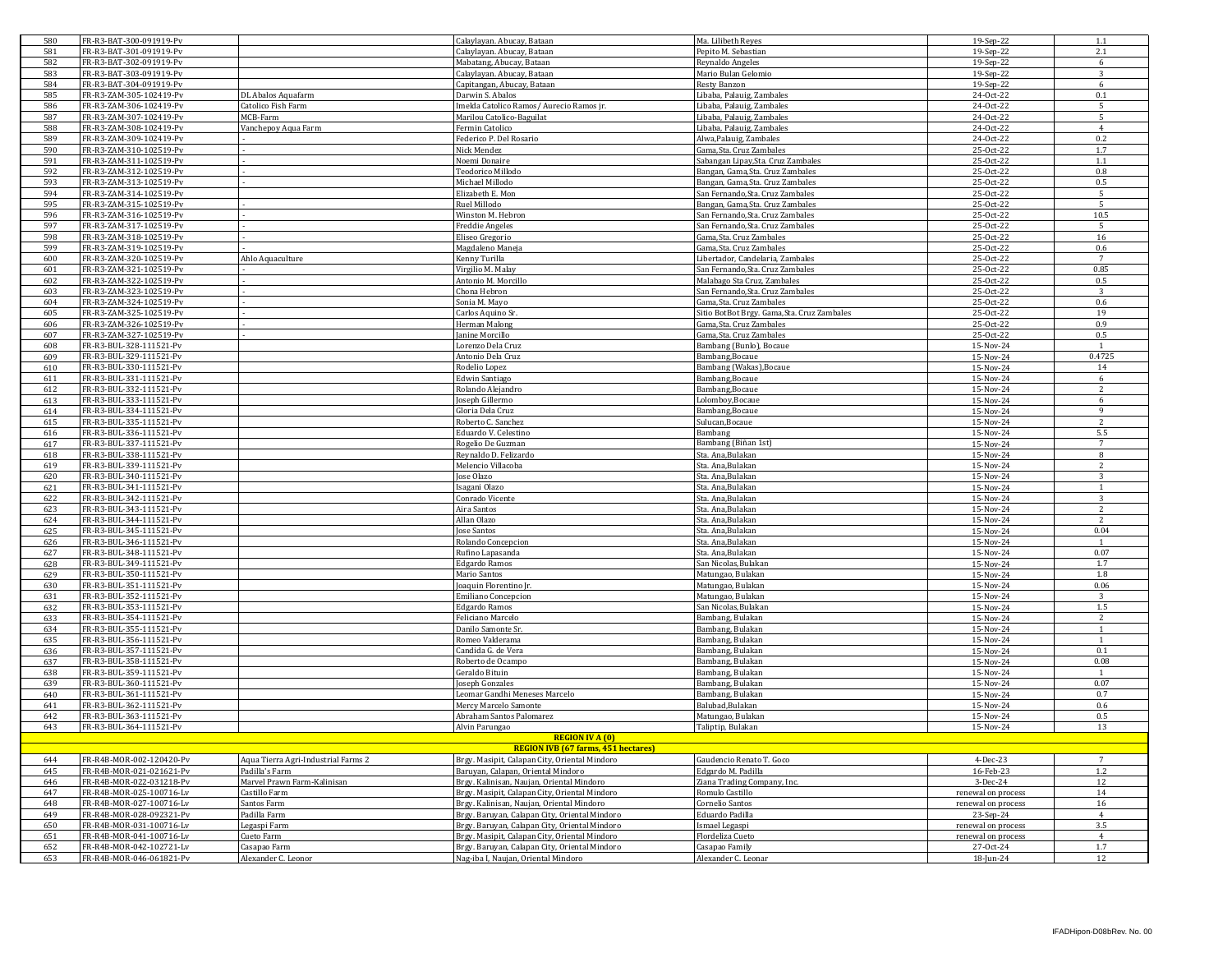| 654        | FR-R4B-MOR-048-100716-Lv                             | <b>Bobis Farm</b>                                         | San Andres, Baco, Oriental Mindoro                                             | Jennifer G. Bobis                                        | renewal on process     | 2               |
|------------|------------------------------------------------------|-----------------------------------------------------------|--------------------------------------------------------------------------------|----------------------------------------------------------|------------------------|-----------------|
| 655        | FR-R4B-MOR-053-100716-Lv                             | Hermoso Farm                                              | Brgy. Camantigue, Bongabong, Oriental Mindoro                                  | Raul Hermoso                                             | renewal on process     | 12              |
| 656        | FR-R4B-MOR-054-120420-Pv                             | Aqua Tierra Agri-Industrial Farms                         | Brgy. Tawagan, Calapan City, Oriental Mindoro                                  | Gaudencio Renato T. Goco                                 | 2-Dec-23               | 16              |
| 657        | FR-R4B-MOR-056-082219-Pv                             | JEB Aquaculture Farm                                      | Brgy., Lumangbayan, Pinamalayan, Oriental Mindoro                              | Juan Enrico Blanca                                       | 22-Aug-22              | 0.5             |
| 658        | FR-R4B-MOR-057-100716-Lv                             | Arenillo Farm                                             | Brgy. Calsapa, San Teodoro, Oriental Mindoro                                   | Walberto Arenillo                                        | renewal on process     | 0.5             |
| 659        | FR-R4B-MOR-058-100716-Lv                             | Santiago Tria Farm                                        | Brgy. Tilik, Lubang, Occidental Mindoro                                        | Santiago Tria                                            | renewal on process     | $\overline{4}$  |
| 660        | FR-R4B-MOR-059-100716-Lv                             | Tiatson Farm                                              | Brgy. Tagbac, Occidental Mindoro                                               | Michael Ron Tiatson                                      | renewal on process     | 0.3             |
| 661        | FR-R4B-MOR-060-100716-Lv                             | Interlaken Aqua-Marine Resources Industries Inc.          | Brgy. Agkawayan, Looc, Occidental Mindoro                                      | Interlaken Aqua-Marine Resources Industries Inc.         | renewal on process     | 6.5             |
| 662        | FR-R4B-MOR-061-100716-Lv                             | Tarriela Farm                                             | Brgy. Kanluran, Looc, Occidental Mindoro                                       | Leody Tarriela                                           | renewal on process     | 2.6             |
| 663        | FR-R4B-MOR-065-100716-Lv                             | Lomio Farm                                                | Brgy. Kasily, Sta. Cruz, Marinduque                                            | Emerson Lomio                                            | renewal on process     | 11              |
| 664        | FR-R4B-MOR-066-021621-Pv                             | Pastrana Farm                                             | Brgy. Baruyan, Calapan City, Oriental Mindoro                                  | Miriam Pastrana                                          | 16-Feb-23              | 8               |
| 665        | FR-R4B-MOR-067-021621-Pv                             | Santos Farm Corporation                                   | Brgy. Baruyan, Calapan City, Oriental Mindoro                                  | Cornelio Santos                                          | 16-Feb-23              | 20              |
| 666        | FR-R4B-MOR-072-102721-Pv                             | Ramos Farm                                                | Bigaan, San Teodoro, Oriental Mindoro                                          | Bernardo F. Ramos III                                    | 27-Oct-24              | 0.25            |
| 667        | FR-R4B-MOC-081-120120-Pv                             | Fulgencio Farm 1                                          | Brgy. Balansay, Mamburao, Occidental Mindoro                                   | Avelino D. Fulgencio Jr.                                 | 1-Dec-23               | 5.5             |
|            |                                                      | Farmers Organization for the Rural Upliftment of Mindoro  |                                                                                | Farmers Organization for the Rural Upliftment of Mindoro |                        |                 |
| 668        | FR-R4B-MOR-094-120420-Pv                             | (FORUM) Farm                                              | Brgy. Anilao, Bongabong, Oriental Mindoro                                      | (FORUM) Farm                                             | 4-Dec-23               | 38              |
| 669        | FR-R4B-MOC-099-120120-Pv                             | Star Mindoro Tamaraw Fish and Salt Farm                   |                                                                                | Joel G. Aguilar                                          | 1-Dec-23               | 12              |
|            |                                                      |                                                           | Brgy. Caguray, Magsaysay, Occidental Mindoro                                   |                                                          |                        | 32              |
| 670<br>671 | FR-R4B-MOC-100-120120-Pv<br>FR-R4B-MOC-111-092321-Pv | Star Mindoro Tamaraw Fish and Salt Farm 2<br>Mercado Farm | Brgy. Laste, Magssaysay, Occidental Mindoro                                    | Joel G. Aguilar<br>Lina M. Mercado                       | 1-Dec-23<br>23-Sep-24  | 11.5            |
|            |                                                      |                                                           | Balansay, Mamburao, Occidental Mindoro                                         |                                                          |                        |                 |
| 672        | FR-R4B-MOR-104-120120-Pv                             | Macaraig Farm                                             | Brgy. Sta Cruz, naujan, Oriental Mindoro                                       | Macaraig Family                                          | 1-Dec-23               | 24              |
| 673        | FR-R4B-MAR-147-031819-Pv                             | <b>INI Corporation Farm 2</b>                             | Bonliw, Torrijos, Marinduque                                                   | [N] Corporation/Joey Peñaflor                            | renewal on process     | $\mathcal{R}$   |
| 674        | FR-R4B-MOR-114-021621-Pv                             | Putulin/Legaspi Farm                                      | Masipit, Calapan, Oriental Mindoro                                             | Dr. Florentino Putulin/Bonifacio Legaspi                 | 16-Feb-23              | 45              |
| 675        | FR-R4B-MAR-148-031819-Pv                             | JNJ Corporation Farm 3                                    | Torrijos, Marinduque                                                           | NJ Corporation/Joey Peñaflor                             | renewal on process     | $\overline{2}$  |
| 676        | FR-R4B-PAL-154-041219-Pv                             | Acmad Farm                                                | Panitian, Sofronio Española, Palawan                                           | Nul-Intan M. Acmad                                       | 12-Apr-22              | 2.75            |
| 677        | FR-R4B-PAL-155-041219-Pv                             | Weng Pong Farm                                            | Panitian, Sofronio Española, Palawan                                           | <b>Weng Pong</b>                                         | 12-Apr-22              | 3.75            |
| 678        | FR-R4B-PAL-156-041219-Pv                             | Jabil Farm                                                | Panitian, Sofronio Española, Palawan                                           | Nocsan P. Jabil                                          | 12-Apr-22              | 3               |
| 679        | FR-R4B-PAL-157-041219-Pv                             | Ismael Jabil Farm                                         | Panitian, Sofronio Española, Palawan                                           | Ismael P. Jabil                                          | 12-Apr-22              | 10              |
| 680        | FR-R4B-PAL-158-041219-Pv                             | Betita Farm                                               | Panitian, Sofronio Española, Palawan                                           | amdaria Betita                                           | 12-Apr-22              | 2.75            |
| 681        | FR-R4B-MOR-160-041219-Pv                             | Malapote Farm                                             | Nag-iba I, Naujan, Oriental Mindoro                                            | Reymar M. Malapote                                       | 12-Apr-22              | 4.7             |
| 682        | FR-R4B-PAL-174-021621-Pv                             | TMS Aquafarm                                              | Panitian, Quezon, Palawan                                                      | Maria Angelie C. Solis and Shela Marie C. Solis          | 16-Feb-23              | 2.8             |
| 683        | FR-R4B-PAL-177-082219-Pv                             | DIP Fishfarm 6                                            | Panitian, Quezon, Palawan                                                      | Oledario R. Invierno                                     | 22-Aug-22              | 6.2             |
| 684        | FR-R4B-MOC-201-082219-Pv                             | Fulgencio Farm 3                                          | Balansay, Mamburao, Occidental Mindoro                                         | Avelino D. Fulgencio Jr.                                 | 22-Aug-22              | 0.7             |
| 685        | FR-R4B-MOR-205-121619-Pv                             | Rafa Farm                                                 | Tawagan, Calapan, Oriental Mindoro                                             | Gilbert T. Rafa                                          | 16-Dec-22              | 2               |
| 686        | FR-R4B-MOR-206-121619-Pv                             | Jargus Agri-Aqua Farm                                     | Balite, Calapan, Oriental Mindoro                                              | Engr. Salvador A. Dela Cruz                              | 16-Dec-22              | 0.3             |
| 687        | FR-R4B-MOC-207-101920-Pv                             | Ram's Aquafarming                                         | Fatima. Mamburao. Occidental Mindoro                                           | Allan D. Rayos Del Sol                                   | 19_0ct-23              | $\overline{2}$  |
| 688        | FR-R4B-MOR-208-021621-Pv                             | Patrana Farm 2                                            | Baruyan, Calapan, Oriental Mindoro                                             | Ricardo Pastrana                                         | 16-Feb-23              | 2               |
| 689        | FR-R4B-MOR-209-021621-Pv                             | Colorado Farm                                             | Papandayan, Pinamalayan, Oriental Mindoro                                      | Limuel G. Colorado                                       | 16-Feb-23              | 1.8             |
| 690        | FR-R4B-MOC-210-021621-Pv                             | Felros Farm                                               | Sto, Niño, Sablavan, Occiedntal Mindoro                                        | Mervyn M. Salazar                                        | 16-Feb-23              | 0.48            |
| 691        | FR-R4B-MOR-214-061821-Pv                             | Ruben T. Alvarez Fishfarm                                 | Baruyan, Calapan, Oriental Mindoro                                             | Ruben T. Alvarez                                         | 18-Jun-24              |                 |
|            |                                                      |                                                           |                                                                                |                                                          |                        |                 |
| 692        | FR-R4B-MOR-215-061821-Pv                             | Guiang Farm                                               | Nag-iba I, Naujan, Oriental Mindoro                                            | Evelyn S. Guiang                                         | 18-Jun-24              | 3               |
| 693        | FR-R4B-MOR-218-061821-Pv                             | Mañibo Farm 2                                             | Nag-iba I, Naujan, Oriental Mindoro                                            | Marcos Q. Mañibo                                         | 18-Jun-24              | 0.4             |
| 694        | FR-R4B-MOR-229-092321-Pv                             | Aguilar Farm                                              |                                                                                | Grace Infantado                                          |                        | 0.2             |
| 695        | FR-R4B-MOR-230-092321-Pv                             |                                                           | Ba;ite, Calapan, Orinetal Mindoro                                              |                                                          | 23-Sep-24              | 0.3             |
|            | FR-R4B-MOR-231-092321-Pv                             | Alveyra Farm                                              | Ba;ite, Calapan, Orinetal Mindoro                                              | Eduardo Z. Alveyra                                       | 23-Sep-24              | $\overline{4}$  |
| 696        |                                                      | Gutierrez Farm                                            | Nag-iba I, Naujan, Oriental Mindoro                                            | Galileo Gutierrez                                        | 23-Sep-24              |                 |
| 697        | FR-R4B-MOR-232-092321-Pv                             | Villao Farm                                               | Baruyan, Calapan, Oriental Mindoro                                             | Villao Family                                            | 23-Sep-24              | 16              |
| 698        | FR-R4B-MOR-233-092321-Pv                             | <b>Maulion Farm</b>                                       | Baruyan, Calapan, Oriental Mindoro                                             | <b>Cesar Maulion</b>                                     | 23-Sep-24              | $\overline{4}$  |
| 699        | FR-R4B-MOC-234-092321-Pv                             | Fulgencio Farm 6                                          | Balansay, Mamburao, Occidental Mindoro                                         | Avelino D. Fulgencio Jr                                  | 23-Sep-24              | $1.8\,$         |
| 700<br>701 | FR-R4B-MOC-235-092321-Pv<br>FR-R4B-MOC-236-092321-Pv | Fulgencio Farm 7<br>Tadalan Farm                          | Balansay, Mamburao, Occidental Mindoro<br>Fatima, Mamburao, Occidental Mindoro | Avelino D. Fulgencio Jr<br>Danilo R. Tadalan             | 23-Sep-24<br>23-Sep-24 | 2.8<br>2        |
| 702        | FR-R4B-MOR-238-092321-Pv                             | Albarillo Farm 3                                          | Bigaan, San Teodoro, Oriental Mindoro                                          | Donna A. Mangornong                                      | 23-Sep-24              | 0.08            |
|            |                                                      |                                                           |                                                                                |                                                          |                        |                 |
| 703<br>704 | FR-R4B-MOR-239-092321-Pv<br>FR-R4B-MOR-240-092321-Pv | Albarillo Farm 4                                          | Bigaan, San Teodoro, Oriental Mindoro                                          | Melandro E. Albarillo<br>Edgardo E. Albarillo            | 23-Sep-24<br>23-Sep-24 | 0.6<br>0.3      |
| 705        | FR-R4B-MOR-241-092321-Pv                             | Albariilo Farm 2<br>Negrillo Farm                         | Bigaan, San Teodoro, Oriental Mindoro                                          |                                                          |                        | 0.02            |
|            |                                                      |                                                           | Bigaan, San Teodoro, Oriental Mindoro                                          | Marlon M. Negrillo                                       | 23-Sep-24              | $\overline{2}$  |
| 706        | FR-R4B-MOR-243-102721-Pv                             | Gipan Farm                                                | Nag-iba I, Naujan, Oriental Mindoro                                            | Rommel D. Gipan                                          | 27-Oct-24              | 2               |
| 707        | FR-R4B-MOR-245-102721-Pv                             | Magararu Farm                                             | Masaguisi, Bongabong, Oriental Mindoro                                         | Edmund F. Magararu                                       | 27-Oct-24              |                 |
| 708        | FR-R4B-MOR-258-120321-Pv                             | Michelle Malaluan Farm                                    | Masipit, Calapan, Oriental Mindoro                                             | Michelle L. Malaluan                                     | 3-Dec-24               | 30              |
| 709        | FR-R4B-MOR-259-120321-Pv                             | Rico Agricultural Farm                                    | San Jose, Roxas, Oriental Mindoro                                              | Macy C. Dagami                                           | 3-Dec-24               | $\overline{1}$  |
| 710        | FR-R4B-MOC-260-120321-Pv                             | Geron Farm                                                | Balansay, Mamburao, Occidental Mindoro                                         | Marcial S. Geron                                         | 3-Dec-24               | 0.22            |
|            |                                                      |                                                           | <b>REGION V (2 farm, 7 hectares)</b>                                           |                                                          |                        |                 |
| 711        | FR-R5-Cat-001-012115-Lv                              | Northseed                                                 | Brgy. Panganiban, Catanduanes                                                  |                                                          | renewal on process     | $\overline{4}$  |
| 712        | FR-R5-Alb-002-031219-Lv                              | Eddie S. Perol Farm                                       | Brgy. Binisitahan, Boracay, Albay                                              | Eddie S. Perol                                           | 12-Mar-22              | 3               |
|            |                                                      |                                                           | <b>REGION VI (1 farm, 7 hectares)</b>                                          |                                                          |                        |                 |
| 713        | FR-R6-ILO-001-082917-Pv                              | Dulalia Inc.                                              | Umba, Bacay, Dumangas, Iloilo                                                  | Jean Britaňa                                             | renewal on process     | $7\phantom{.0}$ |
|            |                                                      |                                                           | REGION VII (55 farms, 438.74 hectares)                                         |                                                          |                        |                 |
| 714        | FR-R7-BOH-001-041619Lv                               | Bonifacio Sumatra Farm                                    | Poblacion, Trinidad, Bohol                                                     | Roseller                                                 | 16-Apr-22              | $2.8\,$         |
| 715        | FR-R7-BOH-002-041619Lv                               | Calixto Saligumba Farm                                    | Purok 5, Poblacion, Trinidad, Bohol                                            | Calixto Saligumba                                        | 16-Apr-22              | 3.0             |
| 716        | FR-R7-BOH-003-041619Lv                               | Florecer Gonzales Farm                                    | Purok 3, Poblacion, Trinidad, Bohol                                            | <b>Florecer Gonzales</b>                                 | 16-Apr-22              | 1.6             |
| 717        | FR-R7-BOH-004-041619Lv                               | Amalia Tirol Farm                                         | Purok 2, Poblacion, Trinidad, Bohol                                            | Amalia Tirol                                             | 16-Apr-22              | 15.0            |
| 718        | FR-R7-BOH-005-041619Lv                               | Avelino Puracan Farm                                      | Tagum Norte, Trinidad, Bohol                                                   | Avelino Puracan                                          | 16-Apr-22              | 14              |
| 719        | FR-R7-BOH-006-041619Lv                               | Wenifredo Antones Farm                                    | Purok 7, Tagum Sur, Trinidad, Bohol                                            | <b>Wenifredo Antones</b>                                 | 16-Apr-22              | 12              |
| 720        | FR-R7-BOH-007-041619Lv                               | Leo Lim Farm                                              | Purok 5, Tagum Sur, Trinidad, Bohol                                            | Leo Lim                                                  | 16-Apr-22              | 21              |
| 721        | FR-R7-BOH-008-041719Lv                               | Epifania Dacua Farm                                       | Biabas, Ubay, Bohol                                                            | Epifania Dacua                                           |                        | 30              |
|            |                                                      |                                                           |                                                                                | Enifania Dacua                                           | 17-Apr-22              |                 |
| 722        | FR-R7-BOH-009-041719Lv                               | Epifania Dacua Farm                                       | Biabas, Ubay, Bohol                                                            |                                                          | 17-Apr-22              | 26.76           |
| 723        | FR-R7-BOH-010-041719Lv                               | Dalmacio Polo Jr. Farm                                    | Juagdan, Ubay, Bohol                                                           | Leasee: Dalmacio Polo Jr.                                | 17-Apr-22              | 12.9            |
| 724<br>725 | FR-R7-BOH-011-041719Lv<br>FR-R7-BOH-012-041719Lv     | Florencio Dypongco<br>Provido Farm                        | Tipolo, Ubay, Bohol<br>Sentinella, Ubay, Bohol                                 | Rent: Felix Tac-an Jr.<br>Roseller S. Provido            | 17-Apr-22<br>17-Apr-22 | 5<br>25         |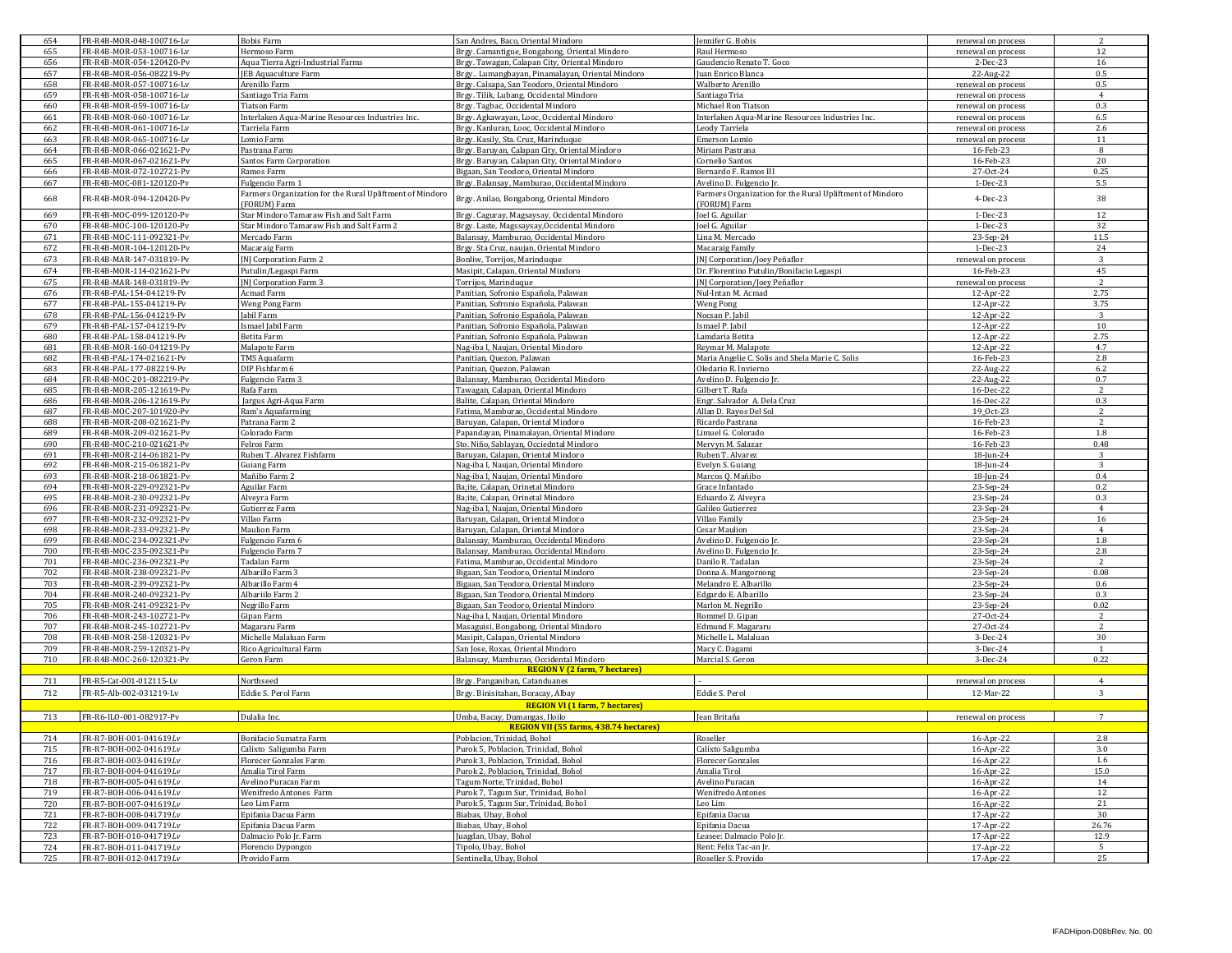| 726 | FR-R7-BOH-013-051619Lv       | Dubalan Family Farm                 | Pinamgo, Bien Unido, Bohol                              | Heirs of Lamberto Dubalan        | 16-May-22          | 20.3           |
|-----|------------------------------|-------------------------------------|---------------------------------------------------------|----------------------------------|--------------------|----------------|
|     | FR-R7-BOH-014-051619Lv       | Miculob Leoncia Fish Farm           | Mandawa, Bien Unido, Bohol                              | Leoncia Miculob                  |                    | 10             |
| 727 |                              |                                     |                                                         |                                  | 16-May-22          |                |
| 728 | FR-R7-BOH-015-051719Lv       | Niña Golosino Farm                  | Purok 6, San Francisco, Talibon, Bohol                  | Niña Golosino                    | 17-May-22          | <sup>1</sup>   |
| 729 | FR-R7-BOH-016-070319Lv       | William Piodo Farm                  | Cuya, Ubay, Bohol                                       | William Piodo                    | 03-Jul-22          | 1.2            |
| 730 | FR-R7-BOH-017-070319Lv       | Protacio Tero Farm                  | Purok 3, Cuya, Ubay, Bohol                              | Protacio Tero                    | 03-Jul-22          | 10             |
| 731 | FR-R7-BOH-018-070319Lv       | Emma Potot Farm                     | Purok 3, Cuya, Ubay, Bohol                              | Eusebio Potot                    | 03-Jul-22          | 1.87           |
|     |                              |                                     |                                                         |                                  |                    |                |
| 732 | FR-R7-BOH-019-070319Lv       | Dionny Farm                         | Bogo, CPG, Bohol                                        | Dionny Gallego                   | 03-Jul-22          | 6.5            |
| 733 | FR-R7-BOH-020-070319Lv       | Dionny Farm                         | Villa Milagrosa, CPG, Bohol                             | Dionny Gallego                   | 03-Jul-22          | 4.6            |
| 734 | FR-R7-BOH-021-070319Lv       | Dionny Farm                         | Sentinella, Ubay, Bohol                                 | Dionny Gallego                   | 03-Jul-22          | 5.5            |
| 735 | FR-R7-BOH-022-070319Lv       | Roberto Licatan                     | Bogo, CPG, Bohol                                        | Roberto Licatan                  | 04-Jul-22          | 6.5            |
|     |                              |                                     |                                                         |                                  |                    |                |
| 736 | FR-R7-BOH-023-070419Lv       | Gonzales Corp. Farm                 | Pangpang, Ubay, Bohol                                   | Arturo Gonzales                  | 04-Jul-22          | 37.6           |
| 737 | FR-R7-BOH-024-070419Lv       | Eugenio Atuel Sr.                   | Pangpang, Ubay, Bohol                                   | Eugenio Atuel Sr                 | 04-Jul-22          | 6              |
| 738 | FR-R7-BOH-025-070419Lv       | Luis Tan                            | Pangpang, Ubay, Bohol                                   | Pastor Cadenas                   | 04-Jul-22          | $\overline{3}$ |
| 739 |                              | Analiza Fasci                       |                                                         | Analiza Fasci                    |                    | 13             |
|     | FR-R7-BOH-026-070419Lv       |                                     | Pangpang, Ubay, Bohol                                   |                                  | 04-Jul-22          |                |
| 740 | FR-R7-BOH-027-070419Lv       | <b>Emee Bolabos</b>                 | Pangpang, Ubay, Bohol                                   | <b>Emee Bolabos</b>              | 04-Jul-22          | $\overline{4}$ |
| 741 | FR-R7-BOH-028-070419Lv       | Teodoro Henson                      | Pangpang, Ubay, Bohol                                   | Wilbert Henson                   | 04-Jul-22          | 30             |
| 742 | FR-R7-BOH-029-070419Lv       | Teodoro Henson                      | Tapon, Ubay, Bohol                                      | Wilbert Henson                   | 04-Jul-22          | 8              |
|     |                              |                                     |                                                         |                                  |                    |                |
| 743 | FR-R7-BOH-030-110819Lv       | Procopio Torreon                    | Sto, Niño, Talibon, Bohol                               | Procopio Torreon                 | 08-Nov-22          | 0.2            |
| 744 | FR-R7-BOH-031-110819Lv       | Ernesto Burgos                      | Sto, Niño, Talibon, Bohol                               | Ernesto Burgos                   | 08-Nov-22          | 6              |
| 745 | FR-R7-BOH-032-110819Lv       | Luceño Auxtero                      | San Francisco, Talibon, Bohol                           | Luceño Auxtero                   | 08-Nov-22          | 1.8            |
| 746 | FR-R7-BOH-033-110819Lv       | Gati Aqua Farm                      | Alumar, Jetafe, Bohol                                   | Crestito C. Garcia               | 08-Nov-22          | $\overline{4}$ |
|     |                              |                                     |                                                         |                                  |                    |                |
| 747 | FR-R7-BOH-034-110819Lv       | Gati Aqua Farm                      | San Isidro, Talibon, Bohol                              | Crestito C. Garcia               | 08-Nov-22          | 7.9            |
| 748 | FR-R7-BOH-035-110819Lv       | Maximino Torreon Jr.                | Sitio Gutahit, San Isidro, Talibon, Bohol               | Maximino Torreon Jr.             | 08-Nov-22          | 5              |
| 749 | FR-R7-BOH-036-110819Lv       | Maximino Torreon Jr.                | San Pedro, Talibon, Bohol                               | Maximino Torreon Jr.             | 08-Nov-22          | 3              |
|     |                              |                                     |                                                         |                                  |                    |                |
| 750 | FR-R7-BOH-037-110919 Lv      | Napoleon G. Gurrea                  | San Isidro Talibon, Bohol                               | Simpronio Gurrea/Zacarias Gurrea | 08-Nov-22          | 4.2            |
| 751 | FR-R7-BOH-038-110919 Lv      | Vicente Tabañag                     | Bagacay, Talibon, Bohol                                 | Richard Tabañag                  | 08-Nov-22          | 5.0            |
| 752 | FR-R7-BOH-039-110919 Lv      | Perlito Tabañag                     | Purok 1, Burgos, Talibon                                | Perlito Tabañag                  | 08-Nov-22          | 1.2            |
|     |                              |                                     |                                                         |                                  | $08-Nov-22$        |                |
| 753 | FR-R7-BOH-040-110919 Lv      | Marcos Unabia                       | Purok 1, Burgos, Talibon                                | Marcos Unabia                    |                    | 3.3            |
| 754 | FR-R7-BOH-041-110919 Lv      | Rosales Family Farm                 | Purok 2 San Agustin, Talibon, Bohol                     | Aquilino Rosales                 | 08-Nov-22          | 3              |
| 755 | FR-R7-BOH-042-120619Lv       | Esmeralda Farm                      | Mandawa, Bien Unido, Bohol                              | Janette Garcia/Jane Aurestila    | 12-Jun-22          | 0.085          |
| 756 | FR-R7-BOH-043-120619Lv       | Labojon Farm                        | Taytay, Getafe, Bohol                                   | Moises T. Lambojon               | 12-Jun-22          | <sup>2</sup>   |
|     |                              |                                     |                                                         |                                  |                    |                |
| 757 | FR-R7-BOH-044-013020Lv       | Añana's Farm                        | San Isidro, Talibon, Bohol                              | Leonora Añana                    | 30-Jan-23          | $\overline{7}$ |
| 758 | FR-R7-BOH-045-013020Lv       | TJ Boy Farm                         | Mahanay Island, Talibon, Bohol                          | Tito Cambangay                   | 30-Jan-23          | 10             |
| 759 | FR-R7-BOH-046-013020Lv       | Taclino's Farm                      | San Isidro Talibon, Bohol                               | Cirgen Taclino                   | 30-Jan-23          | $\overline{2}$ |
|     |                              |                                     |                                                         |                                  |                    |                |
| 760 | FR-R7-BOH-047-013020Lv       | Taclino's Farm                      | San Francisco, Talibon, Bohol                           | Cirgen Taclino                   | 30-Jan-23          | 1.0            |
| 761 | FR-R7-BOH-048-013020Lv       | Avenido Farm                        | San Francisco, Talibon, Bohol                           | Joaquin E. Avenido               | 30-Jan-23          | 1.8            |
| 762 | FR-R7-BOH-049-013020Lv       | Tan Farm                            | San Isidro, Talibon, Bohol                              | Douglas S. Tan                   | 30-Jan-23          | 6.5            |
| 763 | FR-R7-BOH-050-013020Lv       | Leonardo R. Rosales                 | San Francisco, Talibon, Bohol                           | Leonardo R. Rosales              | 30-Jan-23          | 1.4            |
|     |                              |                                     |                                                         |                                  |                    |                |
|     |                              |                                     |                                                         |                                  |                    |                |
| 764 | FR-R7-BOH-051-013120Lv       | <b>Cabading Farm</b>                | Taytay, Getafe, Bohol                                   | Romeo P. Cabading                | $31$ -Jan-23       | 10             |
| 765 | FR-R7-BOH-052-013120Lv       | Heirs of Pablo Torremocha           | San Francisco, Talibon, Bohol                           | Heirs of Pablo Torremocha        | 31-Jan-23          | 1.6356         |
|     |                              |                                     |                                                         |                                  |                    |                |
| 766 | FR-R7-BOH-053-013120Lv       | Leoligao's Farm                     | Sto. Niño, Talibon, Bohol                               | Timoteo Leolgao                  | 31-Jan-23          | 9.307          |
| 767 | FR-R7-BOH-054-013120Lv       | Jason Evangelista                   | Purok 3 San Francisco, Talibon, Bohol                   | Jason Evangelista                | 31-Jan-23          | 0.5            |
| 768 | FR-R7-BOH-055-013120Lv       | Heirs of Anacarias Torremocha       | San Francisco, Talibon, Bohol                           | Heirs of Anacarias Torremocha    | 31-Jan-23          | 2.8            |
|     |                              |                                     |                                                         |                                  |                    |                |
|     |                              |                                     | <b>REGION VIII (0)</b>                                  |                                  |                    |                |
|     |                              |                                     | <b>REGION IX (0)</b>                                    |                                  |                    |                |
|     |                              |                                     | <b>REGION X (1 farm, 1.5 hectares)</b>                  |                                  |                    |                |
| 769 | FR-R10-MOR-094-072916-Lv     | Zion Farm                           | Brgy. Centro, Sinacaban, Misamis Occidental             | <b>Emmanuel Bongales</b>         | renewal on process | 1.5            |
|     |                              |                                     | REGION XI (37 farms, 62.99 hectares)                    |                                  |                    |                |
|     |                              |                                     |                                                         |                                  |                    |                |
| 770 | FR-R11-DVOcc-001-030519-Lv   | RDEX Balangonan Prawn Farm          | Balangonan, Jose Abad Santos Davao Occidental           | Rodrigo E. Rivera                | 05-Mar-22          | 16.792         |
| 771 | FR-R11-DVOr-004-031419-Lv    | <b>ROG Shrimp Farming</b>           | Sitio Butuasan, Brgy. Dahican, Mati City Dvo. Oriental  | Romilito O. Gamalong             | 14-Mar-22          | 0.5            |
| 772 | FR-R11-DVOr-005-031419-Lv    | Gem's Shrimp Farm                   | Sitio Butuasan, Brgy. Dahican, Mati City, Dvo. Oriental | Morshed P. Pisac                 | 14-Mar-22          | 0.6            |
|     |                              |                                     |                                                         |                                  |                    |                |
| 773 | FR-R11-DvOr.-006-031419Lv    | <b>IML ShrimpP FARM</b>             | Sitio Lahusan, Brgy. Dahican, Mati, Davao Oriental      | brahim M. Lamodoc                | 14-Mar-22          | 0.6            |
| 774 | FR-R11-DVOr-007-031419-Lv    | Conchita Farm/ Conchita Shrimp Farm | Sitio Lahusan, Brgy. Dahican, Mati City Dvo. Oriental   | Rashid M. Flores                 | 14-Mar-22          | 2.05           |
| 775 | FR-R11-DVOr-008-031419-Lv    | FHZ Shrimp Farm                     | Sitio Butuasan, Brgy. Dahican, Mati City, Dvo. Oriental | Haludin A. Bandigan              | 14-Mar-22          | 2.3            |
| 776 | FR-R11-DVOr-011-031519-Lv    | <b>BBL</b> Shrimp Farm              | Sitio Lahusan, Brgy. Dahican, Mati City, Dvo. Oriental  | Benjamin B. Lopez, Jr.           | 15-Mar-22          | 1.9026         |
|     |                              |                                     |                                                         |                                  |                    |                |
| 777 | FR-R11-DvOr.-013-031519Lv    | Guro Aqua Farm                      | Sitio Butuasan, Brgy. Dahican, Mati, Davao Oriental     | Ronnie T. Guro                   | 15-Mar-22          | 0.3            |
| 778 | FR-R11-DVOr-015-031519-Lv    | Alfonso Fish Pond                   | Sitio Butuasan, Brgy. Dahican, Mati City, Dvo.Oriental  | Abdulkarim Alfonso               | 15-Mar-22          | 1.6            |
| 779 | FR-R11-DvOr.-016-031519Lv    | LBD Fishpond                        | Dahican, Mati, Davao Oriental                           | Loreta B. Dacullo                | 15-Mar-22          | 0.5            |
| 780 | FR-R11-DVOr-017-031519-v     | Roa Shrimp Farm                     | Sitio lahusan, Brgy. Dahican, Mati City, Davao Oriental | Raul O. Alfonso                  | $15$ -Mar-22       | 0.3            |
|     |                              |                                     |                                                         |                                  |                    |                |
| 781 | FR-R11-DVOr-018-031519-Lv    | Sanchex Shrimp Farm                 | Sitio Butuasan, Brgy. Dahican, Mati City, Dvo. Oriental | Anecito R. Sanchez               | 15-Mar-22          | 0.24           |
| 782 | FR-R11-DVOr-021-031519-Lv    | Jakar Shrimp Farm                   | Sitio Butuasan. Brgy. Dahican, Mati City, Dvo. Oriental | Sayman E. Bandigan               | 15-Mar-22          | 0.8            |
| 783 | FR-R11-DvOr.-022-031519Lv    | <b>J &amp; J Shrimp Farm</b>        | Sitio Lahusan, Brgy. Dahican, Mati, Davao Oriental      | Henry M. Templaza                | 15-Mar-22          | 0.5            |
| 784 | FR-R11-DvOr .- 023-031519Lv  | WC Aquaculture                      |                                                         | Norhakim Tumawis                 | 15-Mar-22          | 0.9            |
|     |                              |                                     | Sitio Butuasan, Brgy. Dahican, Mati, Davao Oriental     |                                  |                    |                |
| 785 | FR-R11-DvOr.-025-031519Lv    | Zulmureah Aquaculture               | Sitio Butuasan, Brgy. Dahican, Mati, Davao Oriental     | Sabaeda Tumawis                  | 15-Mar-22          | 0.28           |
| 786 | FR-R11-DvOr.-032-031519Lv    | Samdeh Shrimp Pond                  | Sitio Lahusan, Brgy. Dahican, Mati, Davao Oriental      | Conde M. Mascardo                | 15-Mar-22          | 2.0            |
| 787 | FR-R11-DVOr-036-031519-Lv    | Dax Vannamei Farm                   | Sitio Lahusan, Brgy, Dahican, Mati City, Dyo, Oriental  | Wilfredo L. Pisac                | 15-Mar-22          | 1.2            |
|     |                              |                                     |                                                         |                                  |                    |                |
| 788 | FR-R11-DVOr-040-031519-Lv    | Ota hrimp Farm                      | Sitio Butuasan, Brgy. Dahican, Mati City, Dvo. Oriental | Orven T. Aniñon                  | 15-Mar-22          | 0.38           |
| 789 | FR-R11-DVOr-041-031519-Lv    | Boom Boom Prawn Farm                | Sitio Butuasan, Brgy. Dahican Mati City, Dvo. Oriental  | Leonardo M. Naduaran             | 15-Mar-22          | 1.3            |
| 790 | FR-R11-DVOr-045-031519-Lv    | Ken's Aqua Farm                     | Sitio Butuasan, Brgy, Dahican, Mati City, Dvo. Oriental | Meriam Bandigan Sibayan          | 15-Mar-22          | 0.4            |
| 791 | FR-R11-DvOr.-046-031519Lv    | Ramon Shrimp Farm                   | Sitio Lahusan, Brgy. Dahican, Mati, Davao Oriental      | Nestor B. Ramon Sr.              | 15-Mar-22          | 0.75           |
|     |                              |                                     |                                                         |                                  |                    |                |
| 792 | FR-R11-DVOr-049-031519-Lv    | Hipon Repablik Shrimp Culture Farm  | Purok Tinlagan, Brgy. Talisay, San Isidro Mati City     | Nilo O. Pedriña                  | 15-Mar-22          | 1.6            |
| 793 | FR-R11-DVOr-054-040419-Lv    | Dickling Aquaculture                | Sitio Lahusan, Brgy, Dahican, Mati City, dvo. Oriental  | Audencio B. Uyan                 | 04-Apr-22          | 1.5            |
| 794 | FR-R11-DVOr-057-040519-Lv    | G.A. Garcia Fishpond                | Purok 5 Cadunan, Mabini Comval, Province                | Svlvia A. Garcia                 | 05-Apr-22          | 0.6            |
|     |                              |                                     |                                                         |                                  |                    |                |
| 795 | FR-R11-DVOr-058-031519-Lv    | Macaturac Aqua Farm                 | Purok Maitum, Brgy. Dahican, Mati City, Dvo. Oriental   | Val Nico Macaturac               | 15-Mar-22          | 0.7068         |
| 796 | FR-R11-DVS-062-092419-Lv     | Dureza Agri Farms                   | Purok 20B, Guihing, Hagonoy, Davao del Sur              | Jesus G. Dureza                  | 24-Sep-22          | 0.41           |
| 797 | FR-R11-DVOro-063-01292020-Lv | Mabini Aqua Farms Inc.              | Brgy. Cuambog, Mabini, Davao de Oro                     | Josue D. Tesado, Jr.             | 29-Jan-23          | 0.64           |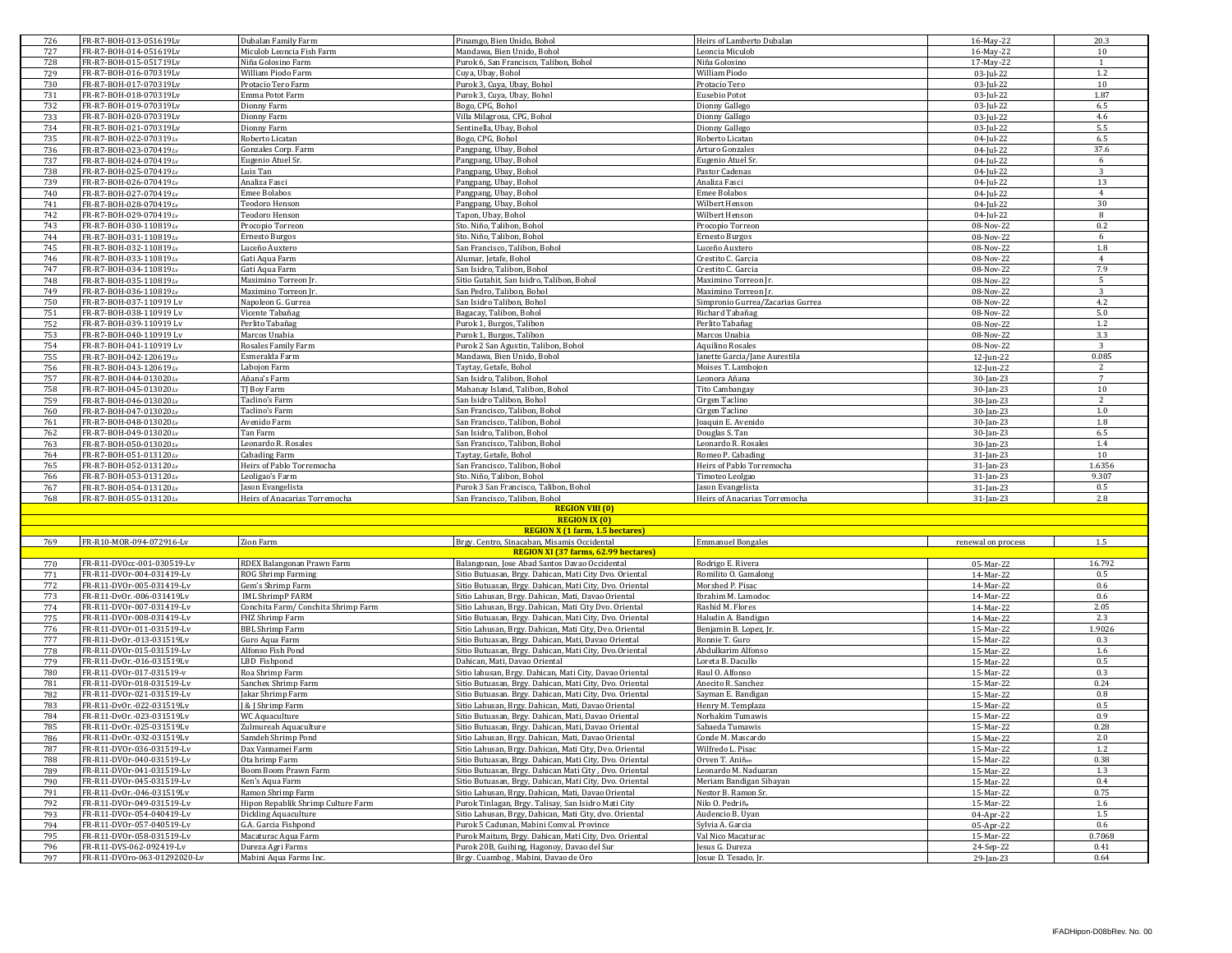| 798        | FR-R11-DVOr-064-01302020-Lv                                 | Shrimpaholic Aquafarming                                      | Purok Lahusan,m Brgy. Dahican, Mati City, Davao Oriental                                                      | essie A. Cabrera                                                                      | 30-Jan-23                      | 0.8            |
|------------|-------------------------------------------------------------|---------------------------------------------------------------|---------------------------------------------------------------------------------------------------------------|---------------------------------------------------------------------------------------|--------------------------------|----------------|
| 799        | FR-R11-DVOr-065-03102020-Lv                                 | eae Aqua Farm                                                 | Purok Butuasan, Brgy. Dahican, Mati City, Davao Oriental                                                      | Alicazar L. Bandigan                                                                  | 10-Mar-23                      | 0.3855         |
| 800        | FR-R11-DVOr-066-03102020-Lv                                 | Amanah Aqua Farm                                              | Purok Lahusan, m Brgy. Dahican, Mati City, Davao Oriental                                                     | Franzil T. Bandigan                                                                   | 10-Mar-23                      | 0.05           |
| 801        | FR-R11-DVOr-067-03102020-Lv                                 | Lendribelle Aqua Farm                                         | Purok Lahusan, m Brgy. Dahican, Mati City, Davao Oriental                                                     | Concordion M. Flores, Jr.                                                             | 10-Mar-23                      | 0.25           |
| 802        | FR-R11-DVOr-068-03102020-Lv                                 | K and H Shrimp Farm                                           | Purok Butuasan, Brgy. Dahican, Mati City, Davao Oriental                                                      | Anabelle E. Diano                                                                     | 10-Mar-23                      | 0.48           |
| 803        | FR-R11-DVN-069-12102020-Lv                                  | Elindo D. Lo Fishpond                                         | Purok 11, Brgy. Libuak, Babak Dist., Igacos, Davao del Norte                                                  | Elindo Lo                                                                             | 10-Dec-23                      | 2.7            |
| 804        | FR-R11-DVSur-070-08102021-Lv                                | Noecil Aquaculture Farm                                       | Prk. 2, Sirawan, Toril, Davao City                                                                            | Cecilia C. Egasan                                                                     | 10-Aug-24                      | 11.7           |
| 805        | FR-R11-DVOr.-071-08182021-Lv                                | Eco Solar Aquaculture, Inc.                                   | Prk. 6, Manuel Roxas, Governor Generoso, Davao Oriental                                                       | Eco Solar Aquaculture, Inc.                                                           | 18-Aug-24                      | 4.8            |
| 806        | FR-R11-DVOr.-072-03032022-Lv                                | Felmar Aqua Farm                                              | Bangunay 2, Bobon, Mati, Davao Oriental                                                                       | Ramal P. Pasandaan                                                                    | 3-Mar-25                       | 0.17           |
|            |                                                             |                                                               | REGION XII (29 farms, 82 has.)                                                                                |                                                                                       |                                |                |
| 807        | FR-R12-SAR-38-28082019-Pv                                   | Southpoint Aquaculture Farm (SAF)                             | Brgy. Taluya, Glan, Sarangani Province                                                                        | Ms. Tersa R. Castillo                                                                 |                                | 1.3            |
| 808        | FR-R12-LSK-39-021019-Pv                                     | Wrynel Jr. Aqua Farming                                       | Brgy. Kinudalan, Lebak, Sultan Kudarat                                                                        | Mr. Wrvnel A. Lao                                                                     | 28-Aug-22<br>02-Oct-22         | 3.6            |
|            |                                                             |                                                               |                                                                                                               |                                                                                       |                                | 2              |
| 809        | FR-R12-LSK-41-021019-Pv                                     | Fejo Ogdang Farm                                              | Prk. Mangli, Barurao 1, Lebak, Sultan Kudarat                                                                 | Eduardo Ogdang Jr                                                                     | 02-Oct-22                      |                |
| 810        | FR-R12-LSK-42-021019-Pv                                     | Ian Rock Aqua Farm                                            | Prk. Mangli, Barurao 1, Lebak, Sultan Kudarat                                                                 | Ranny V. Alita                                                                        | 02-Oct-22                      | 1              |
| 811        | FR-R12-LSK-43-021019-Pv                                     | Diamante Farm                                                 | Masurot, Brgy. Tibpuan, Lebak, Sultan Kudarat                                                                 | Ms. Consuelo N. Diamante                                                              | 02-Oct-22                      | 0.5            |
| 812        | FR-R12-LSK-44-021019-Pv                                     | Gestosani Aqua Farm                                           | Prk. Sugpo, Brgy. Tibpuan, Lebak, Sultan Kudarat                                                              | Mr. Cyrel G. Sustento                                                                 | 02-Oct-22                      | $\mathbf{1}$   |
| 813        | FR-R12-LSK-45-021019-Pv                                     | Panoso Farm                                                   | Sitio Kumalawit, Brgy. Taguisa, Lebak, Sultan Kudarat                                                         | Mr. Alfredo Panoso                                                                    | 02-Oct-22                      | 0.75           |
| 814        | FR-R12-LSK-46-021019-Pv                                     | <b>Jaday Aqua Farm</b>                                        | Sitio Kumalawit, Brgy. Purikay, Lebak, Sultan Kudarat                                                         | Ms. Raquel De costa                                                                   | 02-Oct-22                      | 0.5            |
| 815        | FR-R12-LSK-47-021019-Pv                                     | Mr. & Mrs. Ede Beneagua Farm                                  | Brgy. Kinudalan, Lebak, Sultan Kudarat                                                                        | Mr. Eduardo Benagua                                                                   | 02-Oct-22                      | 0.5            |
| 816        | FR-R12-LSK-48-021019-Pv                                     | Herguela Farm                                                 | Brgy. Kinudalan, Lebak, Sultan Kudarat                                                                        | Mr. Fructuozo Herguela                                                                | 02-Oct-22                      | 0.75           |
| 817        | FR-R12-LSK-49-021019-Pv                                     | TB Aqua Farm                                                  | Sitio Kumalawit, Brgy. Taguisa, Lebak, Sultan Kudarat                                                         | Mr. Teddy M. Castañeda                                                                | 02-Oct-22                      | 4.8            |
| 818        | FR-R12-LSK-50-021019-Pv                                     | Pad's Aquaculture Farm                                        | Sitio Kumalawit, Brgy. Purikay, Lebak, Sultan Kudarat                                                         | Mr. Bartolome O. Balontong                                                            | 02-Oct-22                      | 0.5            |
| 819        | FR-R12-LSK-51-021019-Pv                                     | R & L Sangacena Aqua Farm                                     | Sitio Kumalawit, Brgy. Purikay, Lebak, Sultan Kudarat                                                         | Mr. and Mrs. Patricio Sangacena Sr                                                    | 02-Oct-22                      | 0.5            |
| 820        | FR-R12-LSK-52-021019-Pv                                     | De Tomas Farm                                                 | Sitio Kumalawit, Brgy. Purikay, Lebak, Sultan Kudarat                                                         | Mr. Rommy de Tomas                                                                    | 02-Oct-22                      | 1.5            |
| 821        | FR-R12-LSK-53-021019-Pv                                     | Empanado Fish Farm                                            | Sitio Kumalawit, Brgy. Purikay, Lebak, Sultan Kudarat                                                         | Mrs. Zoraida D. Empanado                                                              | 02-Oct-22                      | $\mathbf{1}$   |
| 822        | FR-R12-LSK-54-021019-Pv                                     | Paculba Shrimp farm                                           | Sitio Kumalawit, Brgy. Purikay, Lebak, Sultan Kudarat                                                         | Mrs. Melody E. Paculba                                                                | 02-Oct-22                      | 0.7            |
|            |                                                             |                                                               |                                                                                                               |                                                                                       |                                | $\overline{1}$ |
| 823        | FR-R12-LSK-55-021019-Pv                                     | Sophia Aqua Farm                                              | Sitio Kumalawit, Brgy. Purikay, Lebak, Sultan Kudarat                                                         | Mr. Christopher Delos Santos                                                          | 02-Oct-22                      |                |
| 824        | FR-R12-LSK-56-021019-Pv                                     | Fredie Shrimp Farm                                            | Brgy. Tibpuan, Lebak, Sultan Kudarat                                                                          | Mr. Fredie N. Castillo                                                                | 02-Oct-22                      | 0.5            |
| 825        | FR-R12-LSK-57-021019-Pv                                     | Torreña Aqua farm                                             | Mangli, Brgy. Barurao 1, Lebak, Sultan Kudarat                                                                | Mr. Domingo Torreña                                                                   | 02-Oct-22                      | 30             |
| 826        | FR-R12-GSC-58-04112019-Pv                                   | <b>SPMA Foods Enterprises</b>                                 | Sitio Royeca, Brgy. Bula, General Santos City                                                                 | Ms. Priscilla Mae S. Animas                                                           | 04-Nov-22                      | 4.8            |
| 827        | FR-R12-LSK-59-28022020-Pv                                   | Sacdalan Aqua Marine Culture                                  | Sitio Paga, Brgy. Taguisa, Lebak, Sultan Kudarat                                                              | Mr. Florencio G. Sacdalan Jr                                                          | 28-Feb-23                      | 10             |
| 828        | FR-R12-LSK-60-28022020-Pv                                   | Abayo Farm                                                    | Center 2, Brgy. Taguisa, Lebak, Sultan Kudarat                                                                | Ms. Gerlyn M. Abayon                                                                  | 28-Feb-23                      | 1              |
| 829        | FR-R12-LSK-61-28022020-Pv                                   | SMB Farm                                                      | Sudoy, Brgy. Kinudalan, Lebak, Sultan Kudarat                                                                 | Mr. Samrodin M. Bruna                                                                 | 28-Feb-23                      | 1.3            |
| 830        | FR-R12-LSK-62-28022020-Pv                                   | Henry Ogdang Farm                                             | Brgy. Kinudalan, Lebak, Sultan Kudarat                                                                        | Mr. Henry D. Ogdang Jr.                                                               | 28-Feb-23                      | 1.5            |
| 831        | FR-R12-LSK-63-28022020-Pv                                   | Aqguelles Aquaculture Farm                                    | Brgy. Kinudalan, Lebak, Sultan Kudarat                                                                        | Ms. Cecilia B. Arguelles                                                              | 28-Feb-23                      | 1.7            |
|            |                                                             |                                                               |                                                                                                               |                                                                                       |                                | $\overline{2}$ |
| 832        | FR-R12-LSK-64-28022020-Pv                                   | Val Arguelles Aquaculture Farm                                | Brgy. Kinudalan, Lebak, Sultan Kudarat                                                                        | Mr. Radeval B. Arguelles                                                              | 28-Feb-23                      |                |
| 833        | FR-R12-LSK-65-28022020-Pv                                   | Faustino Lopez Farm                                           | Brgy. Tibpuan, Lebak, Sultan Kudarat                                                                          | Mr. Faustino C. Lopez                                                                 | 28-Feb-23                      | 0.5            |
| 834        | FR-R12-LSK-66-24062020-Pv                                   | Joga Farm                                                     | Brgy. Taguisa, Lebak, Sultan Kudarat                                                                          | Mr. Joseph C. Galleto                                                                 | 24-Jun-23                      | 2              |
| 835        | FR-R12-LSK-67-181220-Pv                                     | PNS Agro Development Corp.                                    | Glan Padido, Sarangani Province                                                                               | PNS Agro Development Corp.                                                            | 18-Dec-23                      | 4.8            |
|            |                                                             |                                                               | <b>REGION XIII- CARAGA (30 farms, 154.02 hectares)</b>                                                        |                                                                                       |                                |                |
| 836        | FR-R13-AD'N-001-122817-Lv-RNW-                              | Butuan HJR Farm                                               | Brgy. Pinamanculan, Butuan City                                                                               | Nabor T. Romanillos                                                                   | 2-Feb-24                       | 0.7            |
| 837        | 02021<br>FR-R13-SDS-003-021918-Lv-RNW-                      | Marz Aquafarm                                                 | Purok Mangga, Vicotria, Tago, Surigao del Sur                                                                 | Quinmar Sanchez                                                                       | 4-Aug-24                       | 0.9            |
| 838        | 080421<br>FR-R13-SDS-004-021918-Lv                          | Marz Aquafarm                                                 | Pandugcan, La Paz, Bayabas, Surigao del Sur                                                                   | aime Javier Jr                                                                        | renewal on process             | $\overline{2}$ |
| 839        | FR-R13-SDS-005-021918-Lv                                    | Marz Aquafarm                                                 | Pandugcan, La Paz, Bayabas, Surigao del Sur                                                                   | <b>EOFFREY A. ARREZA</b>                                                              | renewal on process             | 1.5            |
| 840        | FR-R13-SDS-006-021918-Lv-T                                  | Marz Aquafarm                                                 | Pandugcan, La Paz, Bayabas, Surigao del Sur                                                                   | Elpedio B. Barcenas                                                                   | renewal on process             | 2.8            |
|            |                                                             |                                                               |                                                                                                               |                                                                                       |                                |                |
| 841        | FR-R13-SDS-007-021918-Lv-T                                  | Gerandoy Aquafarm                                             | Purok-2 Diatagon, Lianga, Surigao del Sur                                                                     | Myrna D. Gerandoy                                                                     | renewal on process             | 0.8            |
| 842        | FR-R13-SDS-008-021918-Lv-RNW-<br>100621                     | SLSC Aquamarine                                               | San Agustin Norte, Tandag City, Surigao del Sur                                                               | Romeo D. Momo                                                                         | 6-Oct-24                       | 0.8            |
| 843        | FR-R13-A'DN-009-021918-Lv-T                                 | Tolentino Aquafarm                                            | Taodoy, Magallanes, Agusan del Norte                                                                          | Ricardo P. Gerona                                                                     | renewal on process             | 10             |
| 844        | FR-R13-SDS-010-021918-Lv-T                                  | Marz Aquafarm                                                 | Purok 6, Pandugcan, La Paz, Bayabas, Surigao del Sur                                                          | <b>Jimmy D. Sanchez</b>                                                               | renewal on process             | 3              |
|            |                                                             |                                                               |                                                                                                               |                                                                                       |                                |                |
| 845<br>846 | FR-R13-SDS-011-021918-Lv-T<br>FR-R13-SDS-013-021918-Lv-RNW- | CARCANMADCARLAN Agri-Base Multi-Purpose Coop.<br>Azarcon Farm | Purok- 4, Sitio Tapa, Brgy. San Pedro, Cantilan, Surigao del Sur<br>P1-A Magosilom, Cantilan, Surigao del Sur | Manuel C. Viloria<br>Nicolas P. Azarcon                                               | renewal on process<br>6-May-23 | 18<br>3        |
| 847        | 050620<br>FR-R13-SDS-014-021918-Lv-RNW-                     | Dela Fuerta Farm                                              | P-4 Sitio Tapa, Brgy. San Pedro, Cantilan, Surigao del Sur                                                    | Dennis P. Dela Fuerta                                                                 | 6-May-23                       | 3              |
|            | 050620                                                      |                                                               |                                                                                                               |                                                                                       |                                |                |
| 848        | FR-R13-SDS-015-031918-Lv-T                                  | LM Aquafarm                                                   | Mecedes, tago, Surigao del Sur                                                                                | Remegio B. Rogero, Jr.                                                                | renewal on process             | 1.8            |
| 849        | FR-R13-SDS-016-042318-Lv                                    | Eddie Aquafarm                                                | Sitio Tapa, Brgy. San Pedro, Cantilan, Surigao del Sur                                                        | Eduardo A. Urtua                                                                      | renewal on process             | $\overline{4}$ |
| 850        | FR-R13-AD'N-020-051918-Lv-RNW-<br>072121                    | GS Crisante Fish and Aquatic Farm                             | Purok 5, Brgy. Babag, Butuan City, Agusan del Norte                                                           | Gemeniano B. Crisante/ Geminiano S. Crisante                                          | 21-Jul-24                      | 6              |
| 851        | FR-R13-AD'N-027-091118-Lv-RNW-<br>092321                    | Sean Agro Development Inc.-5                                  | Tawilon, Ambago, Butuan City, Agusan del Norte                                                                | Sean Yu/Jem Rayan Zoleta                                                              | 23-Sep-24                      | 10             |
| 852        | FR-R13-AD'N-028-091118-Lv-RNW-<br>092321                    | Sean Agro Development Inc.                                    | Pinamanculan, Butuan City, Agusan del Norte                                                                   | Sean Yu/ Rudy Bermoy, Jr.                                                             | 23-Sep-24                      | 11             |
| 853        | FR-R13-AD'N-030-111218-Lv                                   | BFAR-CARAGA-Masao Aquaculture Center                          | Sitio Tawilon, Brgy. Ambago, Butuan City, Agusan del Norte                                                    | Dominador G. Maputol                                                                  | renewal on process             | 0.25           |
| 854        | FR-R13-SDS-043-032119-Lv                                    | Guillen Farm                                                  | Sitio Dumuyog, Calagdaan, Cantilan, Surigao del Sur                                                           | Filomeno U. Guillen                                                                   | 21-Mar-22                      | 3              |
| 855        | FR-R13-SDS-044-032119-Lv                                    | Virgilio Farm                                                 | Tambis, Consuelo, Cantilan, Surigao del Sur                                                                   | Emmanuel A. Almeda                                                                    | 21-Mar-22                      | 22             |
| 856        | FR-R13-SDS-045-041119-Lv                                    | Siman Aquaculture Production and Feed Supply                  | Tago River, Purok Piña, Brgy. Mercedes, Tago, Surigao del Sur                                                 | Antonieta M. Siman                                                                    | 11-Apr-22                      | $\mathbf{1}$   |
| 857        | FR-R13-SDS-046-041119-Lv                                    | Siman Aquaculture Production and Feed Supply                  | Tago River, Purok Piña, Brgy. Mercedes, Tago, Surigao del Sur                                                 | John Glaizelle Martinez/ TAGO Sustainable Association of<br>Farming Enthusiast (SAFE) | 11-Apr-22                      | 0.25           |